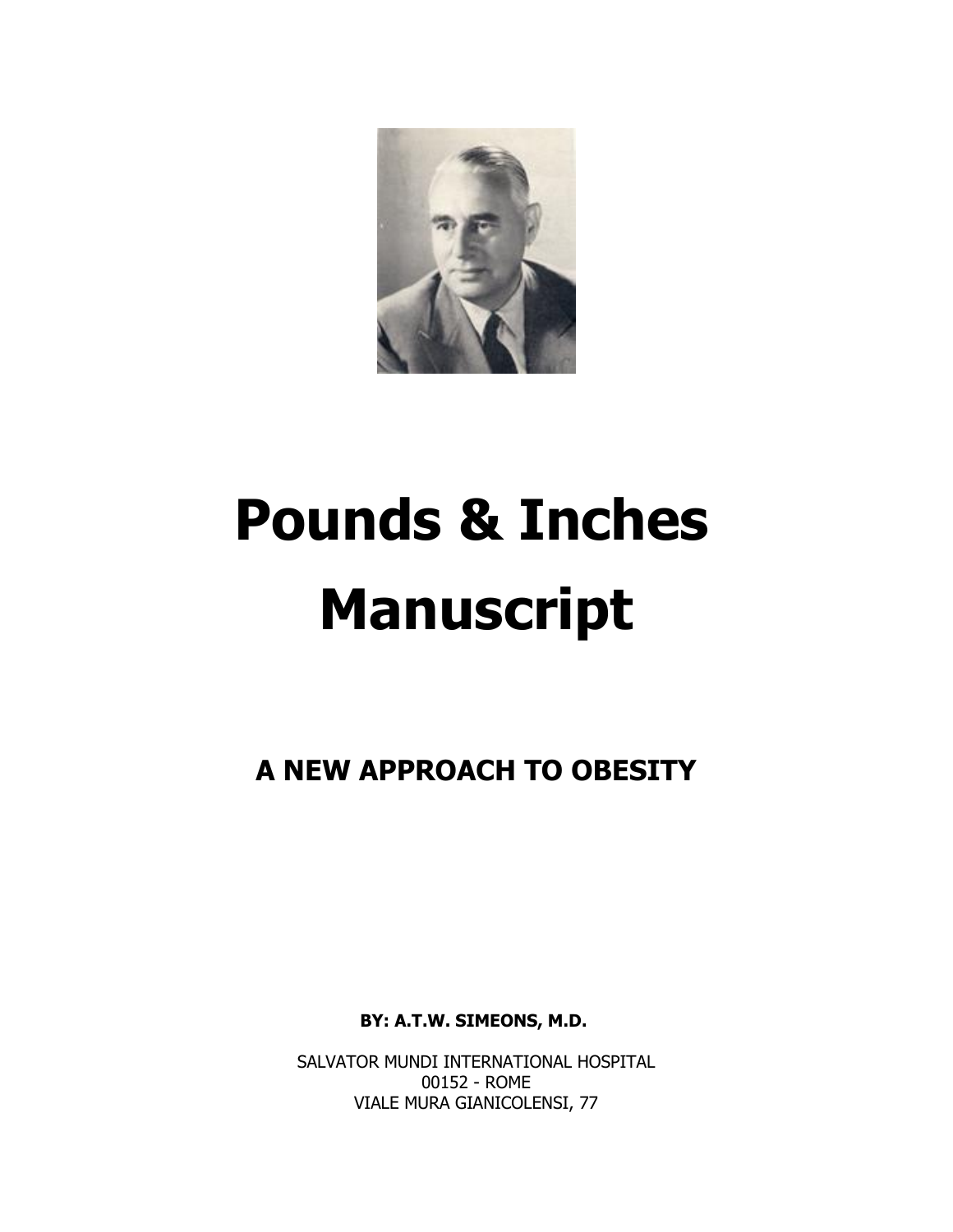# **Pounds & Inches**

# **A NEW APPROACH TO OBESITY**

**BY: A.T.W. SIMEONS, M.D.** SALVATOR MUNDI INTERNATIONAL HOSPITAL 00152 - ROME VIALE MURA GIANICOLENSI, 77

## **FOREWORD**

This book discusses a new interpretation of the nature of obesity, and while it does not advocate yet another fancy slimming diet it does describe a method of treatment which has grown out of theoretical considerations based on clinical observation.

What I have to say is, in essence, the views distilled out of forty years of grappling with the fundamental problems of obesity, its causes, its symptoms, and its very nature. In these many years of specialized work, thousands of cases have passed through my hands and were carefully studied. Every new theory, every new method, every promising lead was considered, experimentally screened and critically evaluated as soon as it became known. But invariably the results were disappointing and lacking in uniformity.

I felt that we were merely nibbling at the fringe of a great problem, as, indeed, do most serious students of overweight. We have grown pretty sure that the tendency to accumulate abnormal fat is a very definite metabolic disorder, much as is, for instance, diabetes. Yet the localization and the nature of this disorder remained a mystery. Every new approach seemed to lead into a blind alley, and though patients were told that they are fat because they eat too much, we believed that this is neither the whole truth nor the last word in the matter.

Refusing to be side-tracked by an all too facile interpretation of obesity, I have always held that overeating is the result of the disorder, not its cause, and that we can make little headway until we can build for ourselves some sort of theoretical structure with which to explain the condition. Whether such a structure represents the truth is not important at this moment. What it must do is to give us an intellectually satisfying interpretation of what is happening in the obese body. It must also be able to withstand the onslaught of all hitherto known clinical facts and furnish a hard background against which the results of treatment can be accurately assessed.

To me this requirement seems basic, and it has always been the center of my interest. In dealing with obese patients it became a habit to register and order every clinical experience as if it were an odd looking piece of a jig-saw puzzle. And then, as in a jig saw puzzle, little clusters of fragments began to form, though they seemed to fit in nowhere. As the years passed these clusters grew bigger and started to amalgamate until, about sixteen years ago, a complete picture became dimly discernible. This picture was, and still is, dotted with gaps for which I cannot find the pieces, but I do now feel that a theoretical structure is visible as a whole.

With mounting experience, more and more facts seemed to fit snugly into the new framework, and then, when a treatment based on such speculations showed consistently satisfactory results, I was sure that some practical advance had been made, regardless of whether the theoretical interpretation of these results is correct or not. The clinical results of the new treatment have been published in scientific journals and these reports have been generally well received by the profession, but the very nature of a scientific article does not permit the full presentation of new theoretical concepts nor is there room to discuss the finer points of technique and the reasons for observing them.

During the 16 years that have elapsed since I first published my findings, I have had many hundreds of inquiries from research institutes, doctors and patients. Hitherto I could only refer those interested to my scientific papers,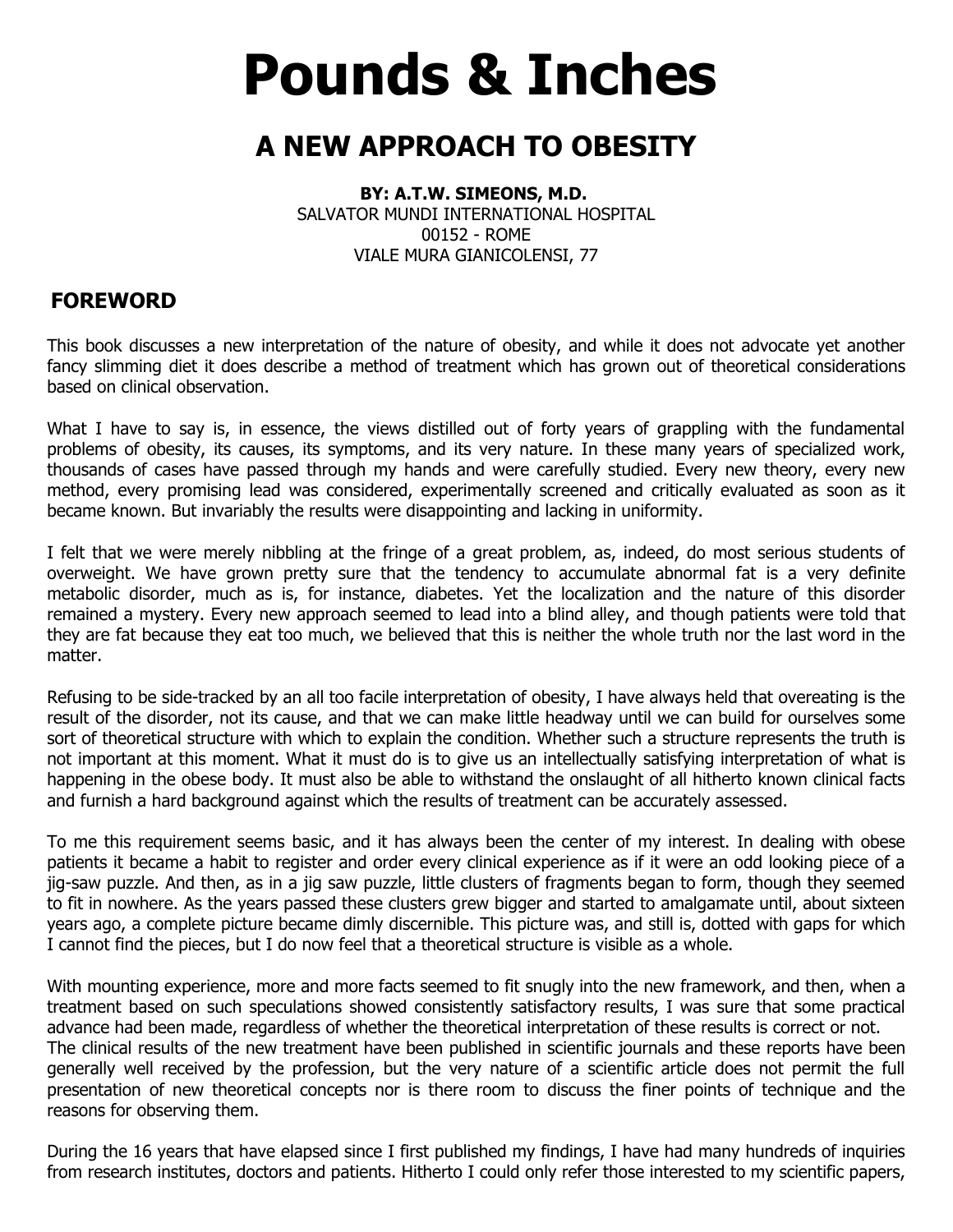though I realized that these did not contain sufficient information to enable doctors to conduct the new treatment satisfactorily. Those who tried were obliged to gain their own experience through the many trials and errors which I have long since overcome.

Doctors from all over the world have come to Italy to study the method, first hand in my clinic in the Salvator Mutidi International Hospital in Rome. For some of them the time they could spare has been too short to get a full grasp of the technique, and in any case the number of those whom I have been able to meet personally is small compared with the many requests for further detailed information which keep coming in. I have tried to keep up with these demands by correspondence, but the volume of this work has become unmanageable and that is one excuse for writing this book.

In dealing with a disorder in which the patient must take an active part in the treatment, it is, I believe, essential that he or she have an understanding of what is being done and why. Only then can there be intelligent cooperation between physician and patient. In order to avoid writing two books, one for the physician and another for the patient - a prospect which would probably have resulted in no book at all - I have tried to meet the requirements of both in a single book. This is a rather difficult enterprise in which I may not have succeeded. The expert will grumble about long-windedness while the lay-reader may occasionally have to look up an unfamiliar word in the glossary provided for him.

To make the text more readable I shall be unashamedly authoritative and avoid all the hedging and tentativeness with which it is customary to express new scientific concepts grown out of clinical experience and not as yet confirmed by clear-cut laboratory experiments. Thus, when I make what reads like a factual statement, the professional reader may have to translate into: clinical experience seems to suggest that such and such an observation might be tentatively explained by such and such a working hypothesis, requiring a vast amount of further research before the hypothesis can be considered a valid theory. If we can from the outset establish this as a mutually accepted convention, I hope to avoid being accused of speculative exuberance.

# **Obesity a Disorder**

As a basis for our discussion we postulate that obesity in all its many forms is due to an abnormal functioning of some part of the body and that every ounce of abnormally accumulated fat is always the result of the same disorder of certain regulatory channels. Persons suffering from this particular disorder will get fat regardless of whether they eat excessively, normally or less than normal. A person who is free of the disorder will never get fat, even if he frequently overeats.

Those in whom the disorder is severe will accumulate fat very rapidly, those in whom it is moderate will gradually increase in weight and those in whom it is mild may be able to keep their excess weight stationary for long periods. In all these cases a loss of weight brought about by dieting, treatments with thyroid, appetite-reducing drugs, laxatives, violent exercise, massage, or baths is only temporary and will be rapidly regained as soon as the reducing regimen is relaxed. The reason is simply that none of these measures corrects the basic disorder. While there are great variations in the severity of obesity, we shall consider all the different forms in both sexes and at all ages as always being due to the same disorder. Variations in form would then be partly a matter of degree, partly an inherited bodily constitution and partly the result of a secondary involvement of endocrine glands such as the pituitary, the thyroid, the adrenals or the sex glands. On the other hand, we postulate that no deficiency of any of these glands can ever directly produce the common disorder known as obesity.

If this reasoning is correct, it follows that a treatment aimed at curing the disorder must be equally effective in both sexes, at all ages and in all forms of obesity. Unless this is so, we are entitled to harbor grave doubts as to whether a given treatment corrects the underlying disorder. Moreover, any claim that the disorder has been corrected must be substantiated by the ability of the patient to eat normally of any food he pleases without regaining abnormal fat after treatment. Only if these conditions are fulfilled can we legitimately speak of curing obesity rather than of reducing weight.

Our problem thus presents itself as an enquiry into the localization and the nature of the disorder which leads to obesity. The history of this enquiry is a long series of high hopes and bitter disappointments.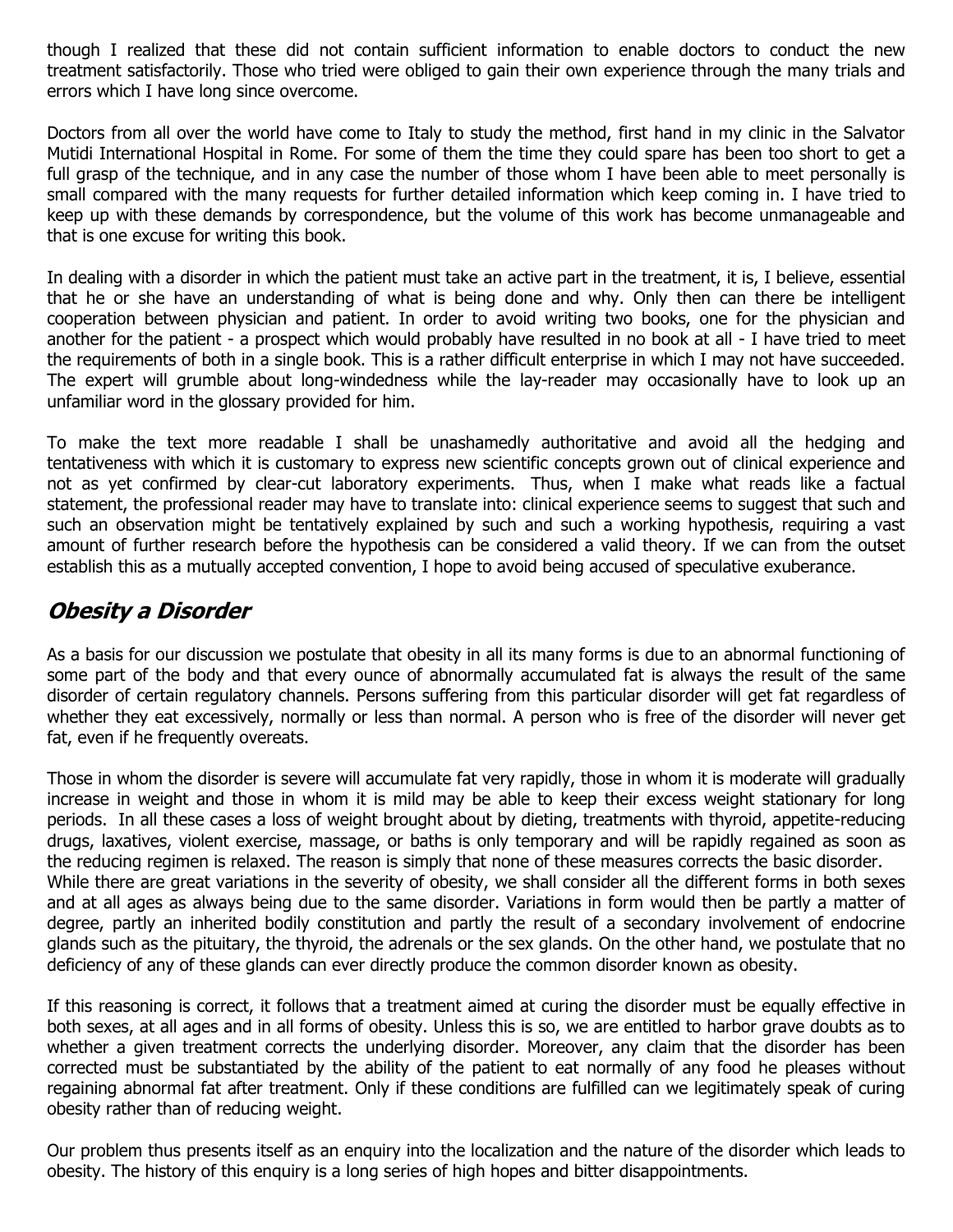#### **The History of Obesity**

There was a time, not so long ago, when obesity was considered a sign of health and prosperity in man and of beauty, amorousness and fecundity in women. This attitude probably dates back to Neolithic times, about 8000 years ago; when for the first time in the history of culture, man began to own property, domestic animals, arable land, houses, pottery and metal tools. Before that, with the possible exception of some races such as the Hottentots, obesity was almost non-existent, as it still is in all wild animals and most primitive races.

Today obesity is extremely common among all civilized races, because a disposition to the disorder can be inherited. Wherever abnormal fat was regarded as an asset, sexual selection tended to propagate the trait. It is only in very recent times that manifest obesity has lost some of its allure, though the cult of the outsize bust always a sign of latent obesity - shows that the trend still lingers on.

#### **The Significance of Regular Meals**

In the early Neolithic times another change took place which may well account for the fact that today nearly all inherited dispositions sooner or later develop into manifest obesity. This change was the institution of regular meals. In pre-Neolithic times, man ate only when he was hungry and only as much as he required to still the pangs of hunger. Moreover, much of his food was raw and all of it was unrefined. He roasted his meat, but he did not boil it, as he had no pots, and what little he may have grubbed from the Earth and picked from the trees, he ate as he went along.

The whole structure of man's omnivorous digestive tract is, like that of an ape, rat or pig, adjusted to the continual nibbling of tidbits. It is not suited to occasional gorging as is, for instance, the intestine of the carnivorous cat family. Thus the institution of regular meals, particularly of food rendered rapidly, placed a great burden on modern man's ability to cope with large quantities of food suddenly pouring into his system from the intestinal tract.

The institution of regular meals meant that man had to eat more than his body required at the moment of eating so as to tide him over until the next meal. Food rendered easily digestible suddenly flooded his body with nourishment of which he was in no need at the moment. Somehow, somewhere this surplus had to be stored.

#### **Three Kinds of Fat**

In the human body we can distinguish three kinds of fat. The first is the structural fat which fills the gaps between various organs, a sort of packing material. Structural fat also performs such important functions as bedding the kidneys in soft elastic tissue, protecting the coronary arteries and keeping the skin smooth and taut. It also provides the springy cushion of hard fat under the bones of the feet, without which we would be unable to walk.

The second type of fat is a normal reserve of fuel upon which the body can freely draw when the nutritional income from the intestinal tract is insufficient to meet the demand. Such normal reserves are localized all over the body. Fat is a substance which packs the highest caloric value into the smallest space so that normal reserves of fuel for muscular activity and the maintenance of body temperature can be most economically stored in this form. Both these types of fat, structural and reserve, are normal, and even if the body stocks them to capacity this can never be called obesity.

But there is a third type of fat which is entirely abnormal. It is the accumulation of such fat, and of such fat only, from which the overweight patient suffers. This abnormal fat is also a potential reserve of fuel, but unlike the normal reserves it is not available to the body in a nutritional emergency. It is, so to speak, locked away in a fixed deposit and is not kept in a current account, as are the normal reserves.

When an obese patient tries to reduce by starving himself, he will first lose his normal fat reserves. When these are exhausted he begins to burn up structural fat, and only as a last resort will the body yield its abnormal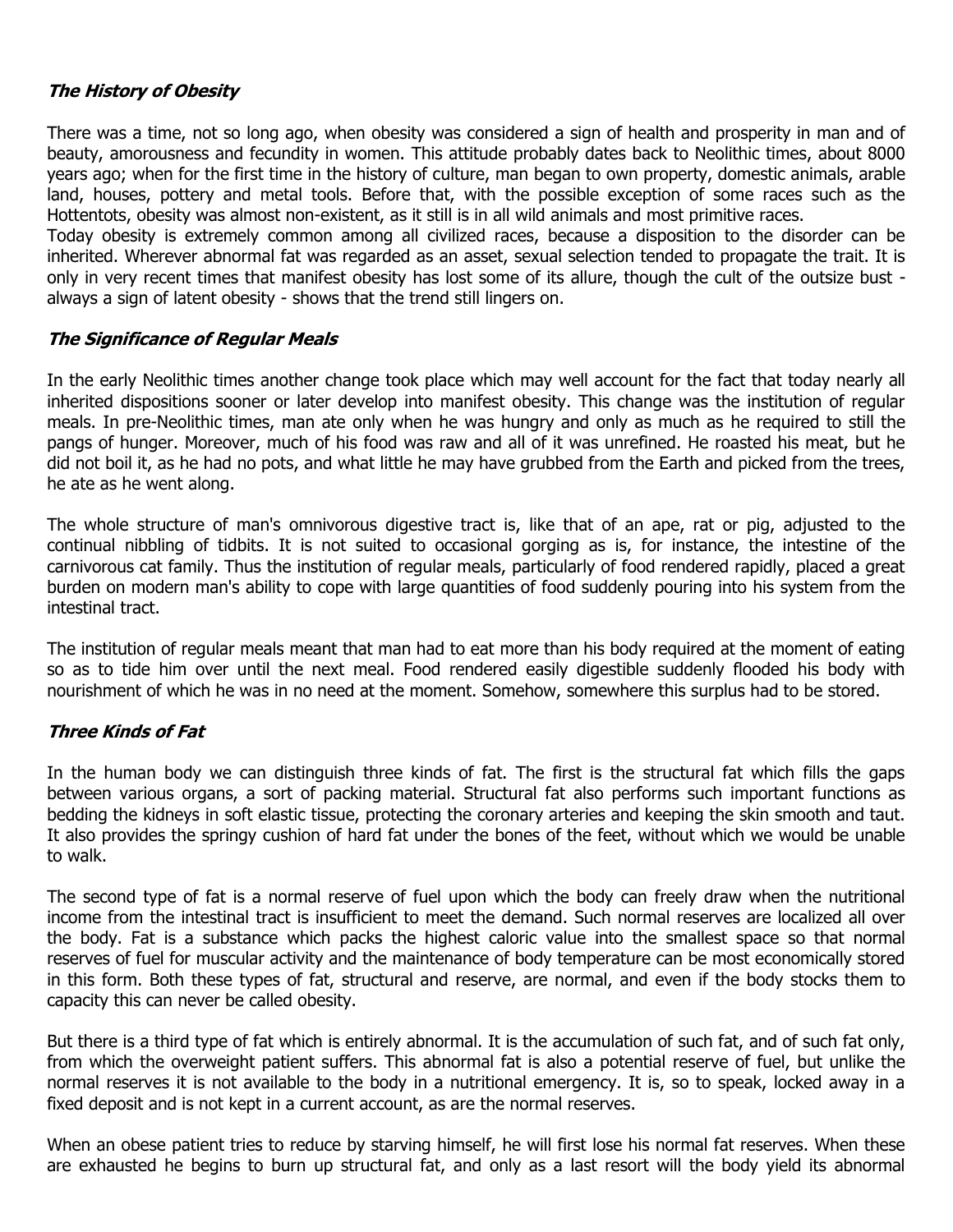reserves, though by that time the patient usually feels so weak and hungry that the diet is abandoned. It is just for this reason that obese patients complain that when they diet they lose the wrong fat. They feel famished and tired and their face becomes drawn and haggard, but their belly, hips, thighs and upper arms show little improvement. The fat they have come to detest stays on and the fat they need to cover their bones gets less and less. Their skin wrinkles and they look old and miserable. And that is one of the most frustrating and depressing experiences a human being can have.

#### **Injustice to the Obese**

When the obese patients are accused of cheating, gluttony, lack of will power, greed and sexual complexes, the strong become indignant and decide that modern medicine is a fraud and its representatives fools, while the weak just give up the struggle in despair. In either case the result is the same: a further gain in weight, resignation to an abominable fate and the resolution at least to live tolerably the short span allotted to them - a fig for doctors and insurance companies.

Obese patients only feel physically well as long as they are stationary or gaining weight. They may feel guilty, owing to the lethargy and indolence always associated with obesity. They may feel ashamed of what they have been led to believe is a lack of control. They may feel horrified by the appearance of their nude body and the tightness of their clothes. But they have a primitive feeling of animal content which turns to misery and suffering as soon as they make a resolute attempt to reduce. For this there are sound reasons.

In the first place, more caloric energy is required to keep a large body at a certain temperature than to heat a small body. Secondly the muscular effort of moving a heavy body is greater than in the case of a light body. The muscular effort consumes calories which must be provided by food. Thus, all other factors being equal, a fat person requires more food than a lean one. One might therefore reason that if a fat person eats only the additional food his body requires he should be able to keep his weight stationary. Yet every physician who has studied obese patients under rigorously controlled conditions knows that this is not true. Many obese patients actually gain weight on a diet which is calorically deficient for their basic needs. There must thus be some other mechanism at work.

#### **Glandular Theories**

At one time it was thought that this mechanism might be concerned with the sex glands. Such a connection was suggested by the fact that many juvenile obese patients show an under-development of the sex organs. The middle-age spread in men and the tendency of many women to put on weight in the menopause seemed to indicate a causal connection between diminishing sex function and overweight. Yet, when highly active sex hormones became available, it was found that their administration had no affect whatsoever on obesity. The sex glands could therefore not be the seat of the disorder.

#### **The Thyroid Gland**

When it was discovered that [the thyroid gland](http://www.amazon.com/gp/product/159463002X?ie=UTF8&tag=insipuervall-20&link_code=em1&camp=212341&creative=380429&creativeASIN=159463002X&adid=aa52499c-13aa-4f38-849e-dada0443a3db) controls the rate at which body-fuel is consumed, it was thought that by administering thyroid gland to obese patients their abnormal fat deposits could be burned up more rapidly. This too proved to be entirely disappointing, because as we now know, these abnormal deposits take no part in the body's energy-turnover - they are inaccessibly locked away. Thyroid medication merely forces the body to consume its normal fat reserves, which are already depleted in obese patients, and then to break down structurally essential fat without touching the abnormal deposits. In this way a patient may be brought to the brink of starvation in spite of having a hundred pounds of fat to spare. **Thus any weight loss brought about by thyroid medication is always at the expense of fat of which the body is in dire need.**

While the majority of obese patients have a perfectly normal thyroid gland and some even have an overactive thyroid, one also occasionally sees a case with a real thyroid deficiency. In such cases, treatment with thyroid brings about a small loss of weight, but this is not due to the loss of any abnormal fat. It is entirely the result of the elimination of a mucoid substance, called myxedema, which the body accumulates when there is a marked primary thyroid deficiency. Moreover, patients suffering only from a severe lack of thyroid hormone never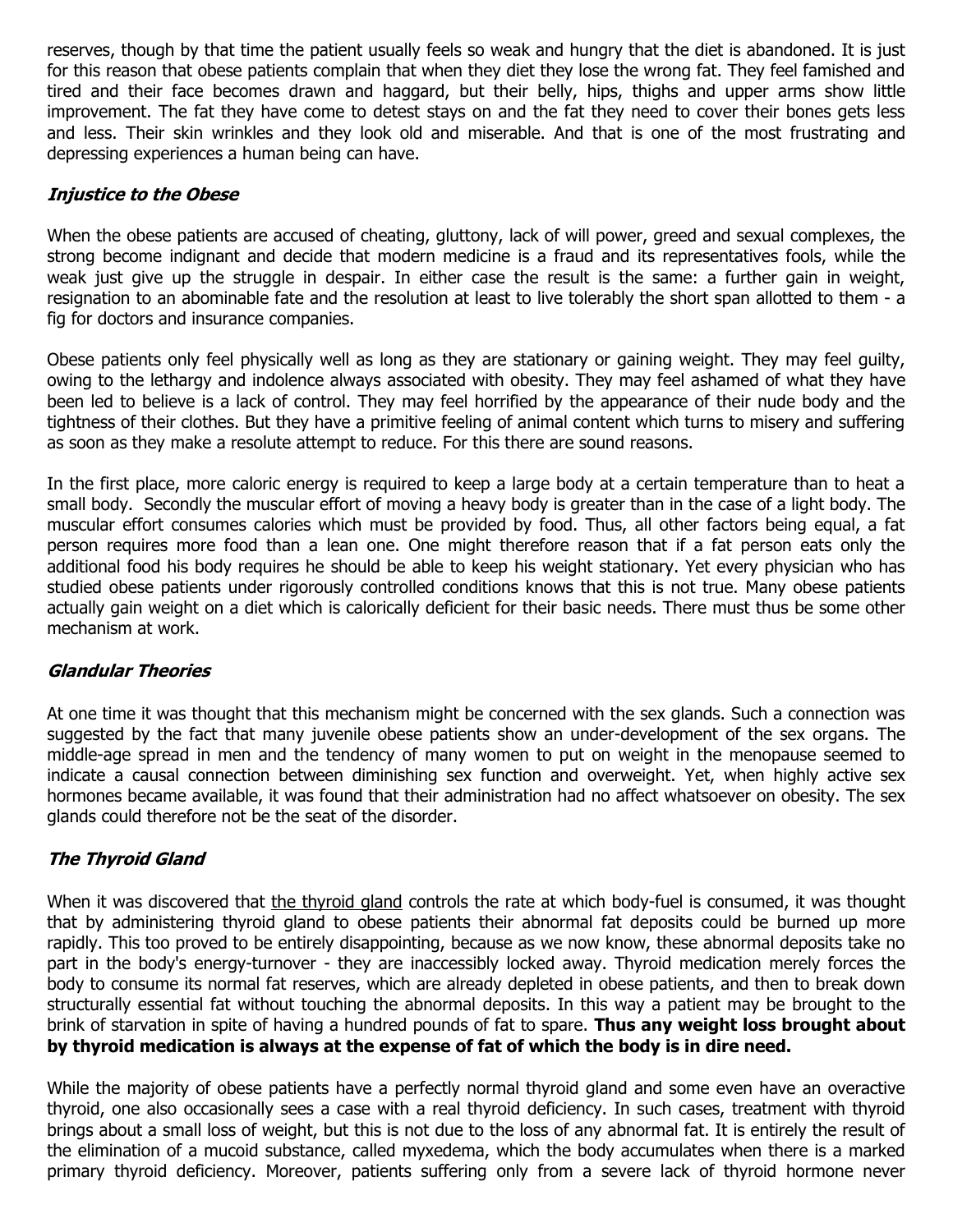become obese in the true sense. Possibly also the observation that normal persons - though not the obese - lose weight rapidly when their thyroid becomes overactive may have contributed to the false notion that thyroid deficiency and obesity are connected. Much misunderstanding about the supposed role of the thyroid gland in obesity is still met with and it is now really high time that thyroid preparations be once and for all struck off the list of remedies for obesity. This is particularly so because giving thyroid gland to an obese patient whose thyroid is either normal or overactive, besides being useless, is decidedly dangerous.

#### **The Pituitary Gland**

The next gland to be falsely incriminated was the anterior lobe of the pituitary. This most important gland lies well protected in a bony capsule at the base of the skull. It has a vast number of functions in the body, among which is the regulation of all the other important endocrine glands. The fact that various signs of anterior pituitary deficiency are often associated with obesity raised the hope that the seat of the disorder might be in this gland. But although a large number of pituitary hormones have been isolated and many extracts of the gland prepared, not a single one or any combination of such factors proved to be of any value in the treatment of obesity. Quite recently, however, a fat-mobilizing factor has been found in pituitary glands, but it is still too early to say whether this factor is destined to play a role in the treatment of obesity.

#### **The Adrenals**

Recently, a long series of brilliant discoveries concerning the working of the adrenal or suprarenal glands, small bodies which sit atop the kidneys, have created tremendous interest. This interest also turned to the problem of obesity when it was discovered that a condition which in some respects resembles a severe case of obesity - the so called Cushing's Syndrome - was caused by a glandular new-growth of the adrenals or by their excessive stimulation with ACTH, which is the pituitary hormone governing the activity of the outer rind or cortex of the adrenals.

When we learned that an abnormal stimulation of the adrenal cortex could produce signs that resemble true obesity, this knowledge furnished no practical means of treating obesity by decreasing the activity of the adrenal cortex. There is no evidence to suggest that in obesity there is any excess of adrenocortical activity; in fact, all the evidence points to the contrary. There seems to be rather a lack of adrenocortical function and a decrease in the secretion of ACTH from the anterior pituitary lobe.

So here again our search for the mechanism which produces obesity led us into a blind alley. Recently, many students of obesity have reverted to the nihilistic attitude that obesity is caused simply by overeating and that it can only be cured by under eating.

#### **The Diencephalon or Hypothalamus**

For those of us who refused to be discouraged there remained one slight hope. Buried deep down in the massive human brain there is a part which we have in common with all vertebrate animals the so-called diencephalon. It is a very primitive part of the brain and has in man been almost smothered by the huge masses of nervous tissue with which we think, reason and voluntarily move our body. The diencephalon is the part from which the central nervous system controls all the automatic animal functions of the body, such as breathing, the heart beat, digestion, sleep, sex, the urinary system, the autonomous or vegetative nervous system and via the pituitary the whole interplay of the endocrine glands.

It was therefore not unreasonable to suppose that the complex operation of storing and issuing fuel to the body might also be controlled by the diencephalon. It has long been known that the content of sugar - another form of fuel - in the blood depends on a certain nervous center in the diencephalon. When this center is destroyed in laboratory animals, they develop a condition rather similar to human stable diabetes. It has also long been known that the destruction of another diencephalic center produces a voracious appetite and a rapid gain in weight in animals which never get fat spontaneously.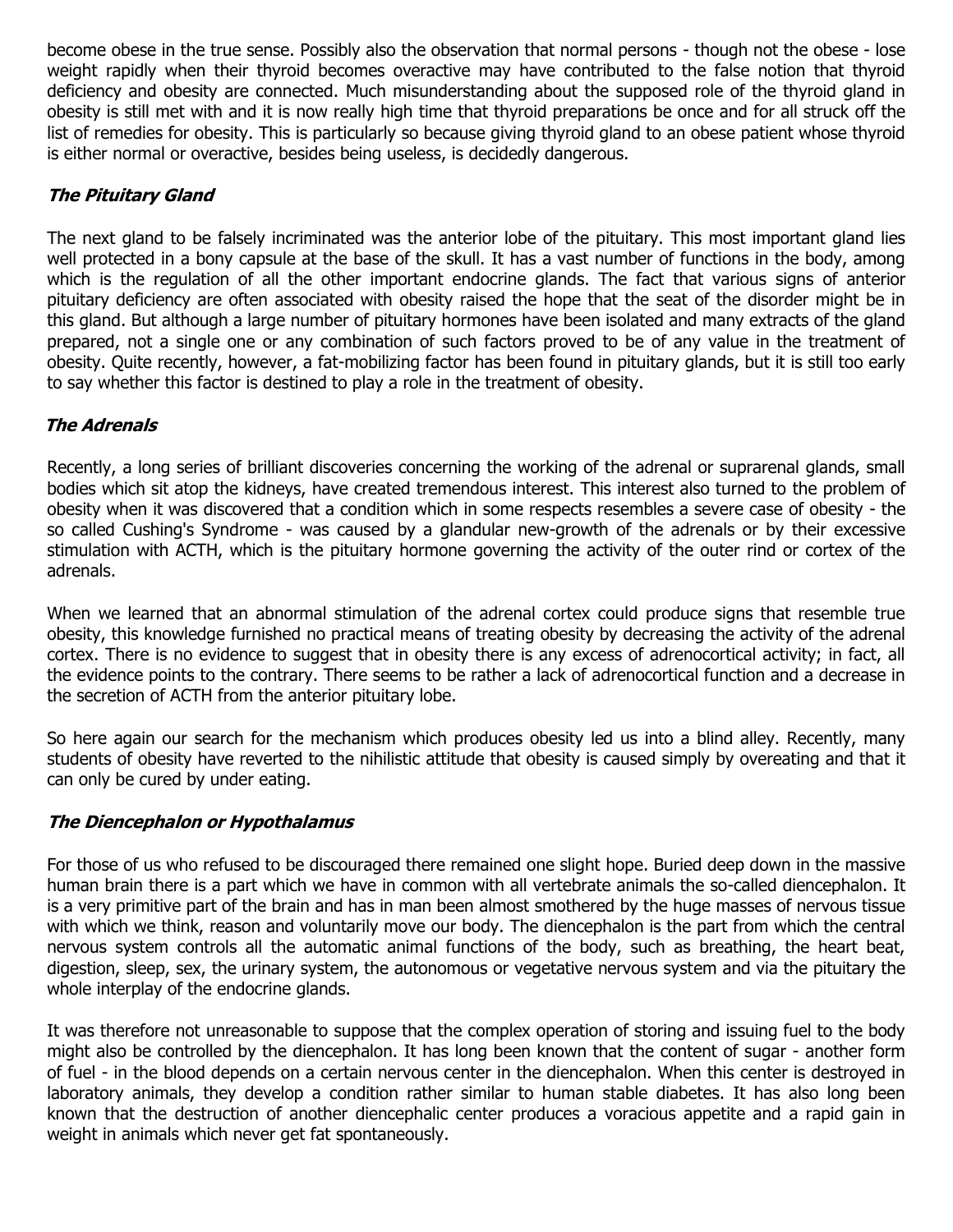#### **The Fat- bank**

Assuming that in man such a center controlling the movement of fat does exist, its function would have to be much like that of a bank. When the body assimilates from the intestinal tract more fuel than it needs at the moment, this surplus is deposited in what may be compared with a current account. Out of this account it can always be withdrawn as required. All normal fat reserves are in such a current account, and it is probable that a diencephalic center manages the deposits and withdrawals.

When now, for reasons which will be discussed later, the deposits grow rapidly while small withdrawals become more frequent, a point may be reached which goes beyond the diencephalon's banking capacity. Just as a banker might suggest to a wealthy client that instead of accumulating a large and unmanageable current account he should invest his surplus capital, the body appears to establish a fixed deposit into which all surplus funds go but from which they can no longer be withdrawn by the procedure used in a current account. In this way the diencephalic "fat-bank" frees itself from all work which goes beyond its normal banking capacity. The onset of obesity dates from the moment the diencephalon adopts this labor-saving ruse. Once a fixed deposit has been established the normal fat reserves are held at a minimum, while every available surplus is locked away in the fixed deposit and is therefore taken out of normal circulation.

# **Three Basic Causes of Obesity**

# **(1) The Inherited Factor**

Assuming that there is a limit to the diencephalon's fat banking capacity, it follows that there are three basic ways in which obesity can become manifest. The first is that the fat-banking capacity is abnormally low from birth. Such a congenitally low diencephalic capacity would then represent the inherited factor in obesity. When this abnormal trait is markedly present, obesity will develop at an early age in spite of normal feeding; this could explain why among brothers and sisters eating the same food at the same table some become obese and others do not.

# **(2) Other Diencephalic Disorders**

The second way in which obesity can become established is the lowering of a previously normal fat-banking capacity owing to some other diencephalic disorder. It seems to be a general rule that when one of the many diencephalic centers is particularly overtaxed; it tries to increase its capacity at the expense of other centers.

In the menopause and after castration the hormones previously produced in the sex-glands no longer circulate in the body. In the presence of normally functioning sex-glands their hormones act as a brake on the secretion of the sex-gland stimulating hormones of the anterior pituitary. When this brake is removed the anterior pituitary enormously increases its output of these sex-gland stimulating hormones, though they are now no longer effective. In the absence of any response from the non-functioning or missing sex glands, there is nothing to stop the anterior pituitary from producing more and more of these hormones. This situation causes an excessive strain on the diencephalic center which controls the function of the anterior pituitary. In order to cope with this additional burden the center appears to draw more and more energy away from other centers, such as those concerned with emotional stability, the blood circulation (hot flushes) and other autonomous nervous regulations, particularly also from the not so vitally important fat-bank.

The so called stable type of diabetes involves the diencephalic blood sugar regulating center. The diencephalon tries to meet this abnormal load by switching energy destined for the fat bank over to the sugar-regulating center, with the result that the fat-banking capacity is reduced to the point at which it is forced to establish a fixed deposit and thus initiate the disorder we call obesity. In this case one would have to consider the diabetes the primary cause of the obesity, but it is also possible that the process is reversed in the sense that a deficient or overworked fat-center draws energy from the sugar-center, in which case the obesity would be the cause of that type of diabetes in which the pancreas is not primarily involved. Finally, it is conceivable that in Cushing's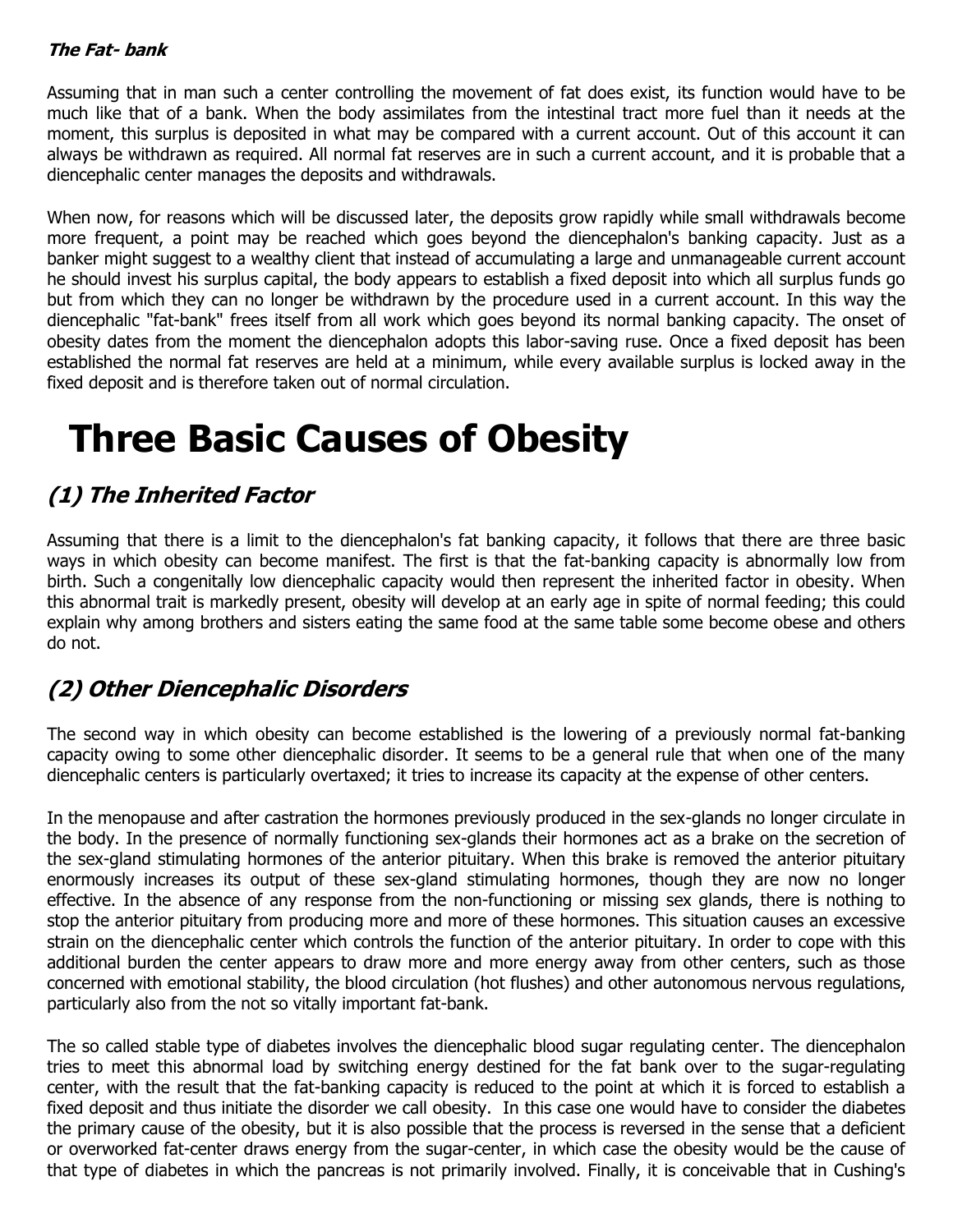syndrome those symptoms which resemble obesity are entirely due to the withdrawal of energy from the diencephalic fat-bank in order to make it available to the highly disturbed center which governs the anterior pituitary adrenocortical system.

Whether obesity is caused by a marked inherited deficiency of the fat-center or by some entirely different diencephalic regulatory disorder, its insurgence obviously has nothing to do with overeating and in either case obesity is certain to develop regardless of dietary restrictions. In these cases any enforced food deficit is made up from essential fat reserves and normal structural fat, much to the disadvantage of the patient's general health.

# **(3) The Exhaustion of the Fat-bank**

But there is still a third way in which obesity can become established, and that is when a presumably normal fatcenter is suddenly (with emphasis on suddenly) called upon to deal with an enormous influx of food far in excess of momentary requirements. At first glance it does seem that here we have a straight-forward case of overeating being responsible for obesity, but on further analysis it soon becomes clear that the relation of cause and effect is not so simple. In the first place we are merely assuming that the capacity of the fat center is normal while it is possible and even probable that the only persons who have some inherited trait in this direction can become obese merely by overeating.

Secondly, in many of these cases the amount of food eaten remains the same and it is only the consumption of fuel which is suddenly decreased, as when an athlete is confined to bed for many weeks with a broken bone or when a man leading a highly active life is suddenly tied to his desk in an office and to television at home. Similarly, when a person, grown up in a cold climate, is transferred to a tropical country and continues to eat as before, he may develop obesity because in the heat far less fuel is required to maintain the normal body temperature.

When a person suffers a long period of privation, be it due to chronic illness, poverty, famine or the exigencies of war, his diencephalic regulations adjust themselves to some extent to the low food intake. When then suddenly these conditions change and he is free to eat all the food he wants, this is liable to overwhelm his fat-regulating center. During the WWII about 6000 grossly underfed Polish refugees who had spent harrowing years in Russia were transferred to a camp in India where they were well housed, given normal British army rations and some cash to buy a few extras. Within about three months, 85% were suffering from obesity.

In a person eating coarse and unrefined food, the digestion is slow and only a little nourishment at a time is assimilated from the intestinal tract. When such a person is suddenly able to obtain highly refined foods such as sugar, white flour, butter and oil these are so rapidly digested and assimilated that the rush of incoming fuel which occurs at every meal may eventually overpower the diencephalic regulatory mechanisms and thus lead to obesity. This is commonly seen in the poor man who suddenly becomes rich enough to buy the more expensive refined foods, though his total caloric intake remains the same or is even less than before.

# **Psychological Aspects**

Much has been written about the [psychological aspects of obesity.](http://www.amazon.com/gp/product/0442226098?ie=UTF8&tag=insipuervall-20&link_code=em1&camp=212341&creative=380429&creativeASIN=0442226098&adid=19252505-d1e9-4033-9ae8-f57473d75319) Among its many functions the diencephalon is also the seat of our primitive animal instincts, and just as in an emergency it can switch energy from one center to another, so it seems to be able to transfer pressure from one instinct to another. Thus, a lonely and unhappy person deprived of all emotional comfort and of all instinct gratification except the stilling of hunger and thirst can use these as outlets for pent up instinct pressure and so develop obesity. Yet once that has happened, no amount of psychotherapy or analysis, happiness, company or the gratification of other instincts will correct the condition.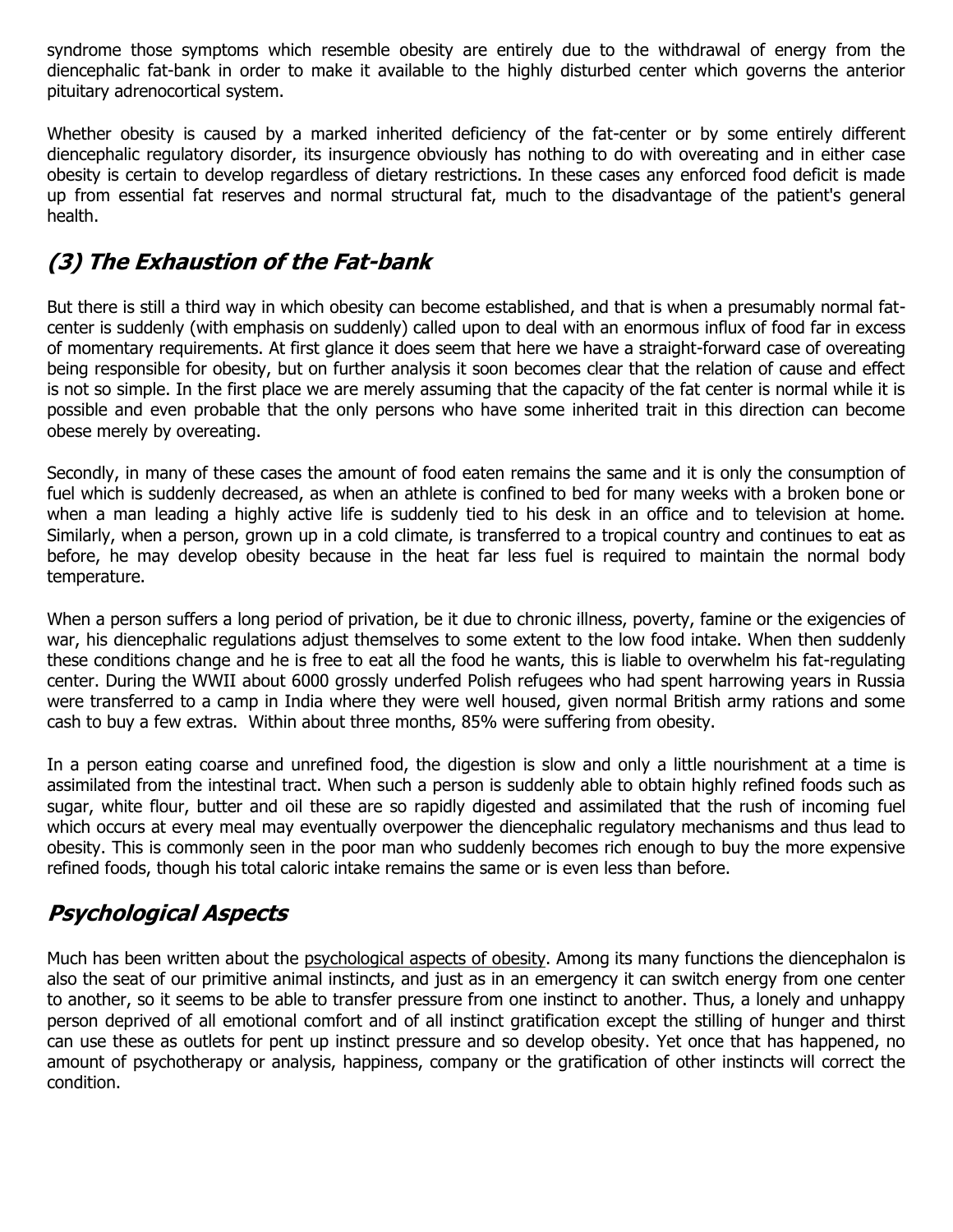# **Compulsive Eating**

No end of injustice is done to obese patients by accusing them of compulsive eating, which is a form of diverted sex gratification. Most obese patients do not suffer from compulsive eating; they suffer genuine hunger - real, gnawing, torturing hunger - which has nothing whatever to do with compulsive eating. Even their sudden desire for sweets is merely the result of the experience that sweets, pastries and alcohol will most rapidly of all foods allay the pangs of hunger. This has nothing to do with diverted instincts.

On the other hand, compulsive eating does occur in some obese patients, particularly in girls in their late teens or early twenties. Fortunately from the obese patients' greater need for food, it comes on in attacks and is never associated with real hunger, a fact which is readily admitted by the patients. They only feel a feral desire to stuff. Two pounds of chocolates may be devoured in a few minutes; cold, greasy food from the refrigerator, stale bread, leftovers on stacked plates, almost anything edible is crammed down with terrifying speed and ferocity.

I have occasionally been able to watch such an attack without the patient's knowledge, and it is a frightening, ugly spectacle to behold, even if one does realize that mechanisms entirely beyond the patient's control are at work. A careful enquiry into what may have brought on such an attack almost invariably reveals that it is preceded by a strong unresolved sex-stimulation, the higher centers of the brain having blocked primitive diencephalic instinct gratification. The pressure is then let off through another primitive channel, which is oral gratification. In my experience the only thing that will cure this condition is uninhibited sex, a therapeutic procedure which is hardly ever feasible, for if it were, the patient would have adopted it without professional prompting, nor would this in any way correct the associated obesity. It would only raise new and often greater problems if used as a therapeutic measure.

Patients suffering from real compulsive eating are comparatively rare. In my practice they constitute about 1- 2%. Treating them for obesity is a heartrending job. They do perfectly well between attacks, but a single bout occurring while under treatment may annul several weeks of therapy. Little wonder that such patients become discouraged. In these cases I have found that psychotherapy may make the patient fully understand the mechanism, but it does nothing to stop it. Perhaps society's growing sexual permissiveness will make compulsive eating even rarer.

Whether a patient is really suffering from compulsive eating or not is hard to decide before treatment because many obese patients think that their desire for food (to them unmotivated) is due to compulsive eating, while all the time it is merely a greater need for food. The only way to find out is to treat such patients. Those that suffer from real compulsive eating continue to have such attacks, while those who are not compulsive eaters never get an attack during treatment.

# **Reluctance to Lose Weight**

Some patients are deeply attached to their fat and cannot bear the thought of losing it. If they are intelligent, popular and successful in spite of their handicap, this is a source of pride. Some fat girls look upon their condition as a safeguard against erotic involvements, of which they are afraid. They work out a pattern of life in which their obesity plays a determining role and then become reluctant to upset this pattern and face a new kind of life which will be entirely different after their figure has become normal and often very attractive. They fear that people will like them - or be jealous - on account of their figure rather than be attracted by their intelligence or character only. Some have a feeling that reducing means giving up an almost cherished and intimate part of them. In many of these cases psychotherapy can be helpful, as it enables these patients to see the whole situation in the full light of consciousness. An affectionate attachment to abnormal fat is usually seen in patients who became obese in childhood, but this is not necessarily so.

In all other cases the best psychotherapy can do in the usual treatment of obesity is to render the burden of hunger and never-ending dietary restrictions slightly more tolerable. Patients who have successfully established an erotic transfer to their psychiatrist are often better able to bear their suffering as a secret labor of love.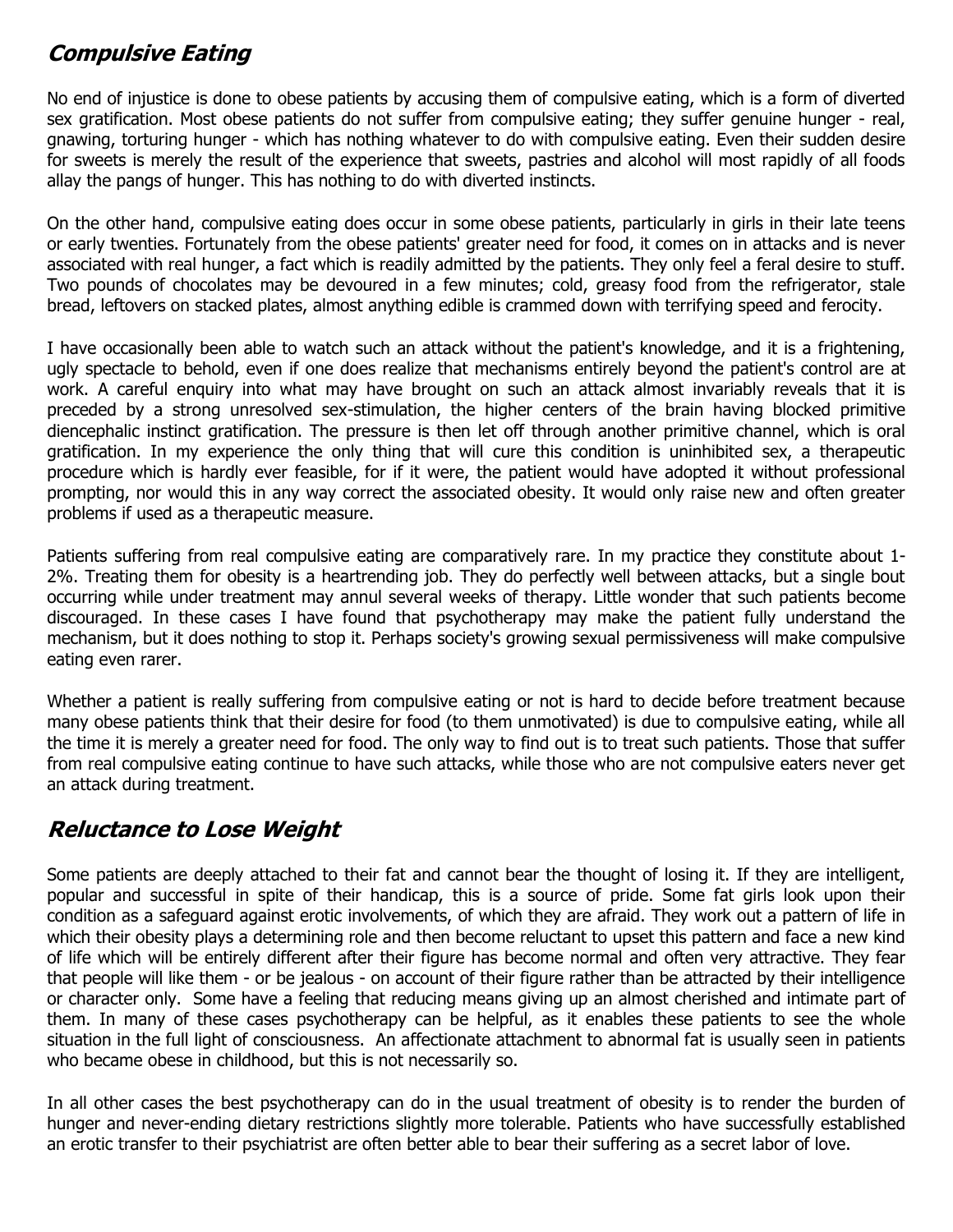There are thus a large number of ways in which obesity can be initiated, though the disorder itself is always due to the same mechanism, an inadequacy of the diencephalic fat-center and the laying down of abnormally fixed fat deposits in abnormal places. This means that once obesity has become established, it can no more be cured by eliminating those factors which brought it on than a fire can be extinguished by removing the cause of the conflagration. Thus a discussion of the various ways in which obesity can become established is useful from a preventative point of view, but it has no bearing on the treatment of the established condition. The elimination of factors which are clearly hastening the course of the disorder may slow down its progress or even halt it, but they can never correct it.

# **Not by Weight alone**

Weight alone is not a satisfactory criterion by which to judge whether a person is suffering from the disorder we call obesity or not. Every physician is familiar with the sylphlike lady who enters the consulting room and declares emphatically that she is getting horribly fat and wishes to reduce. Many an honest and sympathetic physician at once concludes that he is dealing with a "nut." If he is busy he will give her short shrift, but if he has time he will weigh her and show her tables to prove that she is actually underweight.

I have never yet seen or heard of such a lady being convinced by either procedure. The reason is that in my experience the lady is nearly always right and the doctor wrong. When such a patient is carefully examined one finds many signs of potential obesity, which is just about to become manifest as overweight. The patient distinctly feels that something is wrong with her, that a subtle change is taking place in her body, and this alarms her.

There are a number of signs and symptoms which are characteristic of obesity. In manifest obesity many and often all these signs and symptoms are present. In latent or just beginning cases some are always found, and it should be a rule that if two or more of the bodily signs are present, the case must be regarded as one that needs immediate help.

# **Signs and symptoms of obesity**

The bodily signs may be divided into such as have developed before puberty, indicating a strong inherited factor, and those which develop at the onset of manifest disorder. Early signs are a disproportionately large size of the two upper front teeth, the first incisor, or a dimple on both sides of the sacral bone just above the buttocks. When the arms are outstretched with the palms upward, the forearms appear sharply angled outward from the upper arms. The same applies to the lower extremities. The patient cannot bring his feet together without the knees overlapping; he is, in fact, knock-kneed.

The beginning accumulation of abnormal fat shows as a little pad just below the nape of the neck, colloquially known as the Duchess' Hump. There is a triangular fatty bulge in front of the armpit when the arm is held against the body. When the skin is stretched by fat rapidly accumulating under it, it many split in the lower layers. When large and fresh, such tears are purple, but later they are transformed into white scar-tissue. Such striation, as it is called, commonly occurs on the abdomen of women during pregnancy, but in obesity it is frequently found on the breasts, the hips and occasionally on the shoulders. In many cases striation is so fine that the small white lines are only just visible. They are always a sure sign of obesity, and though this may be slight at the time of examination such patients can usually remember a period in their childhood when they were excessively chubby.

Another typical sign is a pad of fat on the insides of the knees, a spot where normal fat reserves are never stored. There may be a fold of skin over the pubic area and another fold may stretch round both sides of the chest, where a loose roll of fat can be picked up between two fingers. In the male an excessive accumulation of fat in the breasts is always indicative, while in the female the breast is usually, but not necessarily, large. Obviously excessive fat on the abdomen, the hips, thighs, upper arms, chin and shoulders are characteristic, and it is important to remember that any number of these signs may be present in persons whose weight is statistically normal; particularly if they are dieting on their own with iron determination.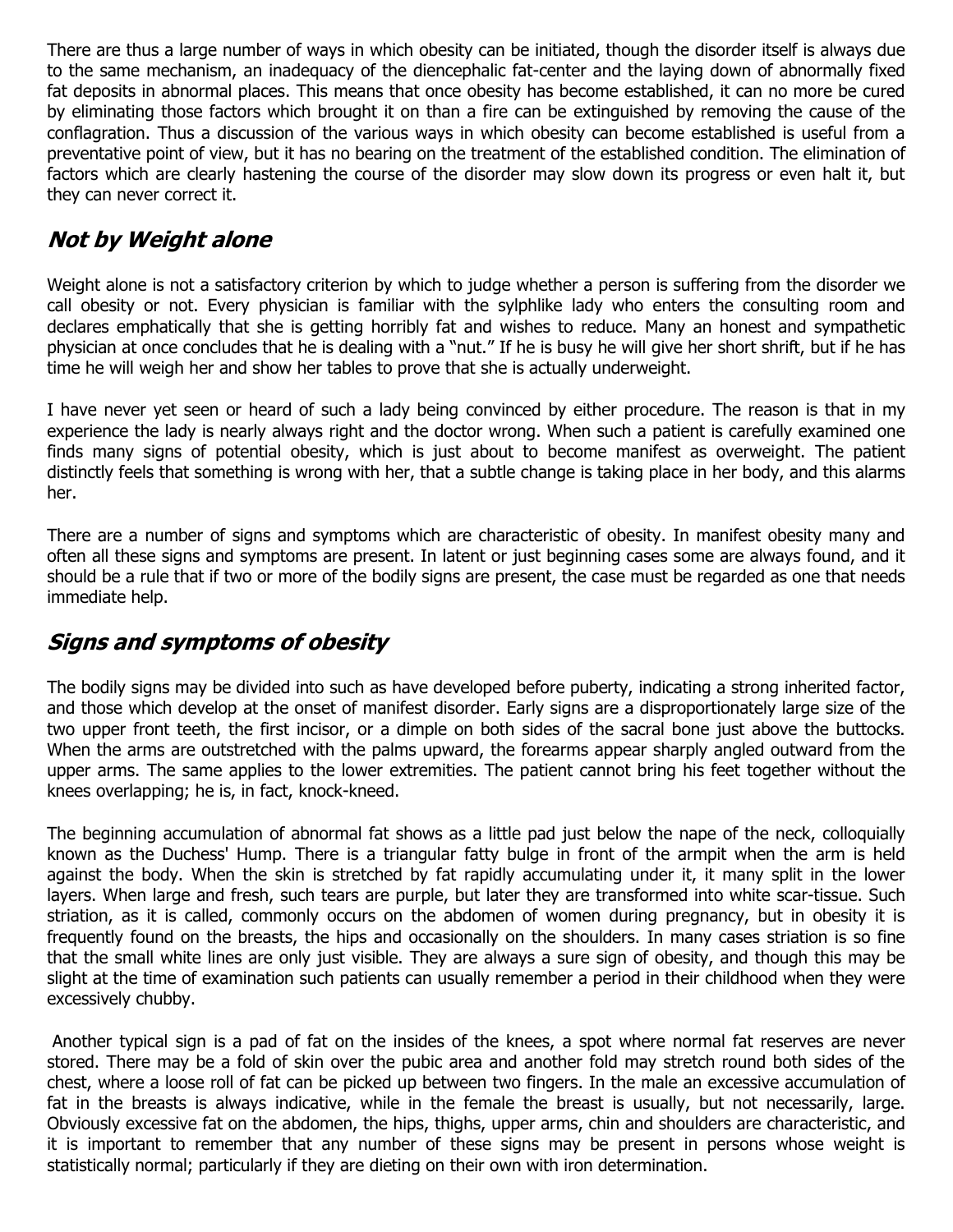Common clinical symptoms which are indicative only in their association and in the frame of the whole clinical picture are: frequent headaches, rheumatic pains without detectable bony abnormality; a feeling of laziness and lethargy, often both physical and mental and frequently associated with insomnia, the patients saying that all they want is to rest; the frightening feeling of being famished and sometimes weak with hunger two to three hours after a hearty meal and an irresistible yearning for sweets and starchy food which often overcomes the patient quite suddenly and is sometimes substituted by a desire for alcohol; constipation and a spastic or irritable colon are unusually common among the obese, and so are menstrual disorders.

Returning once more to our sylphlike lady, we can say that a combination of some of these symptoms with a few of the typical bodily signs is sufficient evidence to take her case seriously. A human figure, male or female, can only be judged in the nude; any opinion based on the dressed appearance can be quite fantastically wide off the mark, and I feel myself driven to the conclusion that apart from frankly psychotic patients such as cases of anorexia nervosa; a morbid weight fixation does not exist. I have yet to see a patient who continues to complain after the figure has been rendered normal by adequate treatment.

# **The Emaciated Lady**

I remember the case of a lady who was escorted into my consulting room while I was telephoning. She sat down in front of my desk, and when I looked up to greet her I saw the typical picture of advanced emaciation. Her dry skin hung loosely over the bones of her face, her neck was scrawny and collarbones and ribs stuck out from deep hollows. I immediately thought of cancer and decided to which of my colleagues at the hospital I would refer her. Indeed, I felt a little annoyed that my assistant had not explained to her that her case did not fall under my specialty. In answer to my query as to what I could do for her, she replied that she wanted to reduce. I tried to hide my surprise, but she must have noted a fleeting expression, for she smiled and said "I know that you think I'm mad, but just wait." With that she rose and came round to my side of the desk. Jutting out from a tiny waist she had enormous hips and thighs.

By using a technique which will presently be described, the abnormal fat on her hips was transferred to the rest of her body which had been emaciated by months of very severe dieting. At the end of a treatment lasting five weeks, she, a small woman, had lost 8 inches round her hips, while her face looked fresh and florid, the ribs were no longer visible and her weight was the same to the ounce as it had been at the first consultation.

# **Fat but not Obese**

While a person who is statistically underweight may still be suffering from the disorder which causes obesity, it is also possible for a person to be statistically overweight without suffering from obesity. For such persons weight is no problem, as they can gain or lose at will and experience no difficulty in reducing their caloric intake. They are masters of their weight, which the obese are not. Moreover, their excess fat shows no preference for certain typical regions of the body, as does the fat in all cases of obesity. Thus, the decision whether a borderline case is really suffering from obesity or not cannot be made merely by consulting weight tables.

# **The Treatment Of Obesity**

If obesity is always due to one very specific diencephalic deficiency, it follows that the only way to cure it is to correct this deficiency. At first this seemed an utterly hopeless undertaking. The greatest obstacle was that one could hardly hope to correct an inherited trait localized deep inside the brain, and while we did possess a number of drugs whose point of action was believed to be in the diencephalons, none of them had the slightest effect on the fat-center. There was not even a pointer showing a direction in which pharmacological research could move to find a drug that had such a specific action. The closest approach were the appetite-reducing drugs - the amphetamines----- but these cured nothing.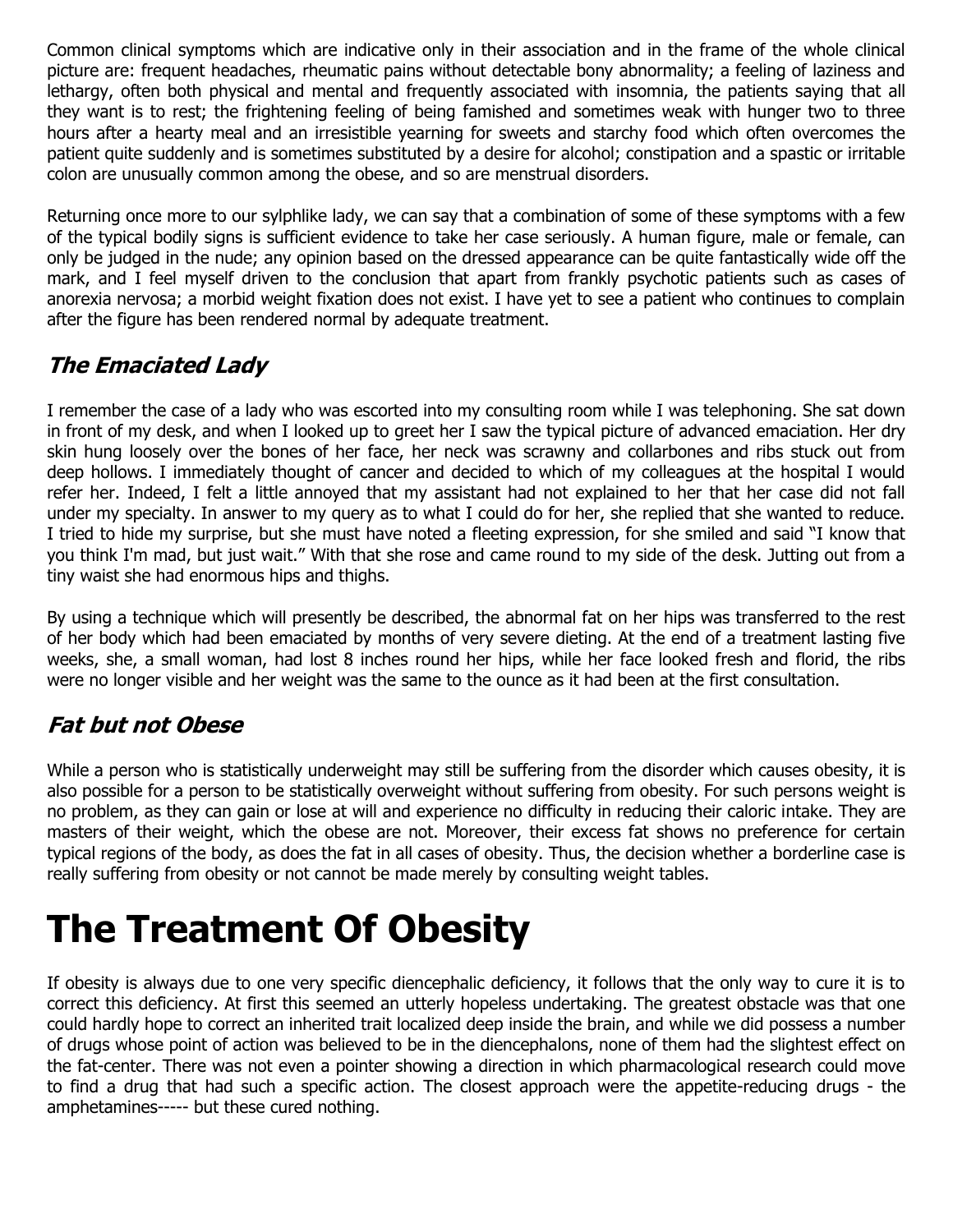# **A Curious Observation**

Mulling over this depressing situation, I remembered a rather curious observation made many years ago in India. At that time we knew very little about the function of the diencephalon, and my interest centered round [the](http://www.amazon.com/gp/product/1588290530?ie=UTF8&tag=insipuervall-20&link_code=em1&camp=212341&creative=380429&creativeASIN=1588290530&adid=9b574e00-e253-4792-a84e-1991e483705a)  [pituitary gland.](http://www.amazon.com/gp/product/1588290530?ie=UTF8&tag=insipuervall-20&link_code=em1&camp=212341&creative=380429&creativeASIN=1588290530&adid=9b574e00-e253-4792-a84e-1991e483705a) Proehlich had described cases of extreme obesity and sexual underdevelopment in youths suffering from a new growth of the anterior pituitary lobe, producing what then became known as Froehlich's disease. However, it was very soon discovered that the identical syndrome, though running a less fulminating course, was quite common in patients whose pituitary gland was perfectly normal. These are the so-called "[fat](http://www.amazon.com/gp/product/B0000033YH?ie=UTF8&tag=insipuervall-20&link_code=em1&camp=212341&creative=380429&creativeASIN=B0000033YH&adid=73bb42c1-1ba2-40e5-a7ac-8739b6e73d63)  [boys](http://www.amazon.com/gp/product/B0000033YH?ie=UTF8&tag=insipuervall-20&link_code=em1&camp=212341&creative=380429&creativeASIN=B0000033YH&adid=73bb42c1-1ba2-40e5-a7ac-8739b6e73d63)" with long, slender hands, breasts any flat-chested maiden would be proud to posses, large hips, buttocks and thighs with striation, knock-knees and underdeveloped genitals, often with undescended testicles.

It also became known that in these cases the sex organs could be developed by giving the patients injections of a substance extracted from the urine of pregnant women, it having been shown that when this substance was injected into sexually immature rats it made them precociously mature. The amount of substance which produced this effect in one rat was called one International Unit, and the purified extract was accordingly called "Human Chorionic Gonadotrophin" whereby chorionic signifies that it is produced in the placenta and gonadotrophin that its action is sex gland directed.

The usual way of treating "fat boys" with underdeveloped genitals is to inject several hundred international Units twice a week. Human Chorionic Gonadotrophin which we shall henceforth simply call HCG is expensive and as "fat boys" are fairly common among Indians I tried to establish the smallest effective dose. In the course of this study three interesting things emerged. The first was that when fresh pregnancy-urine from the female ward was given in quantities of about 300 cc. by retention enema, as good results could be obtained as by injecting the pure substance. The second was that small daily doses appeared to be just as effective as much larger ones given twice a week. Thirdly, and that is the observation that concerns us here, when such patients were given small daily doses they seemed to lose their ravenous appetite though they neither gained nor lost weight. Strangely enough however, their shape did change. Though they were not restricted in diet, there was a distinct decrease in the circumference of their hips.

# **Fat on the Move**

Remembering this, it occurred to me that the change in shape could only be explained by a movement of fat away from abnormal deposits on the hips, and if that were so there was just a chance that while such fat was in transition it might be available to the body as fuel. This was easy to find out, as in that case, fat on the move would be able to replace food. It should then be possible to keep a "fat boy" on a severely restricted diet without a feeling of hunger, in spite of a rapid loss of weight. When I tried this in typical cases of Froehlich's syndrome, I found that as long as such patients were given small daily doses of HCG they could comfortably go about their usual occupations on a diet of only 500 Calories daily and lose an average of about one pound per day. It was also perfectly evident that only abnormal fat was being consumed, as there were no signs of any depletion of normal fat. Their skin remained fresh and turgid, and gradually their figures became entirely normal. The daily administration of HCG appeared to have no side-effects other than beneficial ones.

From this point it was a small step to try the same method in all other forms of obesity. It took a few hundred cases to establish beyond reasonable doubt that the mechanism operates in exactly the same way and seemingly without exception in every case of obesity. I found that, though most patients were treated in the outpatients department, gross dietary errors rarely occurred. On the contrary, most patients complained that the two meals of 250 calories each were more than they could manage, as they continually had a feeling of just having had a large meal.

# **Pregnancy and Obesity**

Once this trail was opened, further observations seemed to fall into line. It is well known that during pregnancy an obese woman can very easily lose weight. She can drastically reduce her diet without feeling hunger or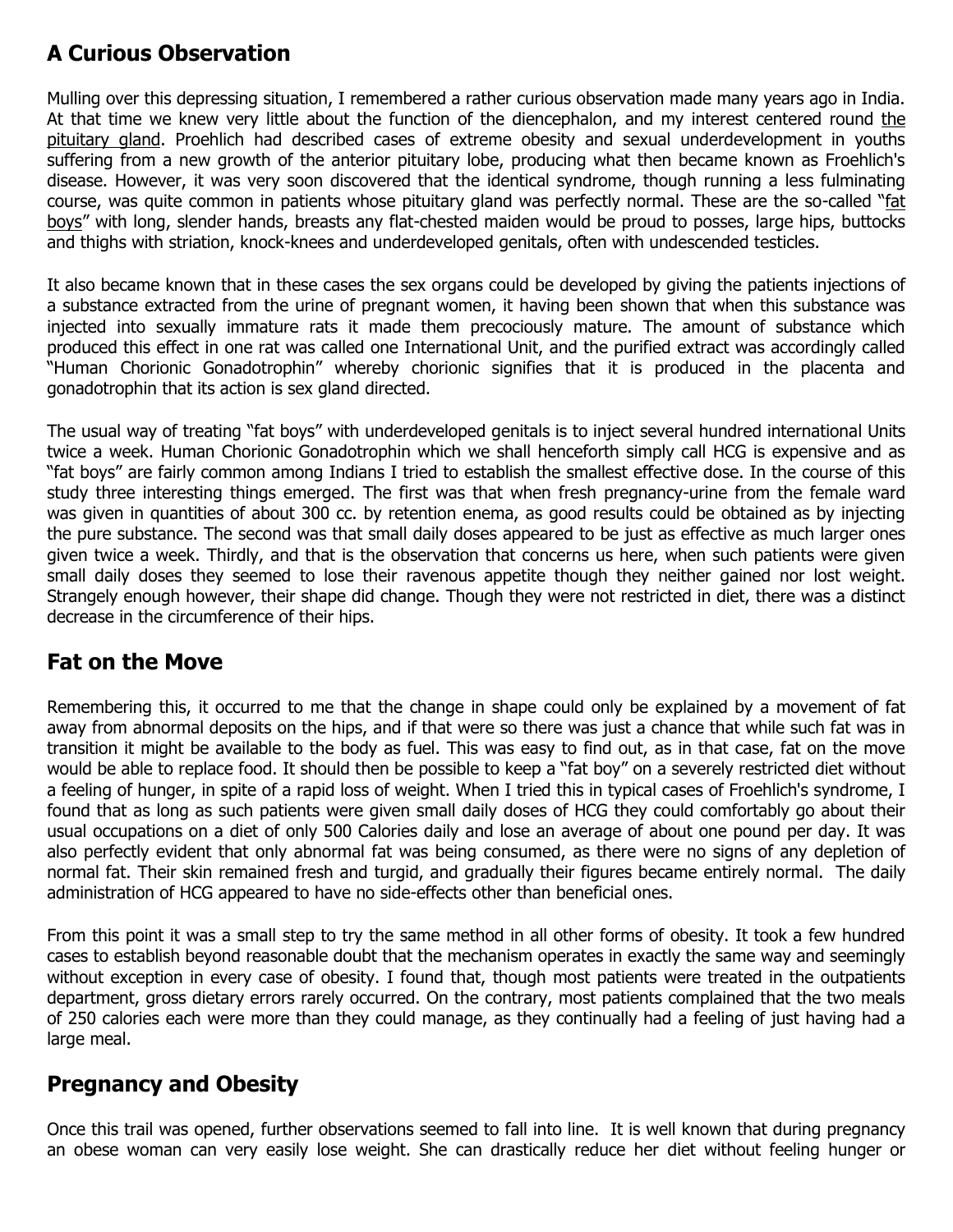discomfort and lose weight without in any way harming the child in her womb. It is also surprising to what extent a woman can suffer from pregnancy-vomiting without coming to any real harm.

Pregnancy is an obese woman's one great chance to reduce her excess weight. That she so rarely makes use of this opportunity is due to the erroneous notion, usually fostered by her elder relations, that she now has "two mouths to feed" and must "keep up her strength for the coming event". All modern obstetricians know that this is nonsense and the more superfluous fat that is lost the less difficult will be the confinement, though some still hesitate to prescribe a diet sufficiently low in calories to bring about a drastic reduction.

A woman may gain weight during pregnancy, but she never becomes obese in the strict sense of the word. Under the influence of the HCG which circulates in enormous quantities in her body during pregnancy, her diencephalic banking capacity seems to be unlimited, and abnormal fixed deposits are never formed. At confinement she is suddenly deprived of HCG, and her diencephalic fat-center reverts to its normal capacity. It is only then that the abnormally accumulated fat is locked away again in a fixed deposit. From that moment on she is again suffering from obesity and is subject to all its consequences.

Pregnancy seems to be the only normal human condition in which the diencephalic fat banking capacity is unlimited. It is only during pregnancy that fixed fat deposits can be transferred back into the normal current account and freely drawn upon to make up for any nutritional deficit. During pregnancy, every ounce of reserve fat is placed at the disposal of the growing fetus. Were this not so, an obese woman, whose normal reserves are already depleted, would have the greatest difficulties in bringing her pregnancy to full term. There is considerable evidence to suggest that it is the HCG produced in large quantities in the placenta which brings about this diencephalic change.

Though we may be able to increase the diencephalic fat banking capacity by injecting HCG, this does not in itself affect the weight, just as transferring monetary funds from a fixed deposit into a current account does not make a man any poorer; to become poorer it is also necessary that he freely spends the money which thus becomes available. In pregnancy the needs of the growing embryo take care of this to some extent, but in the treatment of obesity there is no embryo, and so a very severe dietary restriction must take its place for the duration of treatment.

Only when the fat which is in transit under the effect of HCG is actually consumed can more fat be withdrawn from the fixed deposits. In pregnancy it would be most undesirable if the fetus were offered ample food only when there is a high influx from the intestinal tract. Ideal nutritional conditions for the fetus can only be achieved when the mother's blood is continually saturated with food, regardless of whether she eats or not, as otherwise a period of starvation might hamper the steady growth of the embryo. It seems that HCG brings about this continual saturation of the blood, which is the reason why obese patients under treatment with HCG never feel hungry in spite of their drastically reduced food intake.

# **The Nature of Human Chorionic Gonadotrophin**

HCG is never found in the human body except during pregnancy and in those rare cases in which a residue of placental tissue continues to grow in the womb in what is known as a chorionic epithelioma. It is never found in the male. The human type of chorionic gonadotrophin is found only during the pregnancy of women and the great apes. It is produced in enormous quantities, so that during certain phases of her pregnancy a woman may excrete as much as one million International Units per day in her urine - enough to render a million infantile rats precociously mature. Other mammals make use of a different hormone, which can be extracted from their blood serum but not from their urine. Their placenta differs in this and other respects from that of man and the great apes. This animal chorionic gonadotrophin is much less rapidly broken down in the human body than HCG, and it is also less suitable for the treatment of obesity.

As often happens in medicine, much confusion has been caused by giving HCG its name before its true mode of action was understood. It has been explained that gonadotrophin literally means a sex-gland directed substance or hormone, and this is quite misleading. It dates from the early days when it was first found that HCG is able to render infantile sex glands mature, whereby it was entirely overlooked that it has no stimulating effect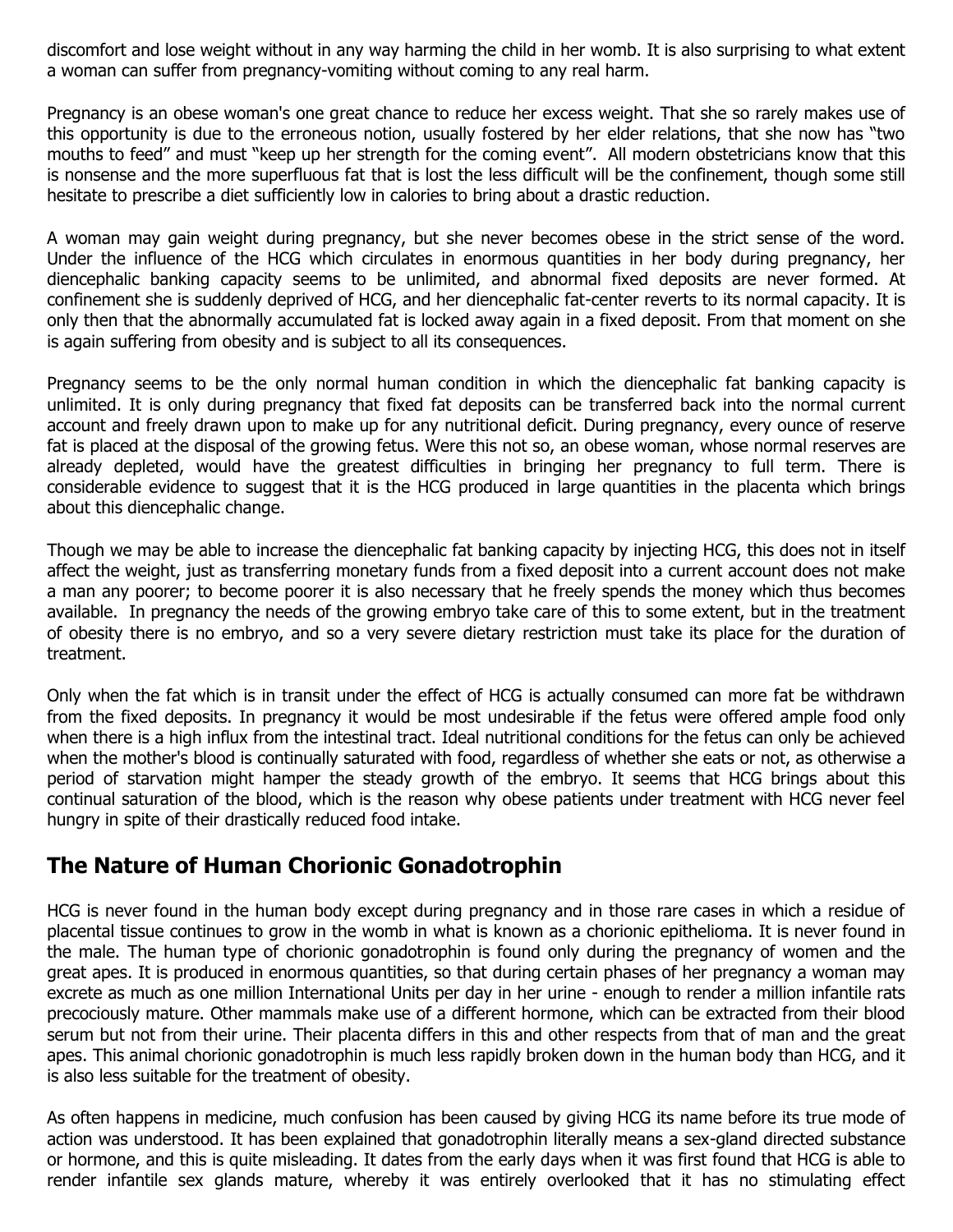whatsoever on normally developed and normally functioning sex-glands. No amount of HCG is ever able to increase a normal sex function. It can only improve an abnormal one and in the young hasten the onset of puberty. However, this has no direct effect. HCG acts exclusively at a diencephalic level and there brings about a considerable increase in the functional capacity of all those centers which are working at maximum capacity.

# **The Real Gonadotrophins**

Two hormones known in the female as follicle stimulating hormone (FSH) and corpus luteum stimulating hormone (LSH) are secreted by the anterior lobe of the pituitary gland. These hormones are real gonadotrophins because they directly govern the function of the ovaries. The anterior pituitary is in turn governed by the diencephalon, and so when there is an ovarian deficiency the diencephalic center concerned is hard put to correct matters by increasing the secretion from the anterior pituitary of FSH or LSH, as the case may be. When sexual deficiency is clinically present, this is a sign that the diencephalic center concerned is unable, in spite of maximal exertion, to cope with the demand for anterior pituitary stimulation. When then the administration of HCG increases the functional capacity of the diencephalon, all demands can be fully satisfied and the sex deficiency is corrected.

That this is the true mechanism underlying the presumed gonadotrophic action of HCG is confirmed by the fact that when the pituitary gland of infantile rats is removed before they are given HCG, the latter has no effect on their sex-glands. HCG cannot therefore have a direct sex gland stimulating action like that of the anterior pituitary gonadotrophins, as FSH and LSH are justly called. The latter are entirely different substances from that which can be extracted from pregnancy urine and which, unfortunately, is called chorionic gonadotrophin. It would be no more clumsy, and certainly far more appropriate, if HCG were henceforth called chorionic diencephalotrophin.

# **HCG no Sex Hormone**

It cannot he sufficiently emphasized that HCG is not sex-hormone, that its action is identical in men, women, children and in those cases in which the sex-glands no longer function owing to old age or their surgical removal. The only sexual change it can bring about after puberty is an improvement of a pre-existing deficiency. But never stimulation beyond the normal. In an indirect way via the anterior pituitary, HCG regulates menstruation and facilitates conception, but it never virilizes a woman or feminizes a man. It neither makes men grow breasts nor does it interfere with their virility, though where this was deficient it may improve it. It never makes women grow a beard or develop a gruff voice. I have stressed this point only for the sake of my lay readers, because, it is our daily experience that when patients hear the word hormone they immediately jump to the conclusion that this must have something to do with the sex- sphere. They are not accustomed as we are, to think thyroid, insulin, cortisone, adrenalin etc, as hormones.

# **Importance and Potency of HCG**

Owing to the fact that HCG has no direct action on any endocrine gland, its enormous importance in pregnancy has been overlooked and its potency underestimated. Though a pregnant woman can produce as much as one million units per day, we find that the injection of only 125 units per day is ample to reduce weight at the rate of roughly one pound per day, even in a colossus weighing 400 pounds, when associated with a 500-calorie diet. It is no exaggeration to say that the flooding of the female body with HCG is by far the most spectacular hormonal event in pregnancy. It has an enormous protective importance for mother and child, and I even go so far as to say that no woman, and certainly not an obese one, could carry her pregnancy to term without it.

If I can be forgiven for comparing my fellow-endocrinologists with wicked Godmothers, HCG has certainly been their Cinderella, and I can only romantically hope that its extraordinary effect on abnormal fat will prove to be its Fairy Godmother.

HCG has been known for over half a century. It is the substance which Aschheim and Zondek so brilliantly used to diagnose early pregnancy out of the urine. Apart from that, the only thing it did in the experimental laboratory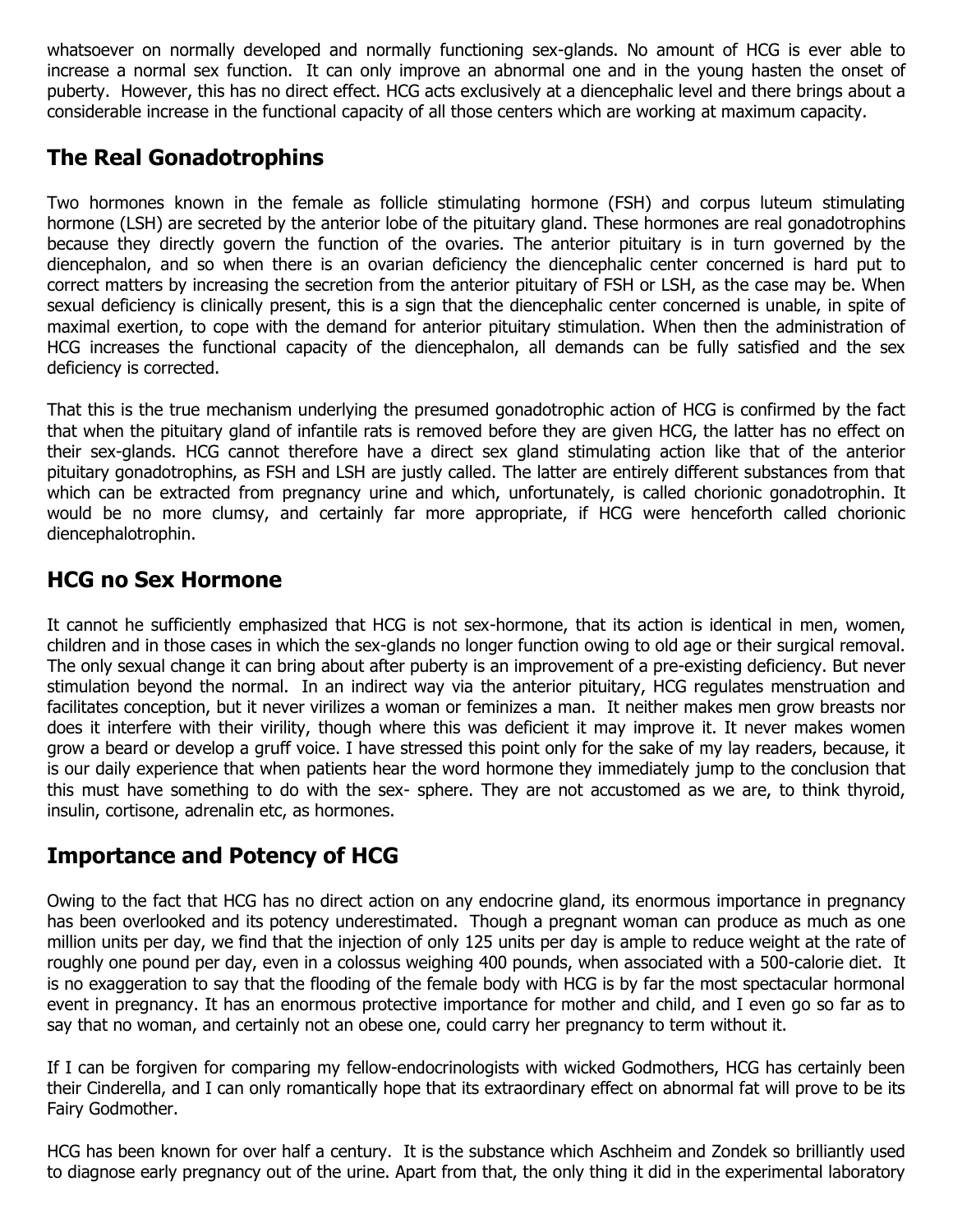was to produce precocious rats, and that was not particularly stimulating to further research at a time when much more thrilling endocrinological discoveries were pouring in from all sides, sweeping, HCG into the stiller back waters.

# **Complicating Disorders**

Some complicating disorders are often associated with obesity, and these we must briefly discuss. The most important associated disorders and the ones in which obesity seems to play a precipitating or at least an aggravating role are the following: the stable type of diabetes, gout, rheumatism and arthritis, high blood pressure and hardening of the arteries, coronary disease and cerebral hemorrhage.

Apart from the fact that they are often - though not necessarily - associated with obesity, these disorders have two things in common. In all of them, modern research is becoming more and more inclined to believe that diencephalic regulations play a dominant role in their causation. The other common factor is that they either improve or do not occur during pregnancy. In the latter respect they are joined by many other disorders not necessarily associated with obesity. Such disorders are, for instance, colitis, duodenal or gastric ulcers, certain allergies, psoriasis, loss of hair, brittle fingernails, migraine, etc.

If HCG + diet do in the obese bring about those diencephalic changes which are characteristic of pregnancy, one would expect to see an improvement in all these conditions comparable to that seen in real pregnancy. The administration of HCG does in fact do this in a remarkable way.

### **Diabetes**

In an obese patient suffering from a fairly advanced case of stable diabetes of many years duration in which the blood sugar may range from 300-400 mg, it is often possible to stop all anti-diabetes medication after the first few days of treatment. The blood sugar continues to drop from day to day and often reaches normal values in 2- 3 weeks. As in pregnancy, this phenomenon is not observed in the brittle type of diabetes, and as some cases that are predominantly stable may have a small brittle factor in their clinical makeup, all obese diabetics have to be kept under a very careful and expert watch.

A brittle case of diabetes is primarily due to the inability of the pancreas to produce sufficient insulin, while in the stable type, diencephalic regulations seem to be of greater importance. That is possibly the reason why the stable form responds so well to the HCG method of treating obesity, whereas the brittle type does not. Obese patients are generally suffering from the stable type, but a stable type may gradually change into a brittle one, which is usually associated with a loss of weight. Thus, when an obese diabetic finds that he is losing weight without diet or treatment, he should at once have his diabetes expertly attended to. There is some evidence to suggest that the change from stable to brittle is more liable to occur in patients who are taking insulin for their stable diabetes.

# **Rheumatism**

All rheumatic pains, even those associated with demonstrable bony lesions, improve subjectively within a few days of treatment, and often require neither cortisone nor salicylates. Again this is a well known phenomenon in pregnancy, and while under treatment with HCG + diet the effect is no less dramatic. As it does not after pregnancy, the pain of deformed joints returns after treatment, but smaller doses of pain-relieving drugs seem able to control it satisfactorily after weight reduction. In any case, the HCG method makes it possible in obese arthritic patients to interrupt prolonged cortisone treatment without a recurrence of pain. This in itself is most welcome, but there is the added advantage that the treatment stimulates the secretion of ACTH in a physiological manner and that this regenerates the adrenal cortex, which is apt to suffer under prolonged cortisone treatment.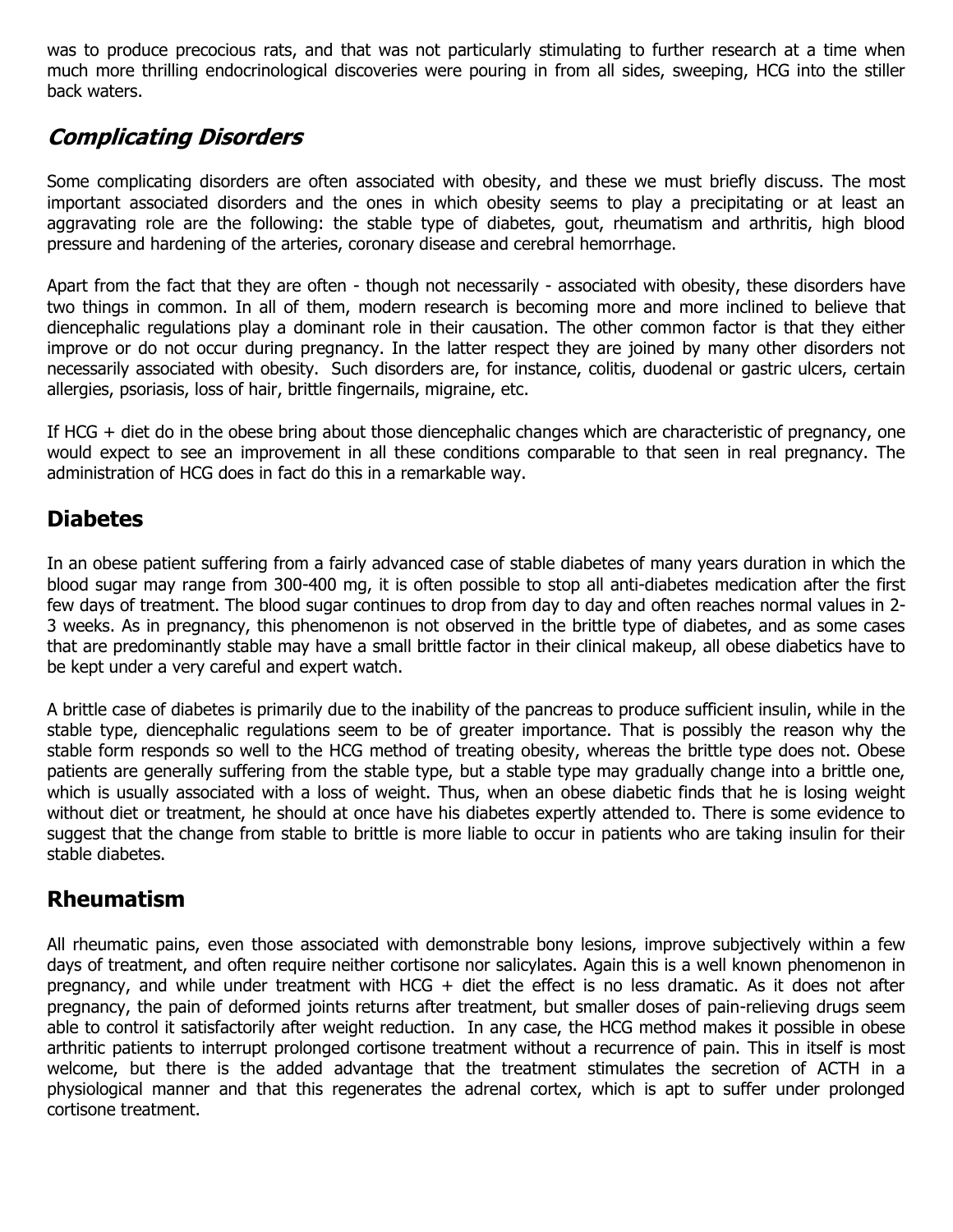# **Cholesterol**

The exact extent to which the blood [cholesterol](http://www.amazon.com/gp/product/0061031763?ie=UTF8&tag=insipuervall-20&link_code=em1&camp=212341&creative=380429&creativeASIN=0061031763&adid=ac1a8fe8-f701-48b0-86ed-8ba4ca9ac48b) is involved in hardening of the arteries, high blood pressure and coronary disease is not as yet known, but it is now widely admitted that the blood cholesterol level is governed by diencephalic mechanisms. The behavior of circulating cholesterol is therefore of particular interest during the treatment of obesity with HCG. Cholesterol circulates in two forms, which we call free and esterified. Normally these fractions are present in a proportion of about 25% free to 75% esterified cholesterol, and it is the latter fraction which damages the walls of the arteries. In pregnancy this proportion is reversed and it may he taken for granted that arteriosclerosis never gets worse during pregnancy for this very reason.

To my knowledge, the only other condition in which the proportion of free to esterified cholesterol is reversed is during the treatment of obesity with HCG  $+$  diet, when exactly the same phenomenon takes place. This seems an important indication of how closely a patient under HCG treatment resembles a pregnant woman in diencephalic behavior.

When the total amount of circulating cholesterol is normal before treatment, this absolute amount is neither significantly increased nor decreased. But when an obese patient with abnormally high cholesterol and already showing signs of arteriosclerosis is treated with HCG, his blood pressure drops and his coronary circulation seems to improve, and yet his total blood cholesterol may soar to heights never before reached.

At first this greatly alarmed us. But when we saw that the patients came to no harm even if treatment was continued and we found the same in follow-up examinations undertaken some months after treatment was continued as we found in examinations undertaken some months before treatment. As the increase is mostly in the form of the not dangerous form of the free cholesterol, we gradually came to welcome the phenomenon. Today we believe that the rise is entirely due to the liberation of recent cholesterol deposits that have not yet undergone calcification in the arterial wall and is therefore highly beneficial.

## **Gout**

An identical behavior is found in the blood uric acid level of patients suffering from gout. Predictably such patients get an acute and often severe attack after the first few days of HCG treatment but then remain entirely free of pain, in spite of the fact that their blood uric acid often shows a marked increase which may persist for several months after treatment. Those patients who have regained their normal weight remain free of symptoms regardless of what they eat, while those that require a second course of treatment get another attack of gout as soon as the second course is initiated. We do not yet know what diencephalic mechanisms are involved in gout; possibly emotional factors play a role, and it is worth remembering that the disease does not occur in women of childbearing age. We now give 2 tablets daily of ZYLORIC to all patients who give a history of gout and have a high blood uric acid level. In this way we can completely avoid attacks during treatment.

# **Blood Pressure**

Patients, who have brought themselves to the brink of malnutrition by exaggerated dieting, laxatives etc, often have an abnormally low blood pressure. In these cases the blood pressure rises to normal values at the beginning of treatment and then very gradually drops, as it always does in patients with a normal blood pressure. Normal values are always regained a few days after the treatment is over. Of this lowering of the blood pressure during treatment the patients are not aware. When the blood pressure is abnormally high, and provided there are no detectable renal lesions, the pressure drops, as it usually does in pregnancy. The drop is often very rapid, so rapid in fact that it sometimes is advisable to slow down the process with pressure sustaining medication until the circulation has had a few days time to adjust itself to the new situation. On the other hand, among the thousands of cases treated, we have never seen any incident which could be attributed to the rather sudden drop in high blood pressure.

When a woman suffering from high blood pressure becomes pregnant her blood pressure very soon drops, but after her confinement it may gradually rise back to its former level. Similarly, a high blood pressure present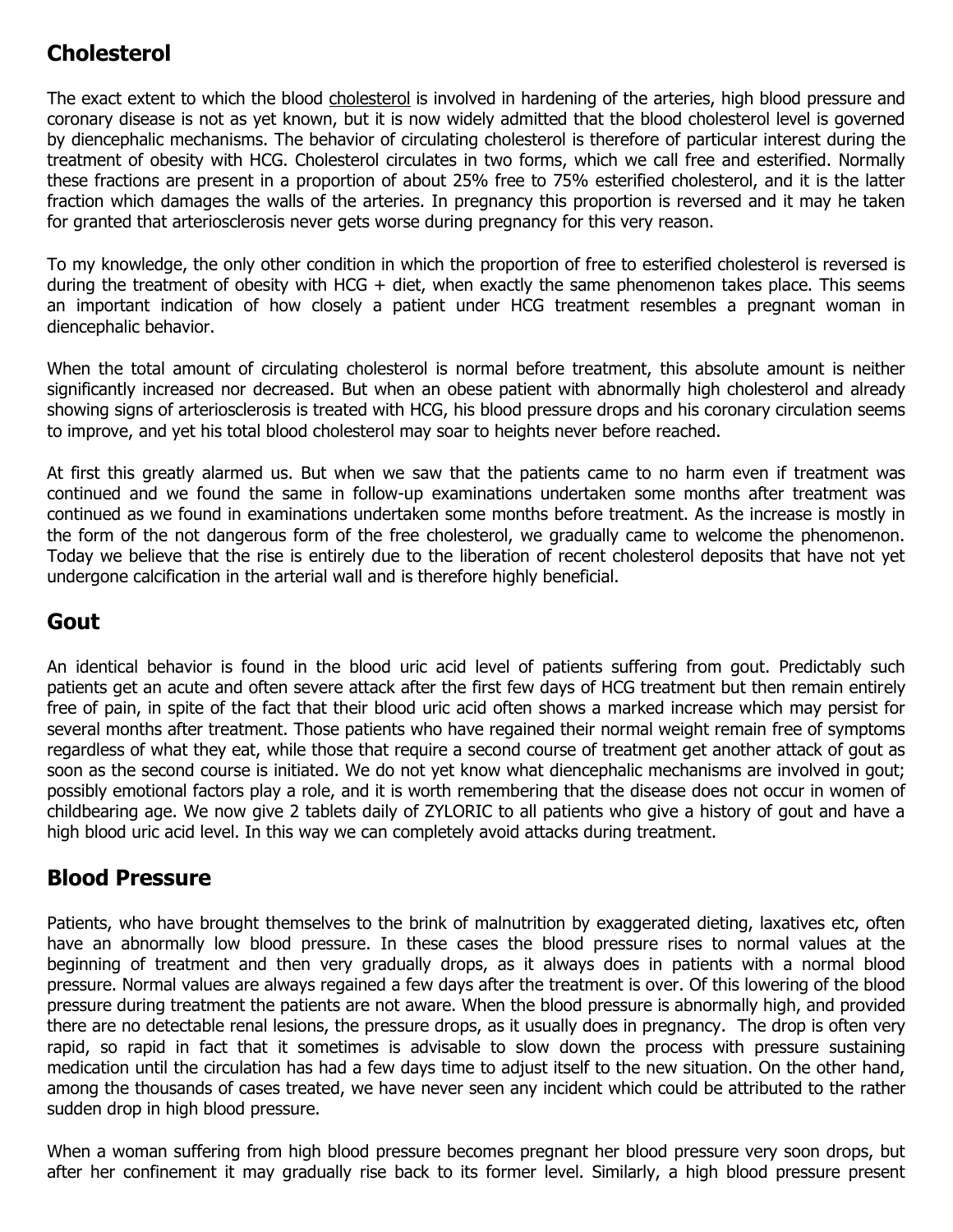before HCG treatment tends to rise again after the treatment is over, though this is not always the case. But the former high levels are rarely reached, and we have gathered the impression that such relapses respond better to orthodox drugs such as Reserpine than before treatment.

# **Peptic Ulcers**

In our cases of obesity with gastric or duodenal ulcers we have noticed a surprising subjective improvement in spite of a diet which would generally be considered most inappropriate for an ulcer patient. Here, too, there is a similarity with pregnancy, in which peptic ulcers hardly ever occur. However we have seen two cases with a previous history of several hemorrhages in which a bleeding occurred within 2 weeks of the end of treatment.

# **Psoriasis, Fingernails, Hair Varicose Ulcers**

As in pregnancy, psoriasis greatly improves during treatment but may relapse when the treatment is over. Most patients spontaneously report a marked improvement in the condition of brittle fingernails. The loss of hair not infrequently associated with obesity is temporarily arrested, though in very rare cases an increased loss of hair has been reported. I remember a case in which a patient developed a patchy baldness - so called alopecia areata - after a severe emotional shock, just before she was about to start an HCG treatment. Our dermatologist diagnosed the case as a particularly severe one, predicting that all the hair would be lost. He counseled against the reducing treatment, but in view of my previous experience and as the patient was very anxious not to postpone reducing, I discussed the matter with the dermatologist and it was agreed that, having fully acquainted the patient with the situation, the treatment should be started. During the treatment, which lasted four weeks, the further development of the bald patches was almost, if not quite, arrested; however, within a week of having finished the course of HCG, all the remaining hair fell out as predicted by the dermatologist. The interesting point is that the treatment was able to postpone this result but not to prevent it. The patient has now grown a new shock of hair of which she is justly proud.

In obese patients with large varicose ulcers we were surprised to find that these ulcers heal rapidly under treatment with HCG. We have since treated non obese patients suffering from varicose ulcers with daily injections of HCG on a normal diet with equally good results.

# **The "Pregnant" Male**

When a male patient hears that he is about to be put into a condition which in some respects resembles pregnancy, he is usually shocked and horrified. The physician must therefore carefully explain that this does not mean that he will be feminized and that HCG in no way interferes with his sex. He must be made to understand that in the interest of the propagation of the species nature provides for a perfect functioning of the regulatory headquarters in the diencephalon during pregnancy and that we are merely using this natural safeguard as a means of correcting the diencephalic disorder which is responsible for his being overweight.

# **Technique**

# **Warnings**

I must warn the lay reader that what follows is mainly for the treating physician and most certainly not a do-ityourself primer. Many of the expressions used mean something entirely different to a qualified doctor than that which their common use implies, and only a physician can correctly interpret the symptoms which may arise during treatment. Any patient who thinks he can reduce by taking a few "shots" and eating less is not only sure to be disappointed but may be heading for serious trouble. The benefit the patient can derive from reading this part of the book is a fuller realization of how very important it is for him to follow to the letter his physician's instructions.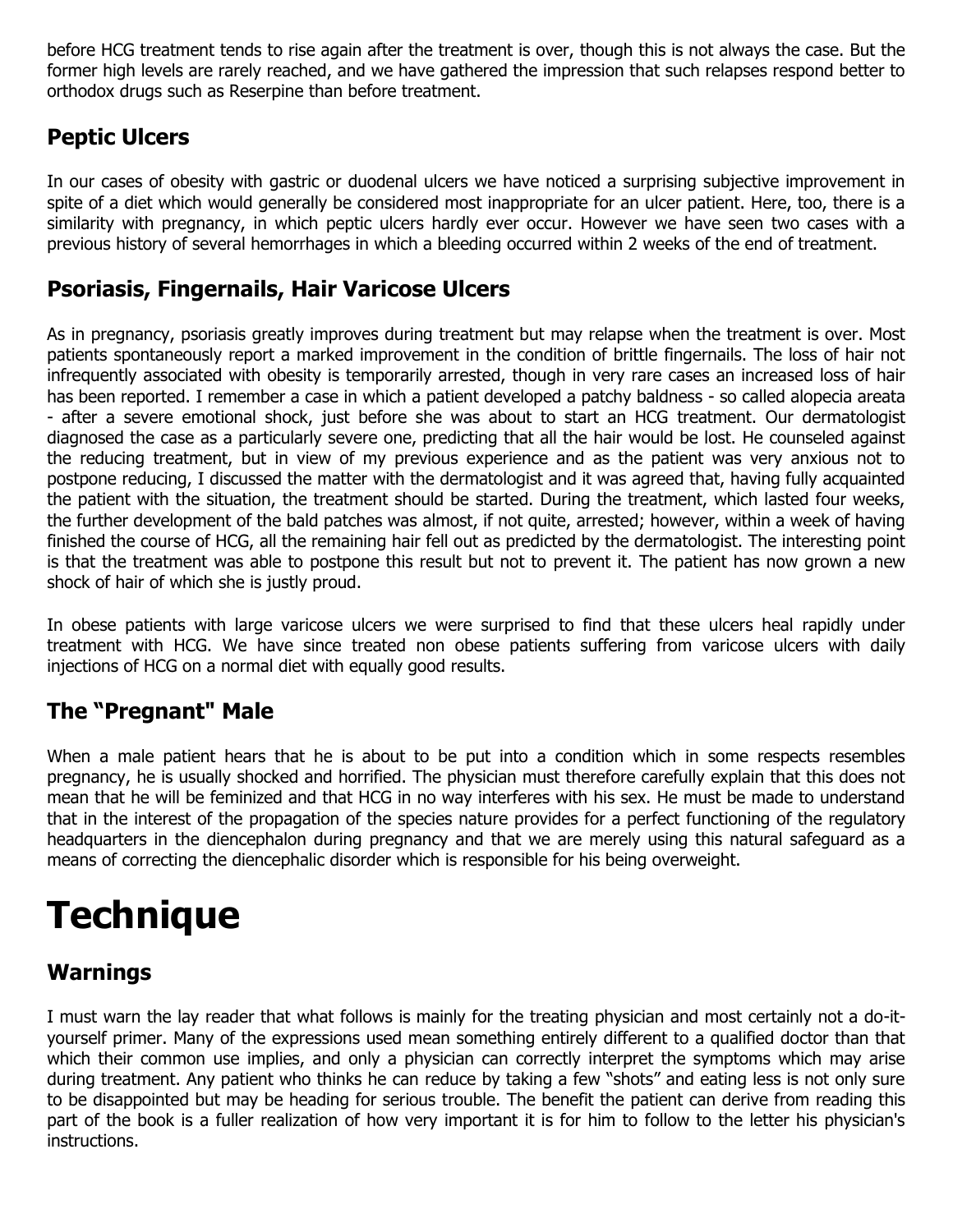In treating obesity with the HCG  $+$  diet method we are handling what is perhaps the most complex organ in the human body. The diencephalon's functional equilibrium is delicately poised, so that whatever happens in one part has repercussions in others. In obesity this balance is out of kilter and can only be restored if the technique I am about to describe is followed implicitly. Even seemingly insignificant deviations, particularly those that at first sight seem to be an improvement, are very liable to produce most disappointing results and even annul the effect completely. For instance, if the diet is increased from 500 to 600 or 700 Calories, the loss of weight is quite unsatisfactory. If the daily dose of HCG is raised to 200 or more units daily its action often appears to be reversed, possibly because larger doses evoke diencephalic counter-regulations. On the other hand, the diencephalon is an extremely robust organ in spite of its unbelievable intricacy. From an evolutionary point of view it is one of the oldest organs in our body and its evolutionary history dates back more than 500 million years. This has tendered it extraordinarily adaptable to all natural exigencies, and that is one of the main reasons why the human species was able to evolve. What its evolution did not prepare it for were the conditions to which human culture and civilization now expose it.

# **History taking**

When a patient first presents himself for treatment, we take a general history and note the time when the first signs of overweight were observed. We try to establish the highest weight the patient has ever had in his life (obviously excluding pregnancy), when this was, and what measures have hitherto been taken in an effort to reduce.

It has been our experience that those patients who have been taking thyroid preparations for long periods have a slightly lower average loss of weight under treatment with HCG than those who have never taken thyroid. This is even so in those patients who have been taking thyroid because they had an abnormally low basal metabolic rate. In many of these cases the low BMR is not due to any intrinsic deficiency of the thyroid gland, but rather to a lack of diencephalic stimulation of the thyroid gland via the anterior pituitary lobe. We never allow thyroid to be taken during treatment, and yet a BMR which was very low before treatment is usually found to be normal after a week or two of HCG + diet. Needless to say, this does not apply to those cases in which a thyroid deficiency has been produced by the surgical removal of a part of an overactive gland. It is also most important to ascertain whether the patient has taken diuretics (water eliminating pills) as this also decreases the weight loss under the HCG regimen.

Returning to our procedure, we next ask the patient a few questions to which he is held to reply simply with "yes" or "no". These questions are: Do you suffer from headaches? rheumatic pains? menstrual disorders? constipation? breathlessness or exertion? swollen ankles? Do you consider yourself greedy? Do you feel the need to eat snacks between meals?

The patient then strips and is weighed and measured. The normal weight for his height, age, skeletal and muscular build is established from tables of statistical averages, whereby in women it is often necessary to make an allowance for particularly large and heavy breasts. The degree of overweight is then calculated, and from this the duration of treatment can be roughly assessed on the basis of an average loss of weight of a little less than a pound, say 300-400 grams-per injection, per day. It is a particularly interesting feature of the HCG treatment that in reasonably cooperative patients this figure is remarkably constant, regardless of sex, age and degree of overweight.

# **The Duration of Treatment**

Patients who need to lose 15 pounds (7 kg.) or less require 26 days treatment with 23 daily injections. The extra three days are needed because all patients must continue the 500-calorie diet for three days after the last injection. This is a very essential part of the treatment, because if they start eating normally as long as there is even a trace of HCG in their body they put on weight alarmingly at the end of the treatment. After three days when all the HCG has been eliminated this does not happen, because the blood is then no longer saturated with food and can thus accommodate an extra influx from the intestines without increasing its volume by retaining water.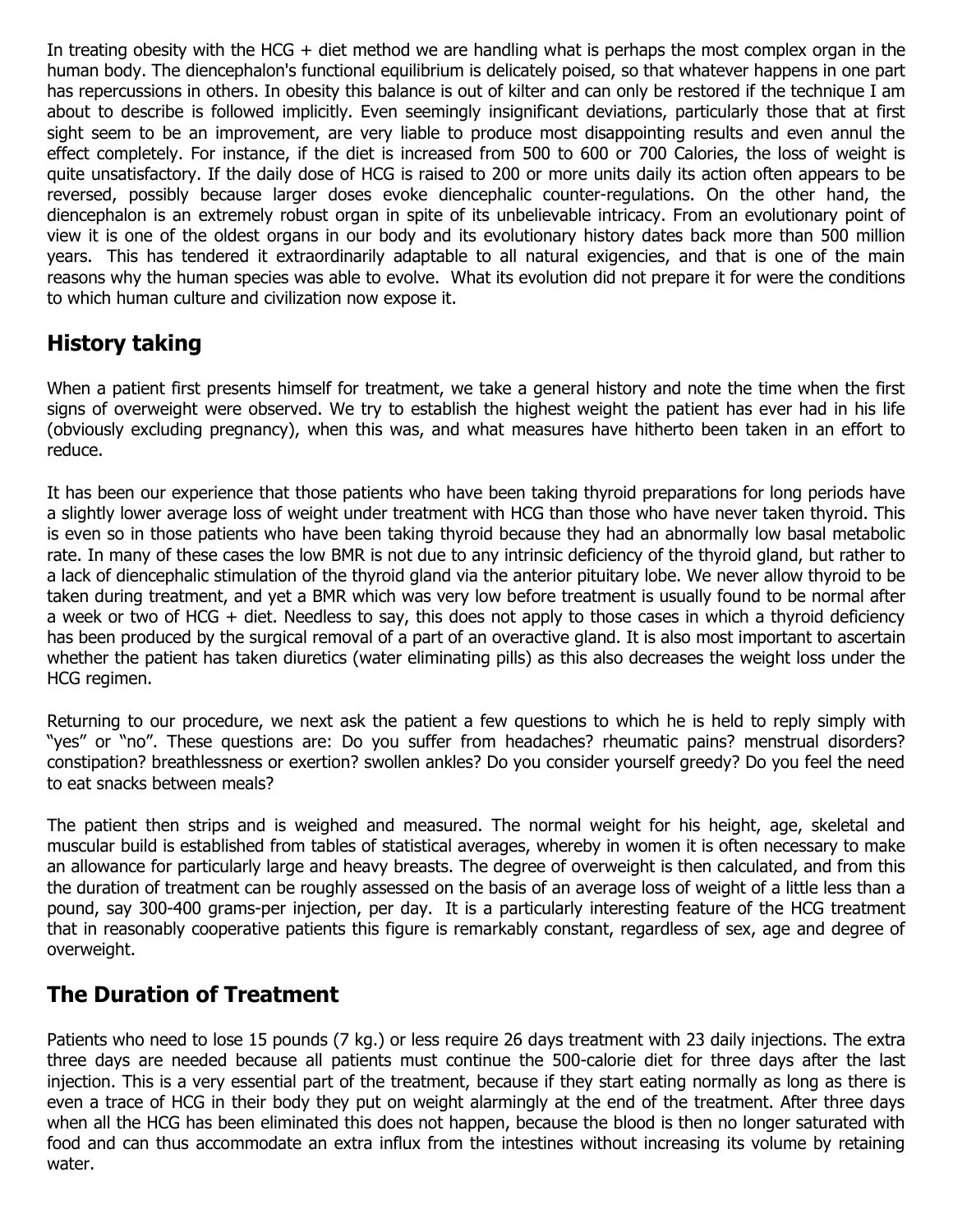We never give a treatment lasting less than 26 days, even in patients needing to lose only 5 pounds. It seems that even in the mildest cases of obesity the diencephalon requires about three weeks rest from the maximal exertion to which it has been previously subjected in order to regain fully its normal fat-banking capacity. Clinically this expresses itself, in the fact that, when in these mild cases, treatment is stopped as soon as the weight is normal, which may be achieved in a week, it is much more easily regained than after a full course of 23 injections.

As soon as such patients have lost all their abnormal superfluous fat, they at once begin to feel ravenously hungry with continued injections. This is because HCG only puts abnormal fat into circulation and cannot, in the doses used, liberate normal fat deposits; indeed, it seems to prevent their consumption. As soon as their statistically normal weight is reached, these patients are put on 800-1000 calories for the rest of the treatment. The diet is arranged in such a way that the weight remains perfectly stationary and is thus continued for three days after the 23rd injection. Only then are the patients free to eat anything they please except sugar and starches for the next three weeks.

Such early cases are common among actresses, models, and persons who are tired of obesity, having seen its ravages in other members of their family. Film actresses frequently explain that they must weigh less than normal. With this request we flatly refuse to comply, first, because we undertake to cure a disorder, not to create a new one, and second, because it is in the nature of the HCG method that it is self limiting. It becomes completely ineffective as soon as all abnormal fat is consumed. Actresses with a slight tendency to obesity, having tried all manner of reducing methods, invariably come to the conclusion that their figure is satisfactory only when they are underweight, simply because none of these methods remove their superfluous fat deposits. When they see that under HCG their figure improves out of all proportion to the amount of weight lost, they are nearly always content to remain within their normal weight-range.

When a patient has more than 15 pounds to lose the treatment takes longer but the maximum we give in a single course is 40 injections, nor do we as a rule allow patients to lose more than 34 lbs. (15 Kg.) at a time. The treatment is stopped when either 34 lbs. have been lost or 40 injections have been given. **The only exception we make is in the case of grotesquely obese patients who may be allowed to lose an additional 5-6 lbs. if this occurs before the 40 injections are up.**

# **Immunity to HCG**

The reason for limiting a course to 40 injections is that by then some patients may begin to show signs of HCG immunity. Though this phenomenon is well known, we cannot as yet define the underlying mechanism. Maybe after a certain length of time the body learns to break down and eliminate HCG very rapidly or possibly prolonged treatment leads to some sort of counter-regulation which annuls the diencephalic effect.

After 40 daily injections it takes about six weeks before this so called immunity is lost and HCG again becomes fully effective. Usually after about 40 injections patients may feel the onset of immunity as hunger which was previously absent. In those comparatively rare cases in which signs of immunity develop before the full course of 40 injections has been completed-say at the 35th injection- treatment must be stopped at once, because if it is continued the patients begin to look weary and drawn, feel weak and hungry and any further loss of weight achieved is then always at the expense of normal fat. This is not only undesirable, but normal fat is also instantly regained as soon as the patient is returned to a free diet.

Patients who need only 23 injections may be injected daily, including Sundays, as they never develop immunity. In those that take 40 injections the onset of immunity can be delayed if they are given only six injections a week, leaving out Sundays or any other day they choose, provided that it is always the same day. On the days on which they do not receive the injections they usually feel a slight sensation of hunger. At first we thought that this might be purely psychological, but we found that when normal saline is injected without the patient's knowledge the same phenomenon occurs.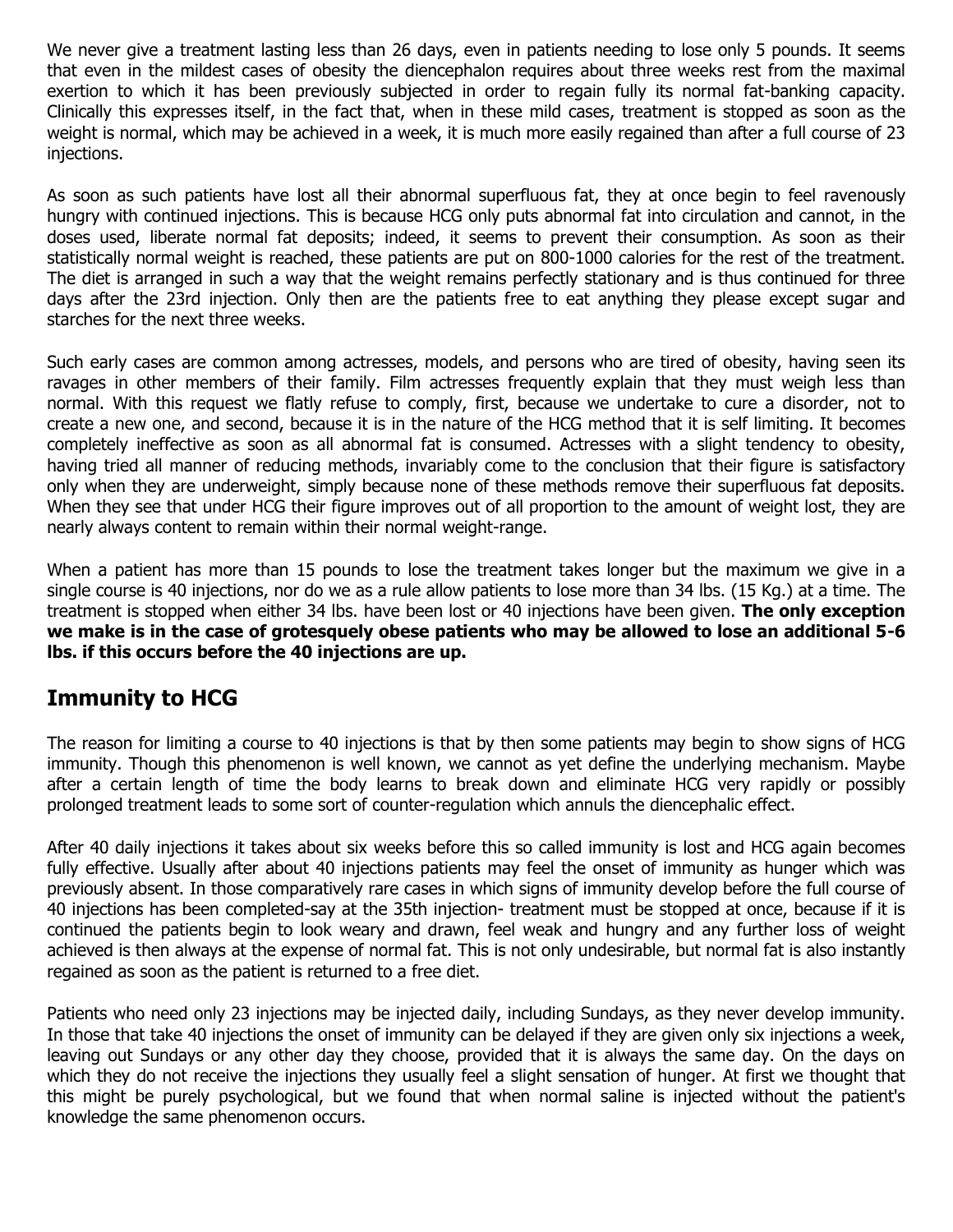# **Menstruation**

**During menstruation no injections are given**, but the diet is continued and causes no hardship; yet as soon as the menstruation is over, the patients become extremely hungry unless the injections are resumed at once. It is very impressive to see the suffering of a woman who has continued her diet for a day or two beyond the end of the period without coming for her injection and then to hear the next day that all hunger ceased within a few hours after the injection and to see her once again content, florid and cheerful. While on the question of menstruation it must be added that in teenaged girls the period may in some rare cases be delayed and essentially stop altogether. If then later this is artificially induced some weight may be regained.

# **Further Courses**

Patients requiring the loss of more than 34 lbs. must have a second or even more courses. **A second course can be started after an interval of not less than six weeks, though the pause can be more than six weeks.** When a third, fourth or even fifth course is necessary, the interval between courses should be made progressively longer. Between a second and third course eight weeks should elapse, between a third and fourth course twelve weeks, between a fourth and fifth course twenty weeks and between a fifth and sixth course six months. In this way it is possible to bring about a weight reduction of 100 lbs. and more if required without the least hardship to the patient.

In general, men do slightly better than women and often reach a somewhat higher average daily loss. Very advanced cases do a little better than early ones, but it is a remarkable fact that this difference is only just statistically significant.

# **Conditions that must be accepted before treatment**

On the basis of this data the probable duration of treatment can he calculated with considerable accuracy and this is explained to the patient. It is made clear to him that during the course of treatment he must attend the clinic daily to be weighed, injected and generally checked. All patients that live in Rome or have resident friends or relations with whom they can stay are treated as out-patients, but patients coming from abroad must stay in the hospital, as no hotel or restaurant can be relied upon to prepare the diet with sufficient accuracy. These patients have their meals, sleep, and attend the clinic in the hospital, but are otherwise free to spend their time as they please in the city and its surroundings sightseeing, sun-bathing or theater-going.

It is also made clear that between courses the patient gets no treatment and is free to eat anything he pleases except starches and sugar during the first 3 weeks. It is impressed upon him that he will have to follow the prescribed diet to the letter and that after the first three days this will cost him no effort, as he will feel no hunger and may indeed have difficulty in getting down the 500 Calories which he will be given. If these conditions are not acceptable the case is refused, as any compromise or half measure is bound to prove utterly disappointing to patient and physician alike and is a waste of time and energy.

Though a patient can only consider himself really cured when he has been reduced to his statically normal weight, we do not insist that he commit himself to that extent. Even a partial loss of overweight is highly beneficial, and it is our experience that once a patient has completed a first course he is so enthusiastic about the ease with which the - to him surprising - results are achieved that he almost invariably comes back for more. There certainly can be no doubt that in my clinic more time is spent on damping over-enthusiasm than on insisting that the rules of the treatment be observed.

# **Examining the patient**

Only when agreement is reached on the points so far discussed do we proceed with the examination of the patient. A note is made of the size of the first upper incisor, of a pad of fat on the nape of the neck, at the axilla and on the inside of the knees. The presence of striation, a suprapubic fold, a thoracic fold, angulation of elbow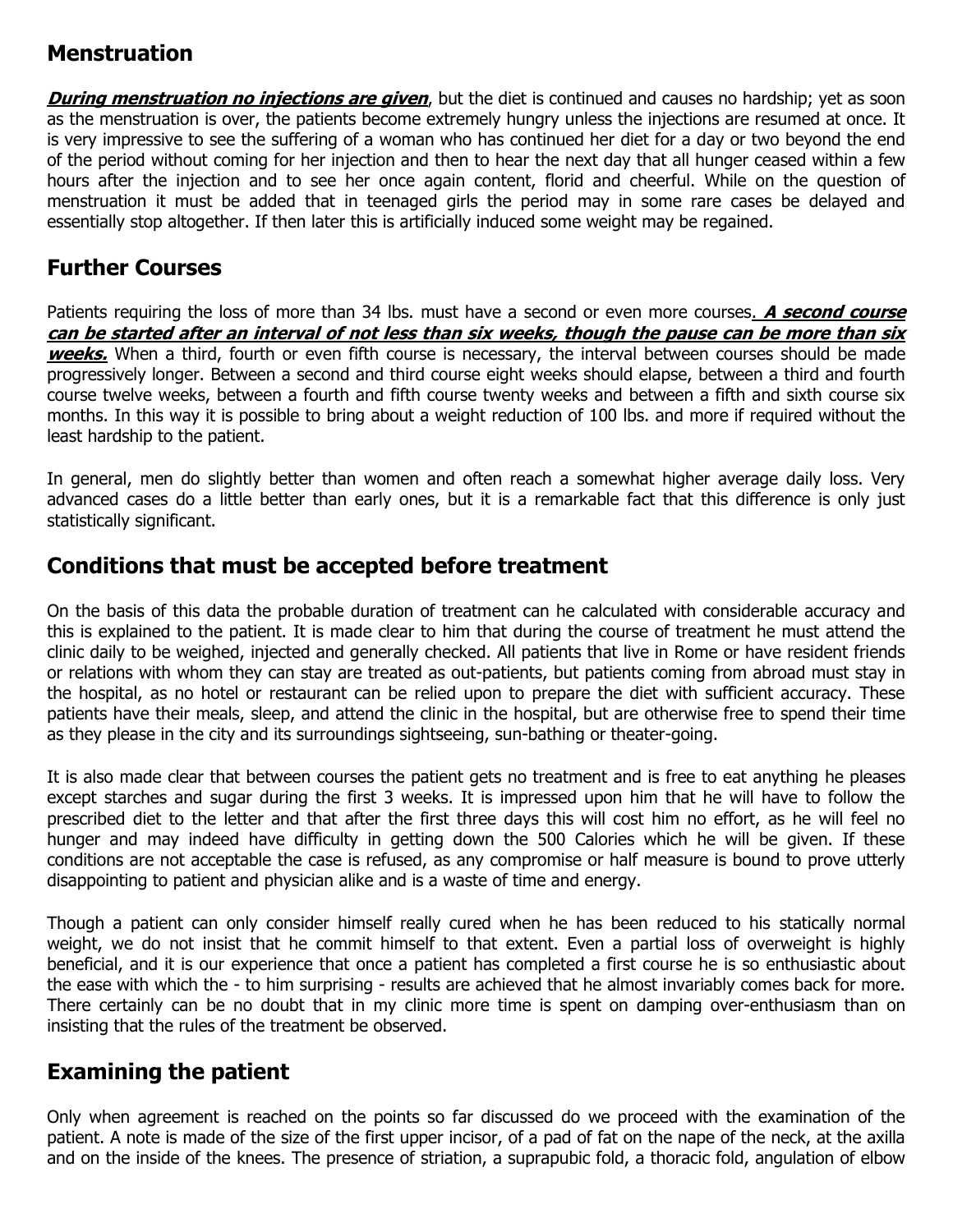and knee joint, breast-development in men and women, edema of the ankles and the state of genital development in the male are noted.

Wherever this seems indicated we X-ray the sella turcica, as the bony capsule which contains the pituitary gland is called, measure the basal metabolic rate, X-ray the chest and take an electrocardiogram. We do a blood-count and a sedimentation rate and estimate uric acid, cholesterol, iodine and sugar in the fasting blood.

# **Gain before Loss**

Patients whose general condition is low, owing to excessive previous dieting, must eat to capacity for about one week before starting treatment, regardless of how much weight they may gain in the process. One cannot keep a patient comfortably on 500 Calories unless his normal fat reserves are reasonably well stocked. **It is for this reason also that every case, even those that are actually gaining must eat to capacity of the most fattening food they can get down until they have had the third injection**. It is a fundamental mistake to put a patient on 500 Calories as soon as the injections are started, as it seems to take about three injections before abnormally deposited fat begins to circulate and thus become available.

We distinguish between the first three injections, which we call "non-effective" as far as the loss of weight is concerned, and the subsequent injections given while the patient is dieting, which we call "effective". The average loss of weight is calculated on the number of effective injections and from the weight reached on the day of the third injection which may be well above what it was two days earlier when the first injection was given.

Most patients who have been struggling with diets for years and know how rapidly they gain if they let themselves go are very hard to convince of the absolute necessity of gorging for at least two days, and yet this must be insisted upon categorically if the further course of treatment is to run smoothly. Those patients who have to be put on forced feeding for a week before starting the injections usually gain weight rapidly - four to six pounds in 24 hours is not unusual - but after a day or two this rapid gain generally levels off. In any case, the whole gain is usually lost in the first 48 hours of dieting. It is necessary to proceed in this manner because the gain re-stocks the depleted normal reserves, whereas the subsequent loss is from the abnormal deposits only.

Patients in a satisfactory general condition and those who have not just previously restricted their diet start forced feeding on the day of the first injection. Some patents say that they can no longer overeat because their stomach has shrunk after years of restrictions. While we know that no stomach ever shrinks, we compromise by insisting that they eat frequently of highly concentrated foods such as milk chocolate, pastries with whipped cream sugar, fried meats (particularly pork), eggs and bacon, mayonnaise, bread with thick butter and jam, etc. The time and trouble spent on pressing this point upon incredulous or reluctant patients is always amply rewarded afterwards by the complete absence of those difficulties which patients who have disregarded these instructions are liable to experience.

During the two days of forced feeding from the first to the third injection - many patients are surprised that contrary to their previous experience they do not gain weight and some even lose. The explanation is that in these cases there is a compensatory flow of urine, which drains excessive water from the body. To some extent this seems to be a direct action of HCG, but it may also be due to a higher protein intake, as we know that a **protein-deficient diet makes the body retain water**.

# **Starting treatment**

In menstruating women, the best time to start treatment is immediately after a period. Treatment may also be started later, but it is advisable to have at least ten days in hand before the onset of the next period. Similarly, the end of a course should never be made to coincide with onset of menstruation. If things should happen to work out that way, it is better to give the last injection three days before the expected date of the menses so that a normal diet can he resumed at onset. Alternatively, at least three injections should be given after the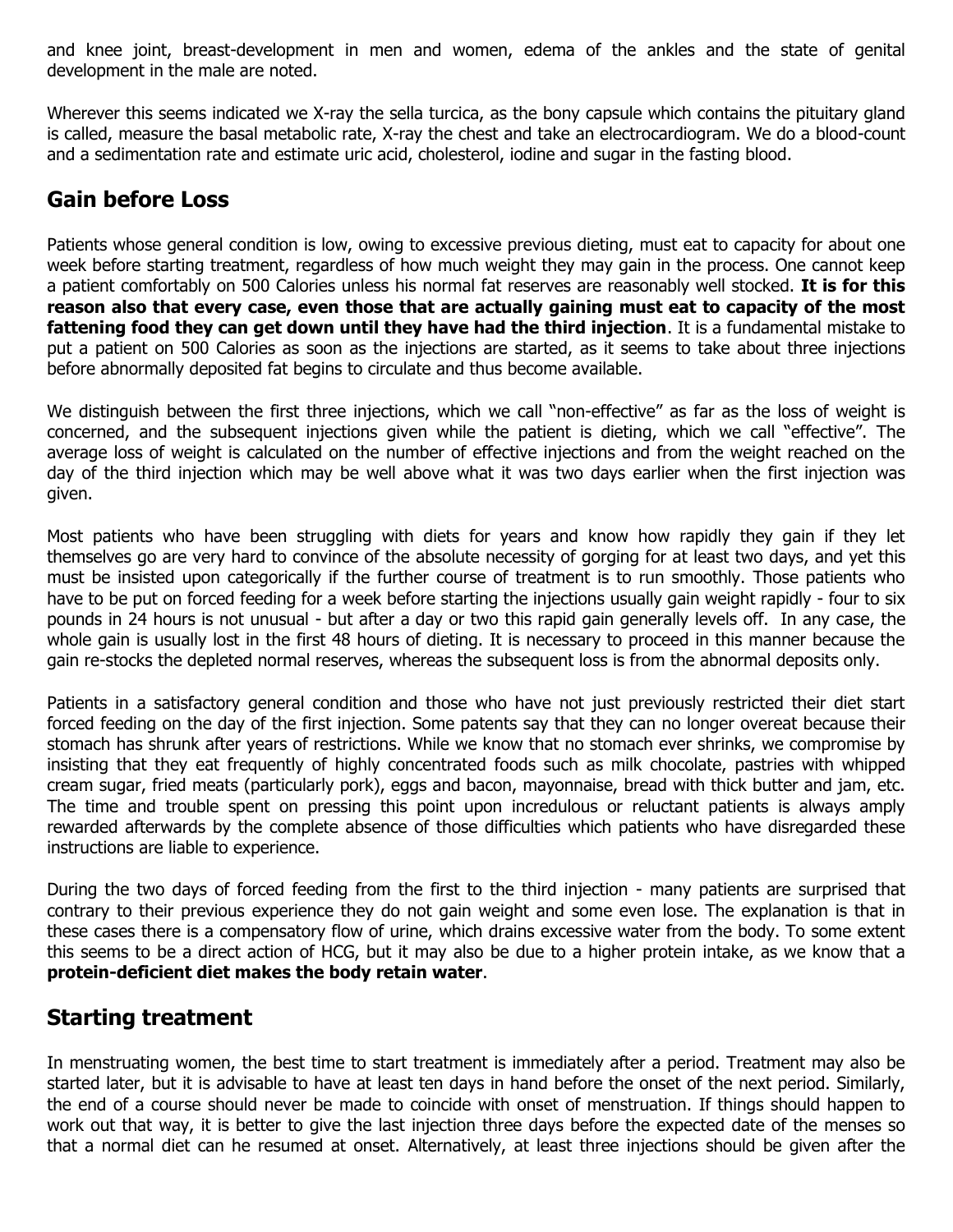period, followed by the usual three days of dieting. This rule need not be observed in such patients who have reached their normal weight before the end of treatment and are already on a higher caloric diet.

Patients who require more than the minimum of 23 injections and who therefore skip one day a week in order to postpone immunity to HCG cannot have their third injections on the day before the interval. Thus if it is decided to skip Sundays, the treatment can be started on any day of the week except Thursdays. Supposing they start on Thursday, they will have their third injection on Saturday, which is also the day on which they start their 500 Calorie diet. They would then base no injection on the second day of dieting; this exposes them to an unnecessary hardship, as without the injection they will feel particularly hungry. Of course, the difficulty can be overcome by exceptionally injecting them on the first Sunday. If this day falls between the first and second or between the second and third injection, we usually prefer to give the patient the extra day of forced feeding, which the majority rapturously enjoy.

# **The Diet**

The 500 calorie diet is explained on the day of the second injection to those patients who will be preparing their own food, and it is most important that the person who will actually cook is present - the wife, the mother or the cook, as the case may be. Here in Italy patients are given the following diet sheet.

| <b>Breakfast:</b> | Tea or coffee in any quantity without sugar. Only one<br>tablespoonful of milk allowed in 24 hours. Saccharin or<br>Stevia may be used.                                                                                                                                                                                                                                                                                                                                                                                                                                                                                                                                                                                       |
|-------------------|-------------------------------------------------------------------------------------------------------------------------------------------------------------------------------------------------------------------------------------------------------------------------------------------------------------------------------------------------------------------------------------------------------------------------------------------------------------------------------------------------------------------------------------------------------------------------------------------------------------------------------------------------------------------------------------------------------------------------------|
| Lunch:            | 1.100 grams of veal, beef, chicken breast, fresh<br>white fish, lobster, crab, or shrimp. All visible fat<br>must be carefully removed before cooking, and<br>the meat must be weighed raw. It must be boiled<br>or grilled without additional fat. Salmon, eel, tuna,<br>herring, dried or pickled fish are not allowed. The<br>chicken breast must be removed from the bird.<br>2. One type of vegetable only to be chosen from the<br>following: spinach, chard, chicory, beet-greens,<br>green salad, tomatoes, celery, fennel, onions, red<br>radishes, cucumbers, asparagus, cabbage.<br>3. One breadstick (grissino) or one Melba toast.<br>4. An orange, apple, a handful of strawberries or one-<br>half grapefruit. |

**Dinner :** The same four choices as lunch.

The juice of one lemon daily is allowed for all purposes. Salt, pepper, vinegar, mustard powder, garlic, sweet basil, parsley, thyme, marjoram, etc., may be used for seasoning, but no oil, butter or dressing.

Tea, coffee, plain water, or mineral water are the only drinks allowed, but they may be taken in any quantity and at all times.

In fact, the patient should drink about 2 liters of these fluids per day. Many patients are afraid to drink so much because they fear that this may make them retain more water. This is a wrong notion as the body is more inclined to store water when the intake falls below its normal requirements.

The fruit or the breadstick may be eaten between meals instead of with lunch or dinner, but not more than four items listed for lunch and dinner may be eaten at one meal.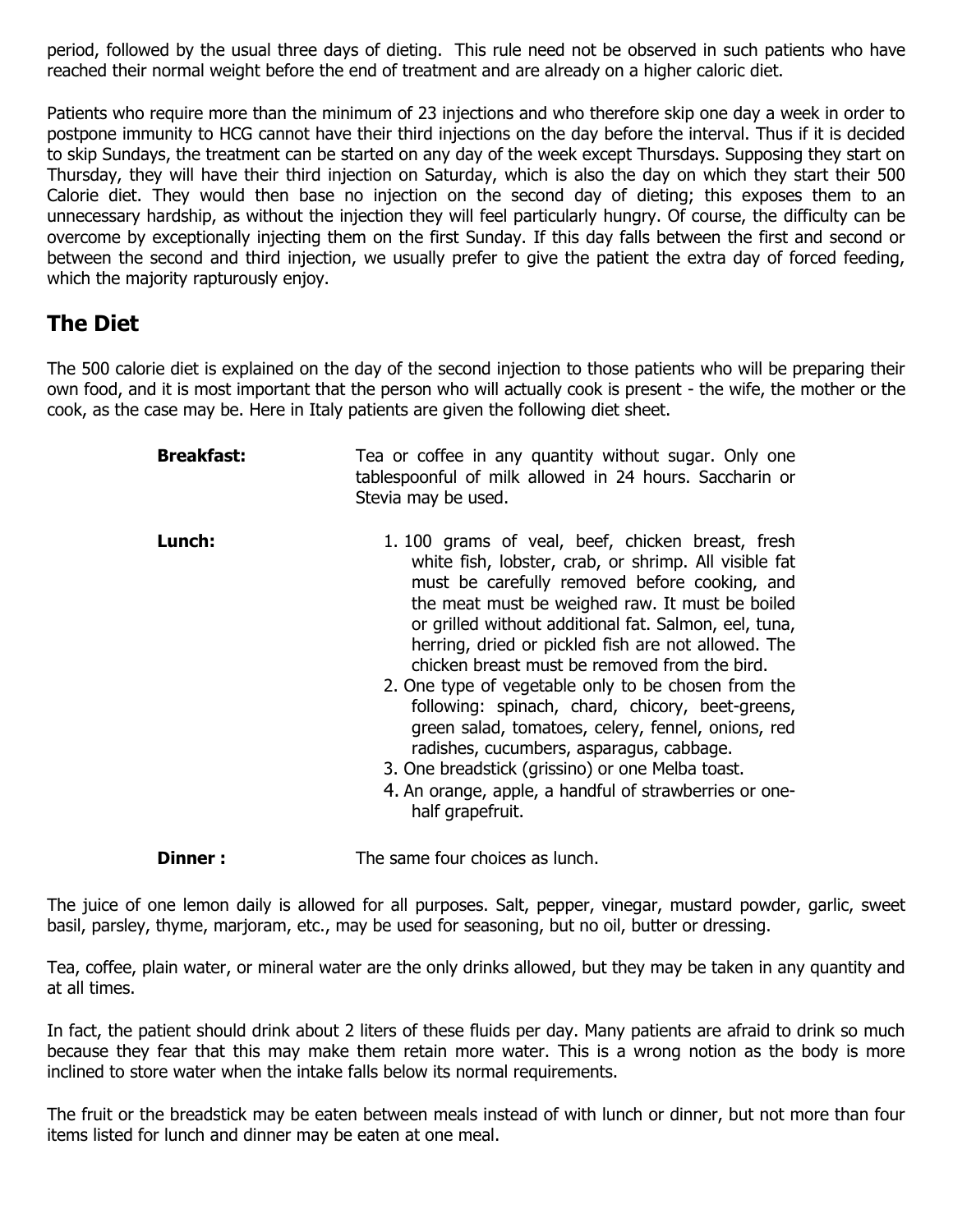No medicines or cosmetics other than lipstick, eyebrow pencil and powder may he used without special permission

Every item in the list is gone over carefully, continually stressing the point that no variations other than those listed may be introduced. All things not listed are forbidden, and the patient is assured that nothing permissible has been left out. The 100 grams of meat must be scrupulously weighed raw after all visible fat has been removed. To do this accurately the patient must have a letter-scale, as kitchen scales are not sufficiently accurate and the butcher should certainly not be relied upon. Those not uncommon patients, who feel that even so little food is too much for them, can omit anything they wish.

There is no objection to breaking up the two meals. For instance having a breadstick and an apple for breakfast or before going to bed, provided they are deducted from the regular meals. The whole daily ration of two breadsticks or two fruits may not be eaten at the same time, nor can any item saved from the previous day be added on the following day. In the beginning patients are advised to check every meal against their diet sheet before starting to eat and not to rely on their memory. It is also worth pointing out that any attempt to observe this diet without HCG will lead to trouble in two to three days. We have had cases in which patients have proudly flaunted their dieting powers in front of their friends without mentioning the fact that they are also receiving treatment with HCG. They let their friends try the same diet, and when this proves to be a failure - as it necessarily must - the patient starts raking in unmerited kudos for superhuman willpower.

It should also be mentioned that two small apples weighing as much as one large one never the less have a higher caloric value and are therefore not allowed though there is no restriction on the size of one apple. Some people do not realize that chicken breast does not mean the breast of any other fowl, nor does it mean a wing or drumstick.

The most tiresome patients are those who start counting calories and then come up with all manner of ingenious variations which they compile from their little books. When one has spent years of weary research trying to make a diet as attractive as possible without jeopardizing the loss of weight, culinary geniuses who are out to improve their unhappy lot are hard to take.

# **Making up the Calories**

The diet used in conjunction with HCG must not exceed 500 calories per day, and the way these calories are made up is of utmost importance. For instance, if a patient drops the apple and eats an extra breadstick instead, he will not be getting more calories but he will not lose weight. There are a number of foods, particularly fruits and vegetables, which have the same or even lower caloric values than those listed as permissible, and yet we find that they interfere with the regular loss of weight under HCG, presumably owing to the nature of their composition. Pimiento peppers, okra, artichokes and pears are examples of this.

While this diet works satisfactorily in Italy, certain modifications have to be made in other countries. **For instance, American beef has almost double the caloric value of South Italian beef, which is not marbled with fat. This marbling is impossible to remove**. In America, therefore, low-grade veal should be used for one meal and fish (excluding all those species such as herring, mackerel, tuna, salmon, eel, etc., which have a high fat content, and all dried, smoked or pickled fish), chicken breast, lobster, crawfish, prawns or shrimp, crabmeat or kidneys for the other meal. Where the Italian breadsticks, the so-called grissini, are not available, one Melba toast may be used instead, though they are psychologically less satisfying. A Melba toast has about the same weight as the very porous grissini which is much more to look at and to chew.

When local conditions or the feeding habits of the population make changes necessary it must be borne in mind that the total daily intake must not exceed 500 calories if the best possible results are to be obtained, that the daily ration should contain 200 grams of fat-free protein and a very small amount of starch.

Just as the daily dose of HCG is the same in all cases, so the same diet proves to be satisfactory for a small elderly lady of leisure or a hard working muscular giant. Under the effect of HCG the obese body is always able to obtain all the calories it needs from the abnormal fat deposits, regardless of whether it uses up 1500 or 4000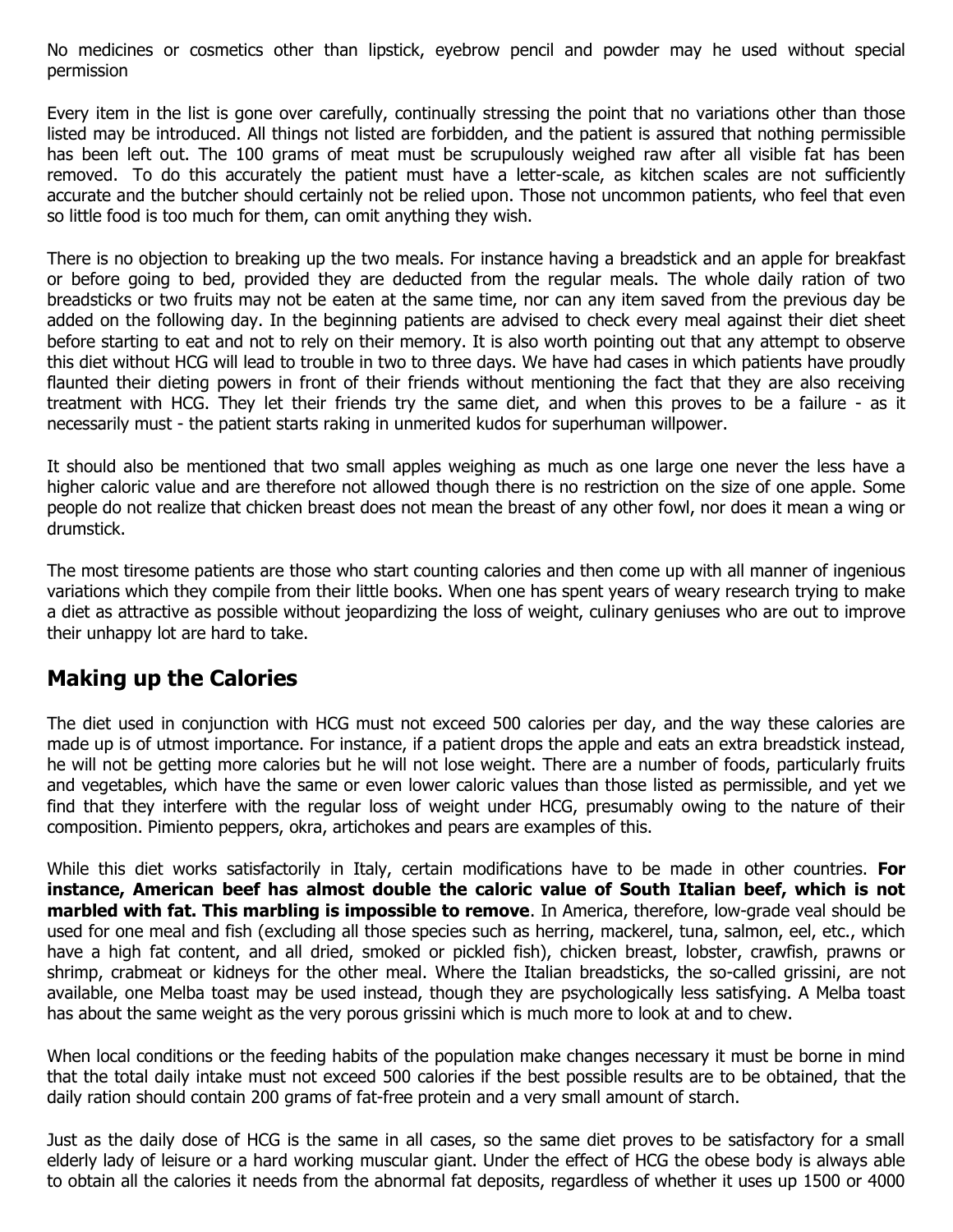per day. It must be made very clear to the patient that he is living to a far greater extent on the fat which he is losing than on what he eats.

Many patients ask why eggs are not allowed. The contents of two good sized eggs are roughly equivalent to 100 grams of meat, but unfortunately the yolk contains a large amount of fat, which is undesirable. Very occasionally we allow egg - boiled, poached or raw - to patients who develop an aversion to meat, but in this case they must add the white of three eggs to the one they eat whole. In countries where cottage cheese made from skimmed milk is available 100 grams may occasionally be used instead of the meat, but no other cheeses are allowed.

# **Vegetarians**

Strict vegetarians such as orthodox Hindus present a special problem, because milk and curds are the only animal protein they will eat. To supply them with sufficient protein of animal origin they must drink 500 cc. of skimmed milk per day, though part of this ration can be taken as curds. As far as fruit, vegetables and starch are concerned, their diet is the same as that of non-vegetarians; they cannot be allowed their usual intake of vegetable proteins from leguminous plants such as beans or from wheat or nuts, nor can they have their customary rice. In spite of these severe restrictions, their average loss is about half that of non-vegetarians, presumably owing to the sugar content of the milk.

# **Faulty Dieting**

Few patients will take one's word for it that the slightest deviation from the diet has under HCG disastrous results as far as the weight is concerned. This extreme sensitivity has the advantage that the smallest error is immediately detectable at the daily weighing but most patients have to make the experience before they will believe it.

Persons in high official positions such as embassy personnel, politicians, senior executives, etc., who are obliged to attend social functions to which they cannot bring their meager meal must be told beforehand that an official dinner will cost them the loss of about three days treatment, however careful they are and in spite of a friendly and would-be cooperative host. We generally advise them to avoid all around embarrassment, the almost inevitable turn of conversation to their weight problem and the outpouring of lay counsel from their table partners by not letting it be known that they are under treatment. They should take dainty servings of everything, bide what they can under the cutlery and book the gain which may take three days to get rid of as one of the sacrifices which their profession entails. Allowing three days for their correction, such incidents do not jeopardize the treatment, provided they do not occur all too frequently in which case treatment should be postponed to a socially more peaceful season.

# **Vitamins and anemia**

Sooner or later most patients express a fear that they may be running out of vitamins or that the restricted diet may make them anemic. On this score the physician can confidently relieve their apprehension by explaining that every time they lose a pound of fatty tissue, which they do almost daily, only the actual fat is burned up; all the vitamins, the proteins, the blood, and the minerals which this tissue contains in abundance are fed back into the body. Actually, a low blood count not due to any serious disorder of the blood forming tissues improves during treatment, and we have never encountered a significant protein deficiency nor signs of a lack of vitamins in patients who are dieting regularly.

# **The First Days of Treatment**

On the day of the third injection it is almost routine to hear two remarks. One is: "You know, Doctor, I'm sure it's only psychological, but I already feel quite different". So common is this remark, even from very skeptical patients that we hesitate to accept the psychological interpretation. The other typical remark is: "Now that I have been allowed to eat anything I want, I can't get it down. Since yesterday I feel like a stuffed pig. Food just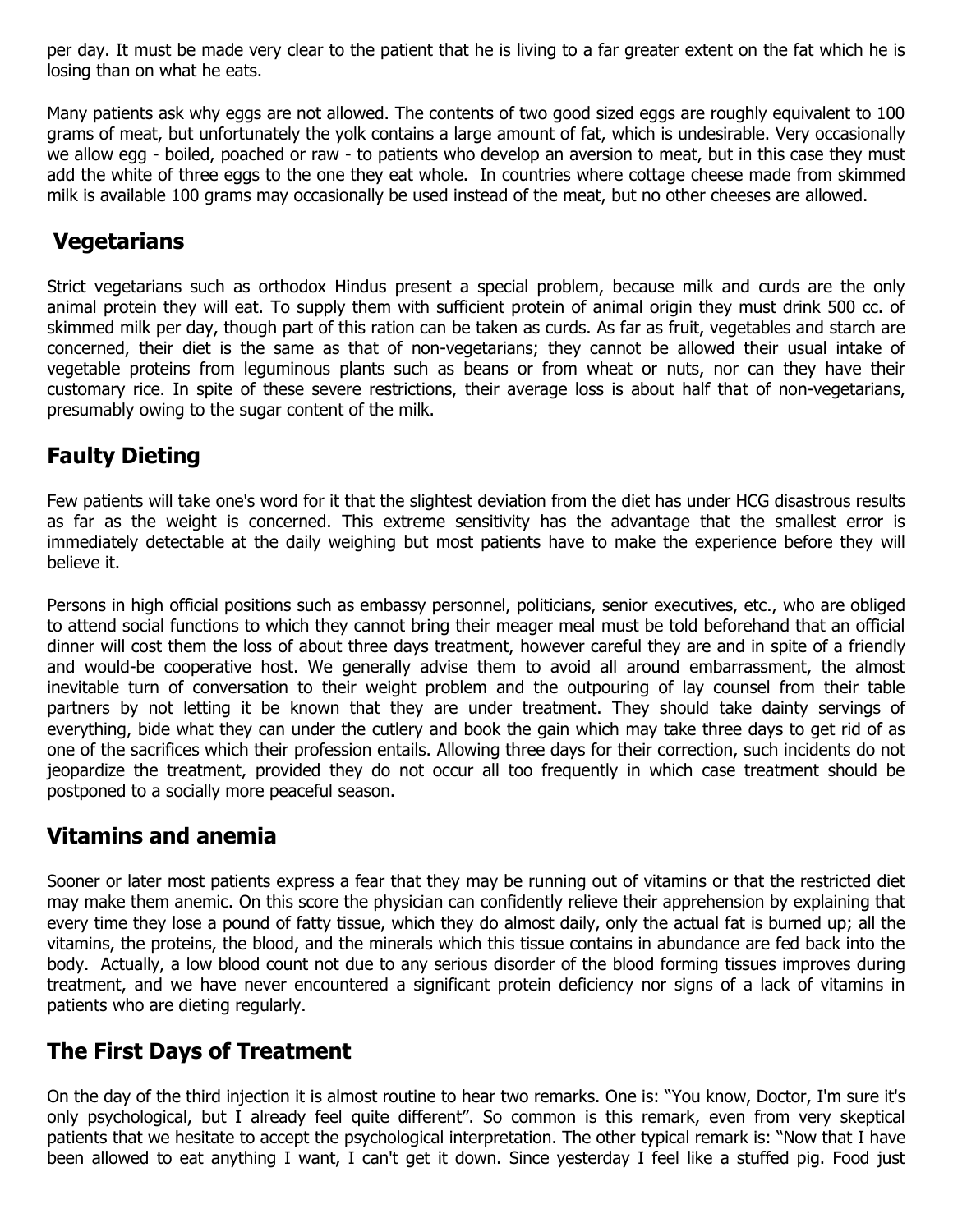doesn't seem to interest me any more, and I am longing to get on with your diet". Many patients notice that they are passing more urine and that the swelling in their ankles is less even before they start dieting.

On the day of the fourth injection most patients declare that they are feeling fine. They have usually lost two pounds or more, some say they feel a bit empty but hasten to explain that this does not amount to hunger. Some complain of a mild headache of which they have been forewarned and for which they have been given permission to take aspirin.

During the second and third day of dieting - that is, the fifth and sixth injection-these minor complaints improve while the weight continues to drop at about double the usually overall average of almost one pound per day, so that a moderately severe case may by the fourth day of dieting have lost as much as 8- 10 lbs.

It is usually at this point that a difference appears between those patients who have literally eaten to capacity during the first two days of treatment and those who have not. The former feel remarkably well; they have no hunger, nor do they feel tempted when others eat normally at the same table. They feel lighter, more clearheaded and notice a desire to move quite contrary to their previous lethargy. Those who have disregarded the advice to eat to capacity continue to have minor discomforts and do not have the same euphoric sense of selfbeing until about a week later. It seems that their normal fat reserves require that much more time before they are fully stocked.

# **Fluctuations in weight loss**

After the fourth or fifth day of dieting the daily loss of weight begins to decrease to one pound or somewhat less per day, and there is a smaller urinary output. Men often continue to lose regularly at that rate, but women are more irregular in spite of faultless dieting. There may be no drop at all for two or three days and then a sudden loss which reestablishes the normal average. These fluctuations are entirely due to variations in the retention and elimination of water, which are more marked in women than in men.

The weight registered by the scale is determined by two processes not necessarily synchronized under the influence of HCG. Fat is being extracted from the cells, in which it is stored in the fatty tissue. When these cells are empty and therefore serve no purpose, the body breaks down the cellular structure and absorbs it, but breaking up of useless cells, connective tissue, blood vessels, etc., may lag behind the process of fat-extraction. When this happens the body appears to replace some of the extracted fat with water which is retained for this purpose. As water is heavier than fat the scales may show no loss of weight, although sufficient fat has actually been consumed to make up for the deficit in the 500-Calorie diet. When such tissue is finally broken down, the water is liberated and there is a sudden flood of urine and a marked loss of weight. This simple interpretation of what is really an extremely complex mechanism is the one we give those patients who want to know why it is that on certain days they do not lose, though they have committed no dietary error.

Patients who have previously regularly used diuretics as a method of reducing, lose fat during the first two or three weeks of treatment which shows in their measurements, but the scale may show little or no loss because they are replacing the normal water content of their body which has been dehydrated. Diuretics should never be used for reducing.

# **Interruptions of Weight Loss**

We distinguish four types of interruption in the regular daily loss. The first is the one that has already been mentioned in which the weight stays stationary for a day or two, and this occurs, particularly towards the end of a course, in almost every case.

# **The Plateau**

The second type of interruption we call a "plateau". A plateau lasts 4-6 days and frequently occurs during the second half of a full course, particularly in patients that have been doing well and who's overall average of nearly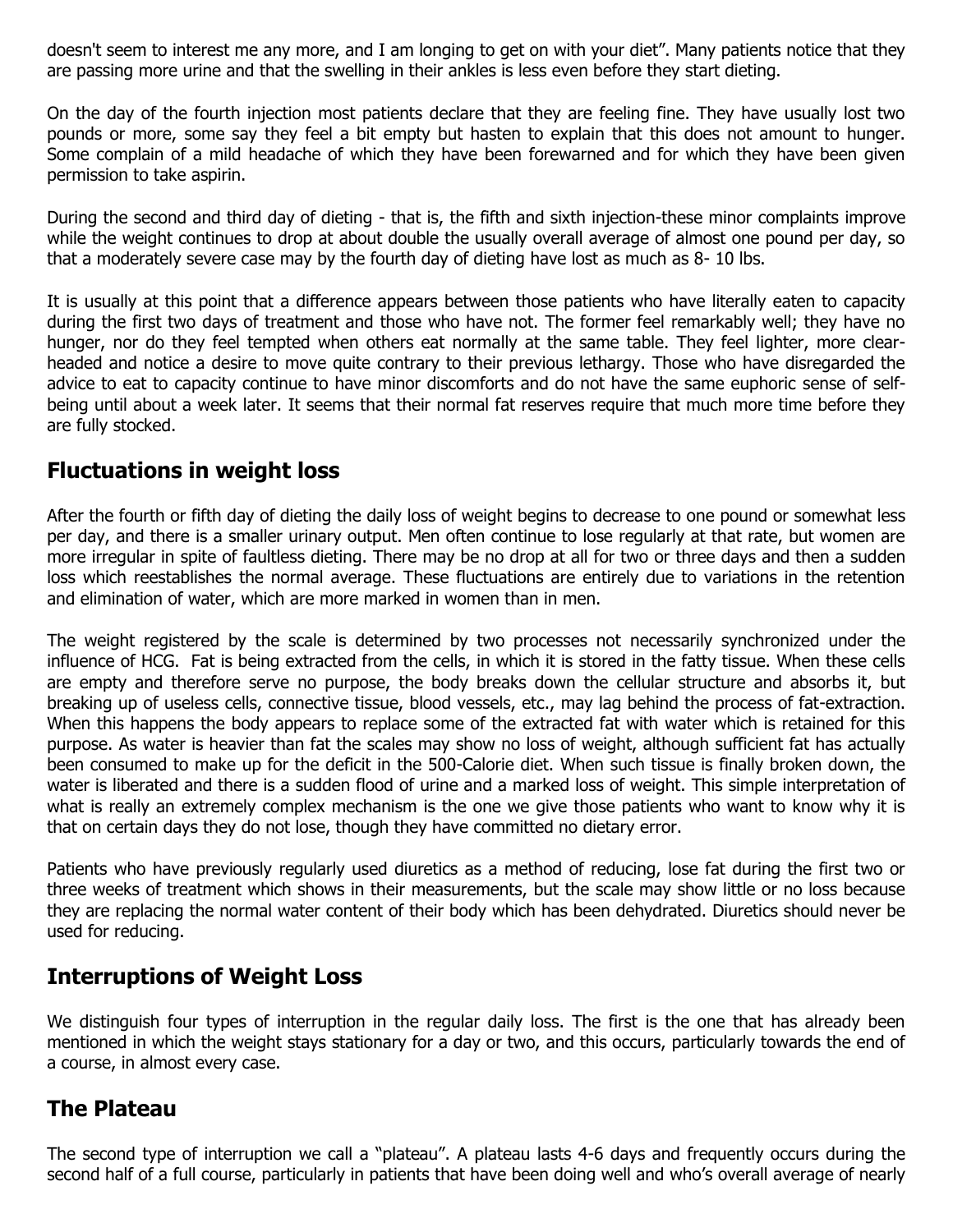a pound per effective injection has been maintained. Those who are losing more than the average all have a plateau sooner or later. A plateau always corrects itself, but many patients who have become accustomed to a regular daily loss get unnecessarily worried. No amount of explanation convinces them that a plateau does not mean that they are no longer responding normally to treatment.

In such cases we consider it permissible, for purely psychological reasons, to break up the plateau. This can be done in two ways. One is a so-called "apple day". An apple-day begins at lunch and continues until just before lunch of the following day. The patients are given six large apples and are told to eat one whenever they feel the desire though six apples is the maximum allowed. During an apple-day no other food or liquids except plain water are allowed and of water they may only drink just enough to quench an uncomfortable thirst if eating an apple still leaves them thirsty. Most patients feel no need for water and are quite happy with their six apples. Needless to say, an apple-day may never be given on the day on which there is no injection. The apple-day produces a gratifying loss of weight on the following day, chiefly due to the elimination of water. This water is not regained when the patients resume their normal 500-calorie diet at lunch, and on the following days they continue to lose weight satisfactorily.

The other way to break up a plateau is by giving a non-mercurial diuretic for one day. This is simpler for the patient but we prefer the apple-day as we sometimes find that though the diuretic is very effective on the following day it may take two to three days before the normal daily reduction is resumed, throwing the patient into a new fit of despair. It is useless to give either an apple-day or a diuretic unless the weight has been stationary for at least four days without any dietary error having been committed.

# **Reaching a Former Level**

The third type of interruption in the regular loss of weight may last much longer - ten days to two weeks. Fortunately, it is rare and only occurs in very advanced cases, and then hardly ever during the first course of treatment. It is seen only in those patients who during some period of their lives have maintained a certain fixed degree of obesity for ten years or more and have then at some time rapidly increased beyond that weight. When then in the course of treatment the former level is reached, it may take two weeks of no loss, in spite of HCG and diet, before further reduction is normally resumed.

# **Menstrual Interruption**

The fourth type of interruption is the one which often occurs a few days before and during the menstrual period and in some women at the time of ovulation. It must also be mentioned that when a woman becomes pregnant during treatment - and this is by no means uncommon - she at once ceases to lose weight. An unexplained arrest of reduction has on several occasions raised our suspicion before the first period was missed. If in such cases, menstruation is delayed, we stop injecting and do a precipitation test five days later. No pregnancy test should be carried out earlier than five days after the last injection, as otherwise the HCG may give a false positive result.

Oral contraceptives may be used during treatment.

# **Dietary Errors**

Any interruption of the normal loss of weight which does not fit perfectly into one of those categories is always due to some possibly very minor dietary error. Similarly, any gain of more than 100 grams is invariably the result of some transgression or mistake, unless it happens on or about the day of ovulation or during the three days preceding the onset of menstruation, in which case it is ignored. In all other cases the reason for the gain must be established at once.

The patient who frankly admits that he has stepped out of his regimen when told that something has gone wrong is no problem. He is always surprised at being found out, because unless he has seen this himself he will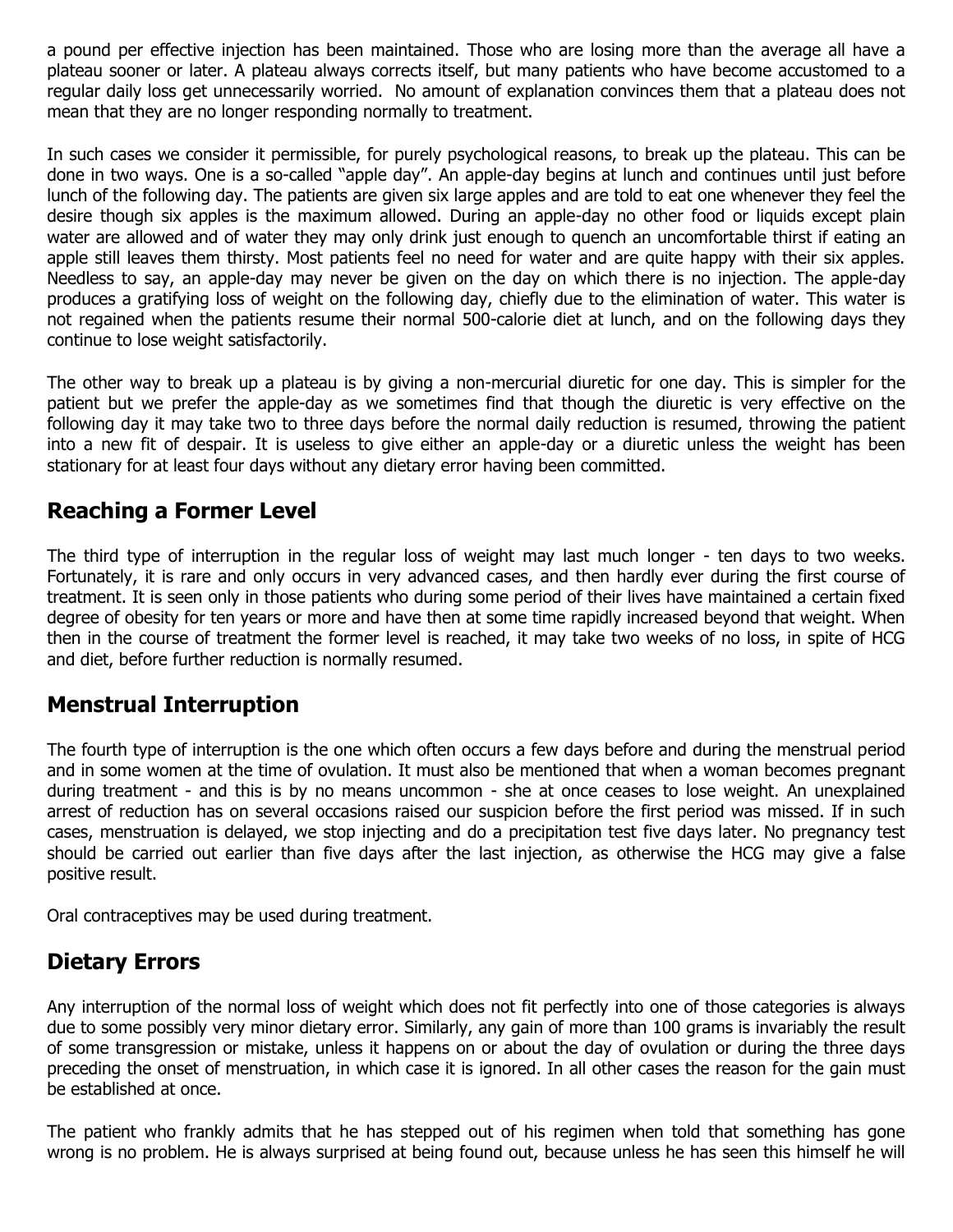not believe that a salted almond, a couple of potato chips, a glass of tomato juice or an extra orange will bring about a definite increase in his weight on the following day.

Very often he wants to know why extra food weighing one ounce should increase his weight by six ounces. We explain this in the following way: Under the influence of HCG the blood is saturated with food and the blood volume has adapted itself so that it can only just accommodate the 500 calories which come in from the intestinal tract in the course of the day. Any additional income, however little this may be, cannot be accommodated and the blood is therefore forced to increase its volume sufficiently to hold the extra food, which it can only do in a very diluted form. Thus it is not the weight of what is eaten that plays the determining role but rather the amount of water which the body must retain to accommodate this food.

This can be illustrated by mentioning the case of salt. In order to hold one teaspoonful of salt the body requires one liter of water, as it cannot accommodate salt in any higher concentration. Thus, if a person eats one teaspoonful of salt his weight will go up by more than two pounds as soon as this salt is absorbed from his intestine.

To this explanation many patients reply: Well, if I put on that much every time I eat a little extra, how can I hold my weight after the treatment? It must therefore be made clear that this only happens as long as they are under HCG. When treatment is over, the blood is no longer saturated and can easily accommodate extra food without having to increase its volume. Here again the professional reader will be aware that this interpretation is a simplification of an extremely intricate physiological process which actually accounts for the phenomenon.

# **Salt and Reducing**

While we are on the subject of salt, I can take this opportunity to explain that we make no restriction in the use of salt and insist that the patients drink large quantities of water throughout the treatment. We are out to reduce abnormal fat and are not in the least interested in such illusory weight losses as can be achieved by depriving the body of salt and by desiccating it. Though we allow the free use of salt, the daily amount taken should be roughly the same, as a sudden increase will of course be followed by a corresponding increase in weight as shown by the scale. An increase in the intake of salt is one of the most common causes for an increase in weight from one day to the next. Such an increase can be ignored, provided it is accounted for, it in no way influences the regular loss of fat.

#### **Water**

Patients are usually hard to convince that the amount of water they retain has nothing to do with the amount of water they drink. When the body is forced to retain water, it will do this at all costs. If the fluid intake is insufficient to provide all the water required, the body withholds water from the kidneys and the urine becomes scanty and highly concentrated, imposing a certain strain on the kidneys. If that is insufficient, excessive water will be withdrawn from the intestinal tract, with the result that the feces become hard and dry. On the other hand if a patient drinks more than his body requires, the surplus is promptly and easily eliminated. Trying to prevent the body from retaining water by drinking less is therefore not only futile but even harmful.

# **Constipation**

An excess of water keeps the feces soft, and that is very important in the obese, who commonly suffer from constipation and a spastic colon. While a patient is under treatment we never permit the use of any kind of laxative taken by mouth. We explain that owing to the restricted diet it is perfectly satisfactory and normal to have an evacuation of the bowel only once every three to four days and that, provided plenty of fluids are taken, this never leads to any disturbance. Only in those patients who begin to fret after four days do we allow the use of a suppository. Patients who observe this rule find that after treatment they have a perfectly normal bowel action and this delights many of them almost as much as their loss of weight.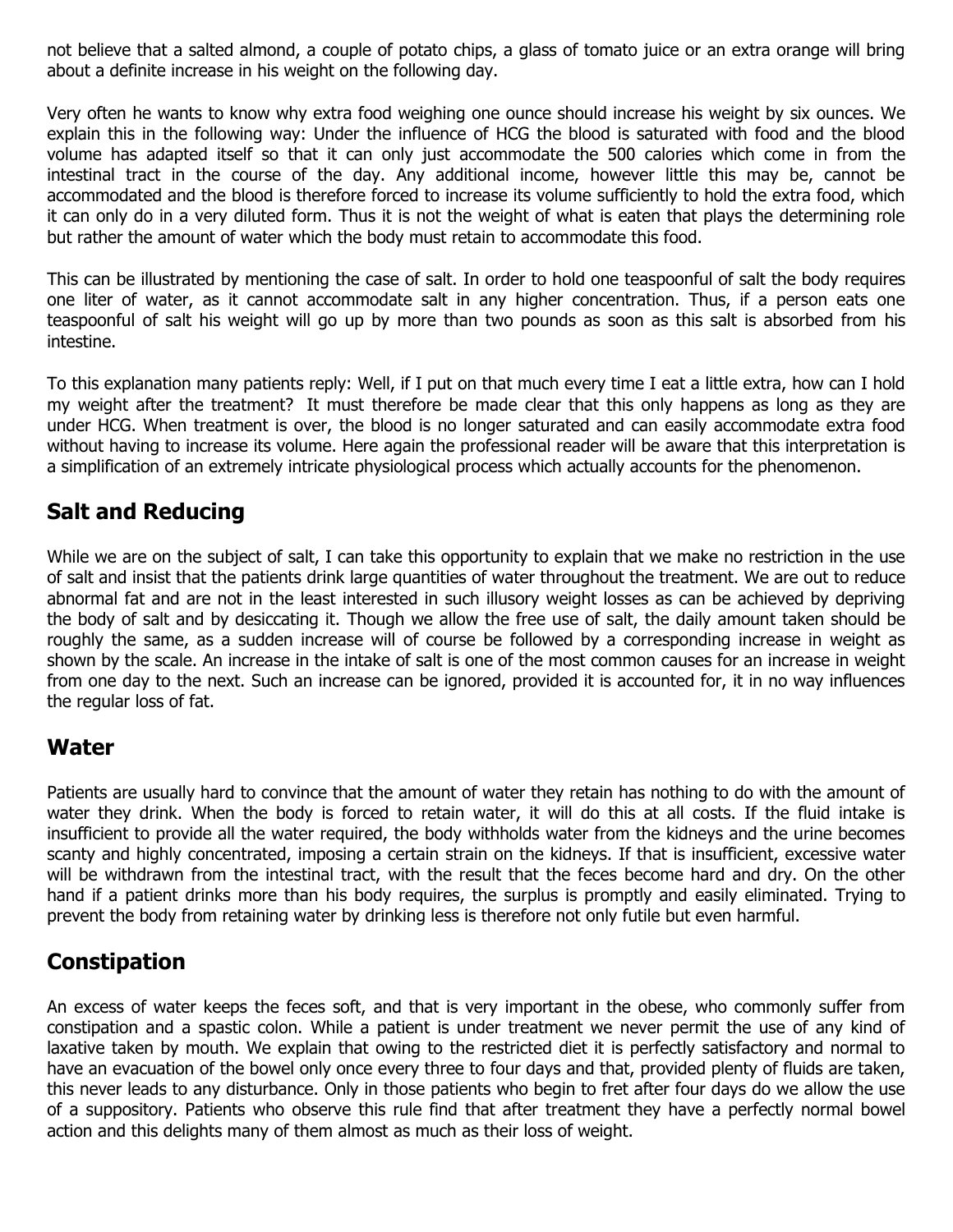# **Investigating Dietary Errors**

When the reason for a slight gain in weight is not immediately evident, it is necessary to investigate further. A patient who is unaware of having committed an error or is unwilling to admit a mistake protests indignantly when told he has done something he ought not to have done. In that atmosphere no fruitful investigation can be conducted; so we calmly explain that we are not accusing him of anything but that we know for certain from our not inconsiderable experience that something has gone wrong and that we must now sit down quietly together and try and find out what it was. Once the patient realizes that it is in his own interest that he play an active and not merely a passive role in this search, the reason for the setback is almost invariably discovered. Having been through hundreds of such sessions, we are nearly always able to distinguish the deliberate liar from the patient who is merely fooling himself or is really unaware of having erred.

# **Liars and Fools**

When we see obese patients there are generally two of us present in order to speed up routine handling. Thus when we have to investigate a rise in weight, a glance is sufficient to make sure that we agree or disagree. If after a few questions we both feel reasonably sure that the patient is deliberately lying, we tell him that this is our opinion and warn him that unless he comes clean we may refuse further treatment. The way he reacts to this furnishes additional proof whether we are on the right track or not - we now very rarely make a mistake.

If the patient breaks down and confesses, we melt and are all forgiveness and treatment proceeds. Yet if such performances have to be repeated more than two or three times, we refuse further treatment. This happens in less than 1% of our cases. If the patient is stubborn and will not admit what he has been up to, we usually give him one more chance and continue even though we have been unable to find the reason for his gain. In many such cases there is no repetition, and frequently the patient does then confess a few days later after he has thought things over.

The patient who is fooling himself is the one who has committed some trifling, offense against the rules but who has been able to convince himself that this is of no importance and cannot possibly account for the gain in weight. Women seem particularly prone to getting themselves entangled in such delusions. On the other hand, it does frequently happen that a patient will in the midst of a conversation unthinkingly spear an olive or forget that he has already eaten his breadstick.

A mother preparing food for the family may out of sheer habit forget that she must not taste the sauce to see whether it needs more salt. Sometimes a rich maiden aunt cannot be offended by refusing a cup of tea into which she has put two teaspoons of sugar, thoughtfully remembering the patient's taste from previous occasions. Such incidents are legion and are usually confessed without hesitation, but some patients seem genuinely able to forget these lapses and remember them with a visible shock only after insistent questioning.

In these cases we go carefully over the day. Sometimes the patient has been invited to a meal or gone to a restaurant, naively believing that the food has actually been prepared exactly according to instructions. They will say: "Yes, now that I come to think of it the steak did seem a bit bigger than the one I have at home, and it did taste better; maybe there was a little fat on it, though I specially told them to cut it all away". Sometimes the breadsticks were broken and a few fragments eaten, and "Maybe they were a little more than one". It is not uncommon for patients to place too much reliance on their memory of the diet-sheet and start eating carrots, beans or peas and then to seem genuinely surprised when their attention is called to the fact that these are forbidden, as they have not been listed.

# **Cosmetics**

When no dietary error is elicited we turn to cosmetics. Most women find it hard to believe that fats, oils, creams and ointments applied to the skin are absorbed and interfere with weight reduction by HCG just as if they had been eaten. This almost incredible sensitivity to even such very minor increases in nutritional intake is a peculiar feature of the HCG method. For instance, we find that persons who habitually handle organic fats, such as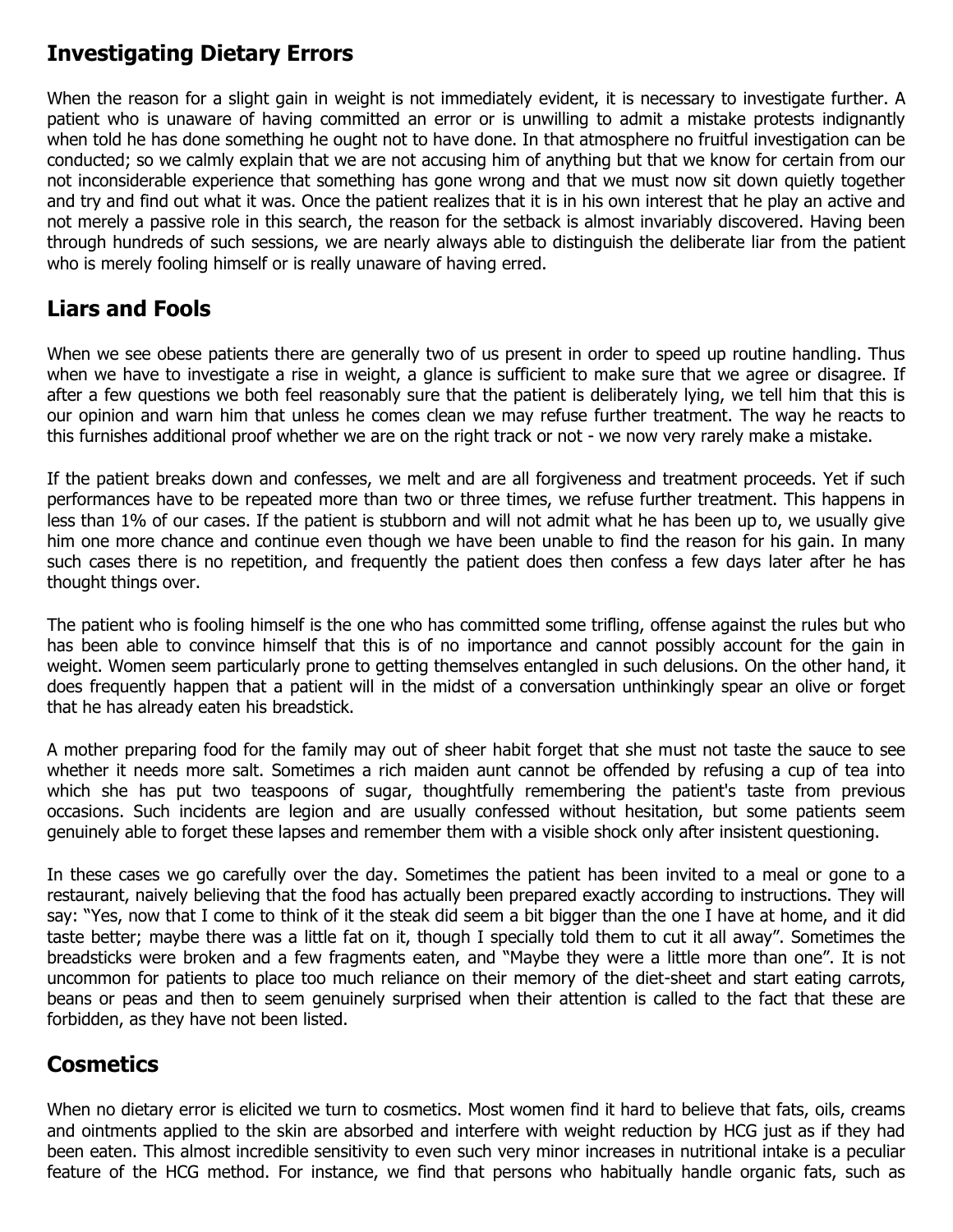workers in beauty parlors, masseurs, butchers, etc. never show what we consider a satisfactory loss of weight unless they can avoid fat coming into contact with their skin.

The point is so important that I will illustrate it with two cases. A lady who was cooperating perfectly suddenly increased half a pound. Careful questioning brought nothing to light. She had certainly made no dietary error nor had she used any kind of face cream, and she was already in the menopause. As we felt that we could trust her implicitly, we left the question suspended. Yet just as she was about to leave the consulting room she suddenly stopped, turned and snapped her fingers. "I've got it," she said. This is what had happened: She had bought herself a new set of make-up pots and bottles and, using her fingers, had transferred her large assortment of cosmetics to the new containers in anticipation of the day she would be able to use them again after her treatment.

The other case concerns a man who impressed us as being very conscientious. He was about 20 lbs. overweight but did not lose satisfactorily from the onset of treatment. Again and again we tried to find the reason but with no success, until one day he said: "I never told you this, but I have a glass eye. In fact, I have a whole set of them. I frequently change them, and every time I do that I put a special ointment in my eye socket. Do you think that could have anything to do with it?" As we thought just that, we asked him to stop using this ointment and from that day on his weight-loss was regular.

We are particularly averse to those modern cosmetics which contain hormones, as any interference with endocrine regulations during treatment must be absolutely avoided. Many women whose skin has in the course of years become adjusted to the use of fat containing cosmetics find that their skin gets dry as soon as they stop using them. In such cases we permit the use of plain mineral oil, which has no nutritional value. On the other hand, mineral oil should not be used in preparing the food, first because of its undesirable laxative quality, and second because it absorbs some fat-soluble vitamins, which are then lost in the stool. We do permit the use of lipstick, powder and such lotions as are entirely free of fatty substances. We also allow brilliantine to be used on the hair but it must not be rubbed into the scalp. Obviously sun-tan oil is prohibited.

Many women are horrified when told that for the duration of treatment they cannot use face creams nor have facial massages. They fear that this and the loss of weight will ruin their complexion. They can be fully reassured. Under treatment normal fat is restored to the skin, which rapidly becomes fresh and turgid, making the expression much more youthful. This is a characteristic of the HCG method which is a constant source of wonder to patients who have experienced or seen in others the facial ravages produced by the usual methods of reducing. An obese woman of 70 obviously cannot expect to have her pued face reduced to normal without a wrinkle, but it is remarkable how youthful her face remains in spite of her age.

# **The Voice**

Incidentally, another interesting feature of the HCG method is that it does not ruin a singing voice. The typically obese prima donna usually finds that when she tries to reduce, the timbre of her voice is liable to change, and understandably this terrifies her. Under HCG this does not happen; indeed, in many cases the voice improves and the breathing invariably does. We have had many cases of professional singers very carefully controlled by expert voice teachers, and they have been so enthusiastic that they now frequently send us patients.

# **Other Reasons for a Gain**

Apart from diet and cosmetics there can be a few other reasons for a small rise in weight. Some patients unwittingly take chewing gum, throat pastilles, vitamin pills, cough syrups etc., without realizing that the sugar or fats they contain may interfere with a regular loss of weight. Sex hormones or cortisone in its various modern forms must be avoided, though oral contraceptives are permitted. In fact the only self-medication we allow is aspirin for a headache, though headaches almost invariably disappear after a week of treatment, particularly if of the migraine type.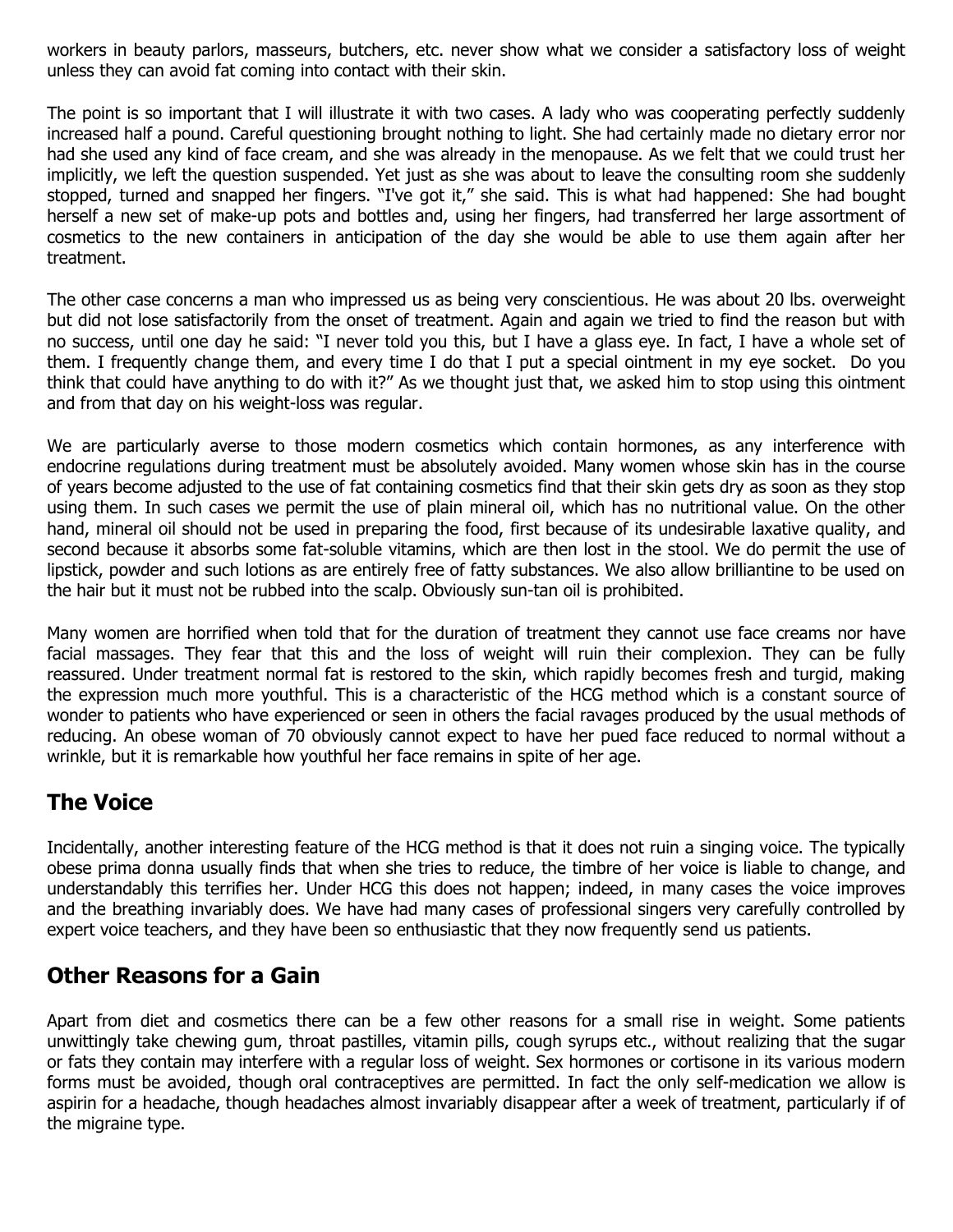Occasionally we allow a sleeping tablet or a tranquilizer, but patients should be told that while under treatment they need and may get less sleep. For instance, here in Italy where it is customary to sleep during the siesta which lasts from one to four in the afternoon most patients find that though they lie down they are unable to sleep.

We encourage swimming and sun bathing during treatment, but it should be remembered that a severe sunburn always produces a temporary rise in weight, evidently due to water retention. The same may be seen when a patient gets a common cold during treatment. Finally, the weight can temporarily increase - paradoxical though this may sound - after an exceptional physical exertion of long duration leading to a feeling of exhaustion. A game of tennis, a vigorous swim, a run, a ride on horseback or a round of golf do not have this effect; but a long trek, a day of skiing, rowing or cycling or dancing into the small hours usually result in a gain of weight on the following day, unless the patient is in perfect training. In patients coming from abroad, where they always use their cars, we often see this effect after a strenuous day of shopping on foot, sightseeing and visits to galleries and museums. Though the extra muscular effort involved does consume some additional calories, this appears to be offset by the retention of water which the tired circulation cannot at once eliminate.

# **Appetite-reducing Drugs**

We hardly ever use amphetamines, the appetite-reducing drugs such as Dexedrin, Dexamil, Preludin, etc., as there seems to be no need for them during the HCG treatment. The only time we find them useful is when a patient is, for impelling and unforeseen reasons, obliged to forego the injections for three to four days and yet wishes to continue the diet so that he need not interrupt the course.

# **Unforeseen Interruptions of Treatment**

If an interruption of treatment lasting more than four days is necessary, the patient must increase his diet to at least 800 calories by adding meat, eggs, cheese, and milk to his diet after the third day, as otherwise he will find himself so hungry and weak that he is unable to go about his usual occupation. If the interval lasts less than two weeks the patient can directly resume injections and the 500-calorie diet, but if the interruption lasts longer he must again eat normally until he has had his third injection.

When a patient knows beforehand that he will have to travel and be absent for more than four days, it is always better to stop injections three days before he is due to leave so that he can have the three days of strict dieting which are necessary after the last injection at home. This saves him from the almost impossible task of having to arrange the 500 calorie diet while en route, and he can thus enjoy a much greater dietary freedom from the day of his departure. Interruptions occurring before 20 effective injections have been given are most undesirable, because with less than that number of injections some weight is liable to be regained. After the 20th injection an unavoidable interruption is merely a loss of time.

# **Muscular Fatigue**

Towards the end of a full course, when a good deal of fat has been rapidly lost, some patients complain that lifting a weight or climbing stairs requires a greater muscular effort than before. They feel neither breathlessness nor exhaustion but simply that their muscles have to work harder. This phenomenon, which disappears soon after the end of the treatment, is caused by the removal of abnormal fat deposited between, in, and around the muscles. The removal of this fat makes the muscles too long, and so in order to achieve a certain skeletal movement - say the bending of an arm - the muscles have to perform greater contraction than before. Within a short while the muscle adjusts itself perfectly to the new situation, but under HCG the loss of fat is so rapid that this adjustment cannot keep up with it. Patients often have to be reassured that this does not mean that they are "getting weak". This phenomenon does not occur in patients who regularly take vigorous exercise and continue to do so during treatment.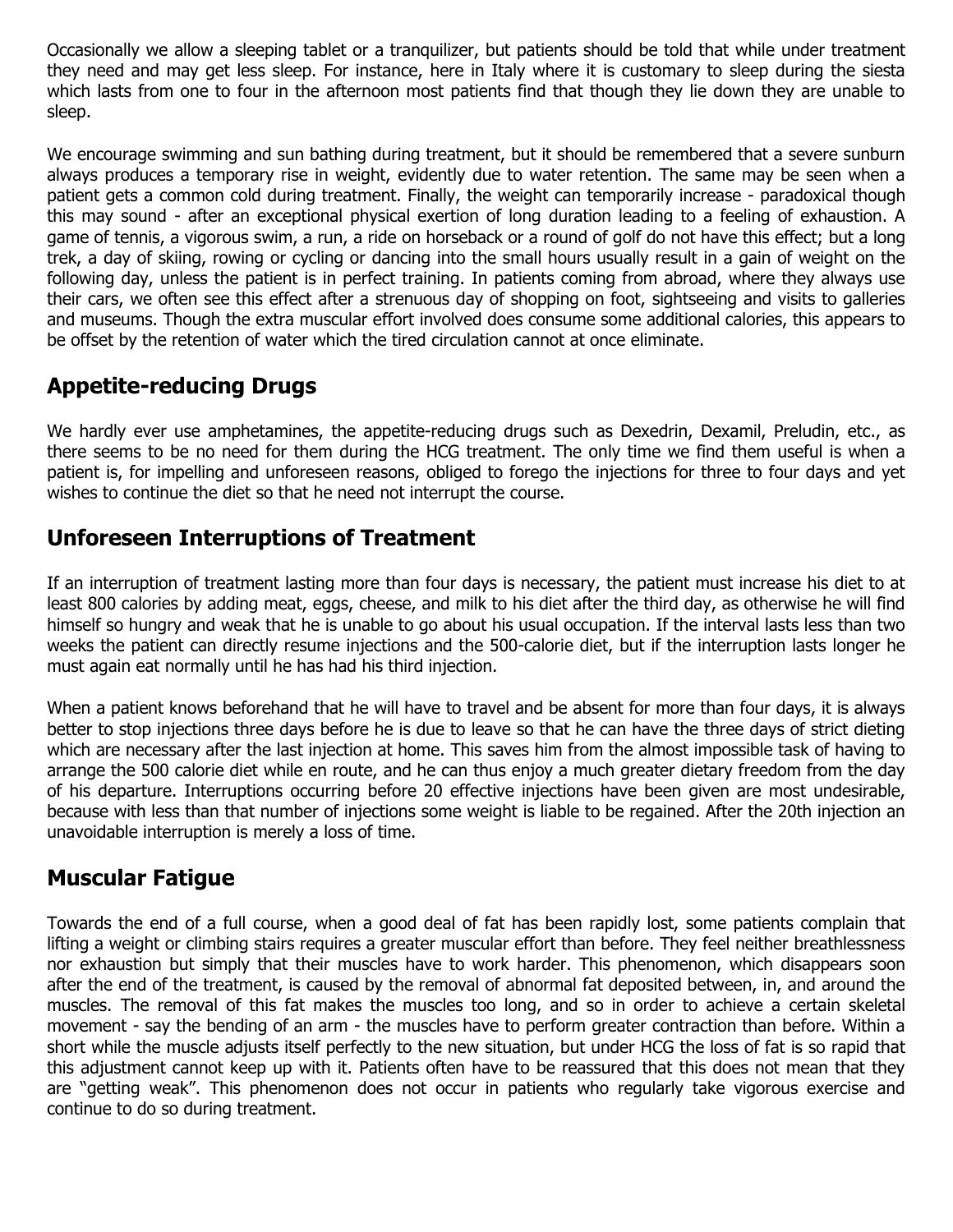# **Massage**

I never allow any kind of massage during treatment. It is entirely unnecessary and merely disturbs a very delicate process which is going on in the tissues. Few indeed are the masseurs and masseuses who can resist the temptation to knead and hammer abnormal fat deposits. In the course of rapid reduction it is sometimes possible to pick up a fold of skin which has not yet had time to adjust itself, as it always does under HCG, to the changed figure. This fold contains its normal subcutaneous fat and may be almost an inch thick. It is one of the main objects of the HCG treatment to keep that fat there. Patients and their masseurs do not always understand this and give this fat a working-over. I have seen such patients who were as black and blue as if they had received a sound thrashing.

In my opinion, massage, thumping, rolling, kneading, and shivering undertaken for the purpose of reducing abnormal fat can do nothing but harm. We once had the honor of treating the proprietress of a high class institution that specialized in such antics. She had the audacity to confess that she was taking our treatment to convince her clients of the efficacy of her methods, which she had found useless in her own case.

How anyone in his right mind is able to believe that fatty tissue can be shifted mechanically or be made to vanish by squeezing is beyond my comprehension. The only effect obtained is severe bruising. The torn tissue then forms scars and these slowly contracts making the fatty tissue even harder and more unyielding.

A lady once consulted us for her most ungainly legs. Large masses of fat bulged over the ankles of her tiny feet, and there were about 40 lbs. too much on her hips and thighs. We assured her that this overweight could be lost and that her ankles would markedly improve in the process. Her treatment progressed most satisfactorily but to our surprise there was no improvement in her ankles. We then discovered that she had for years been taking every kind of mechanical, electric and heat treatment for her legs and that she had made up her mind to resort to plastic surgery if we failed.

Re-examining the fat above her ankles, we found that it was unusually hard. We attributed this to the countless minor injuries inflicted by kneading. These injuries had healed but had left a tough network of connective scartissue in which the fat was imprisoned. Ready to try anything, she was put to bed for the remaining three weeks of her first course with her lower legs tightly strapped in unyielding bandages. Every day the pressure was increased. The combination of HCG, diet and strapping brought about a marked improvement in the shape of her ankles. At the end of her first course she returned to her home abroad. Three months later she came back for her second course. She had maintained both her weight and the improvement of her ankles. The same procedure was repeated, and after five weeks she left the hospital with a normal weight and legs that, if not exactly shapely, were at least unobtrusive. Where no such injuries of the tissues have been inflicted by inappropriate methods of treatment, these drastic measures are never necessary.

# **Blood Sugar**

Towards the end of a course or when a patient has nearly reached his normal weight it occasionally happens that the blood sugar drops below normal, and we have even seen this in patients who had an abnormally high blood sugar before treatment. Such an attack of hypoglycemia is almost identical with the one seen in diabetics who have taken too much insulin. The attack comes on suddenly; there is the same feeling of light-headedness, weakness in the knees, trembling, and unmotivated sweating. But under HCG, hypoglycemia does not produce any feeling of hunger. All these symptoms are almost instantly relieved by taking two heaped teaspoons of sugar.

In the course of treatment the possibility of such an attack is explained to those patients who are in a phase in which a drop in blood sugar may occur. They are instructed to keep sugar or glucose sweets handy, particularly when driving a car. They are also told to watch the effect of taking sugar very carefully and report the following day. This is important, because anxious patients to whom such an attack has been explained are apt to take sugar unnecessarily, in which case it inevitably produces a gain in weight and does not dramatically relieve the symptoms for which it was taken, proving that these were not due to hypoglycemia. Some patients mistake the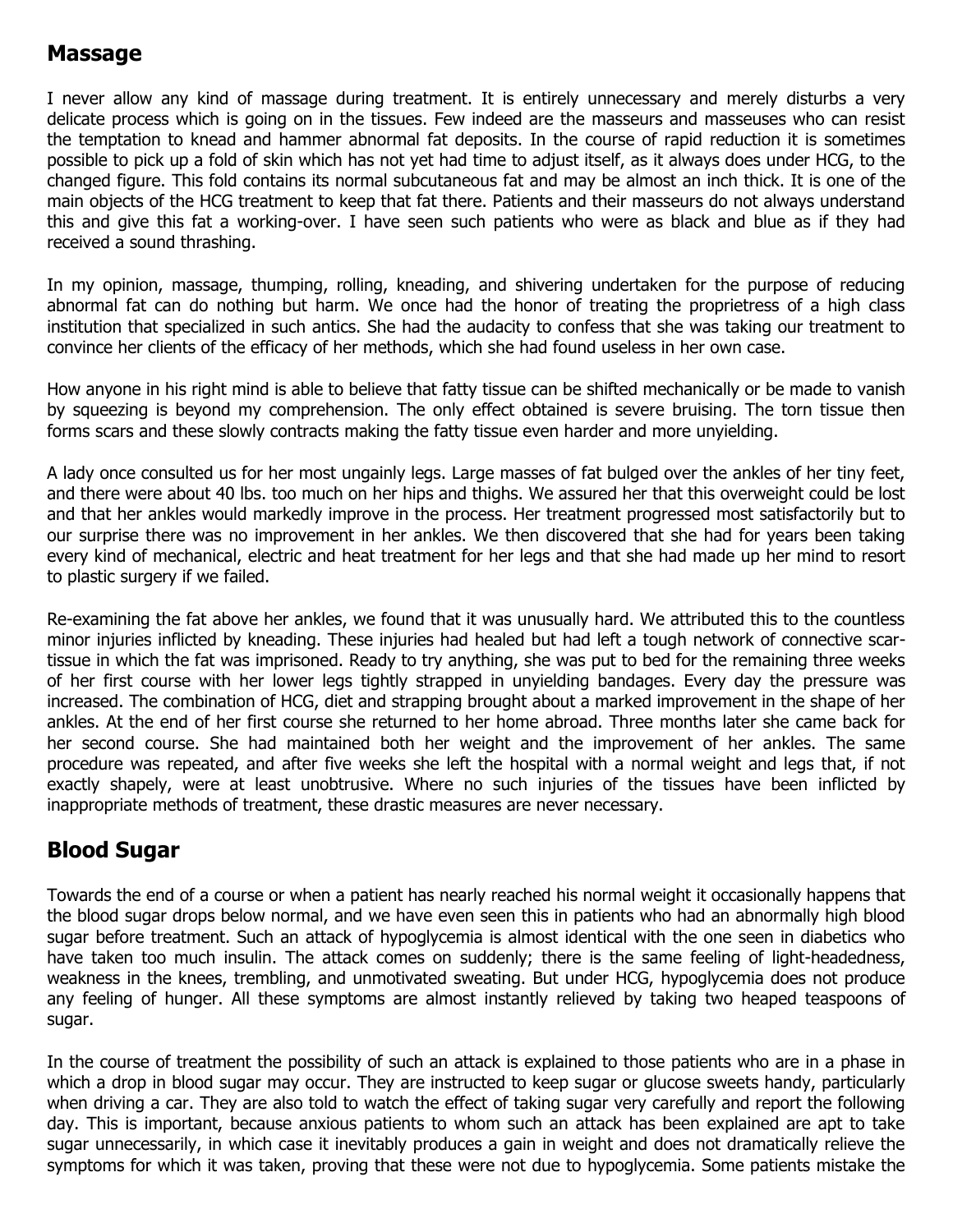effects of emotional stress for hypoglycemia. When the symptoms are quickly relieved by sugar this is proof that they were indeed due to an abnormal lowering of the blood sugar, and in that case there is no increase in the weight on the following day. We always suggest that sugar be taken if the patient is in doubt.

Once such an attack has been relieved with sugar we have never seen it recur on the immediately subsequent days, and only very rarely does a patient have two such attacks separated by several days during a course of treatment. In patients who have not eaten sufficiently during the first two days of treatment we sometimes give sugar when the minor symptoms usually felt during the first there days of treatment continue beyond that time, and in some cases this has seemed to speed up the euphoria ordinarily associated with the HCG method.

# **The Ratio of Pounds to Inches**

An interesting feature of the HCG method is that, regardless of how fat a patient is, the greatest circumference - abdomen or hips as the case may be is reduced at a constant rate which is extraordinarily close to 1 cm. per kilogram of weight lost. At the beginning of treatment the change in measurements is somewhat greater than this, but at the end of a course it is almost invariably found that the girth is as many centimeters less as the number of kilograms by which the weight has been reduced. I have never seen this clear cut relationship in patients that try to reduce by dieting only.

# **Preparing the Solution**

Human chorionic gonadotrophin comes on the market as a highly soluble powder which is the pure substance extracted from the urine of pregnant women. Such preparations are carefully standardized, and any brand made by a reliable pharmaceutical company is probably as good as any other. The substance should be extracted from the urine and not from the placenta, and it must of course be of human and not of animal origin. The powder is sealed in ampoules or in rubber-capped bottles in varying amounts which are stated in International Units. In this form HCG is stable; however, only such preparations should be used that have the date of manufacture and the date of expiry clearly stated on the label or package. A suitable solvent is always supplied in a separate ampoule in the same package.

Once HCG is in solution it is far less stable. It may be kept at room-temperature for two to three days, but if the solution must be kept longer it should always be refrigerated. When treating only one or two cases simultaneously, vials containing a small number of units say 1000 I.U. should be used. The 10 cc. of solvent which is supplied by the manufacturer is injected into the rubber- capped bottle containing the HCG, and the powder must dissolve instantly. Of this solution 1.25 cc. are withdrawn for each injection. One such bottle of 1000 I.U. therefore furnishes 8 injections. When more than one patient is being treated, they should not each have their own bottle but rather all be injected from the same vial and a fresh solution made when this is empty.

As we are usually treating a fair number of patients at the same time, we prefer to use vials containing 5000 units. With these the manufacturers also supply 10 cc. of solvent. Of such a solution 0.25 cc. contain the 125 I.U., which is the standard dose for all cases and which should never be exceeded. This small amount is awkward to handle accurately (it requires an insulin syringe) and is wasteful, because there is a loss of solution in the nozzle of the syringe and in the needle. We therefore prefer a higher dilution, which we prepare in the following way: The solvent supplied is injected into the rubber capped bottle containing the 5000 I.U. as these bottles are too small to hold more solvent, we withdraw 5 cc., inject it into an empty rubber-capped bottle and add 5 cc. of normal saline to each bottle. This gives us 10 cc. of solution in each bottle, and of this solution 0.5 cc. contains 125 I.U. This amount is convenient to inject with an ordinary syringe.

# **Injecting**

HCG produces little or no tissue-reaction, it is completely painless and in the many thousands of injections we have given we have never seen an inflammatory or suppurative reaction at the site of the injection.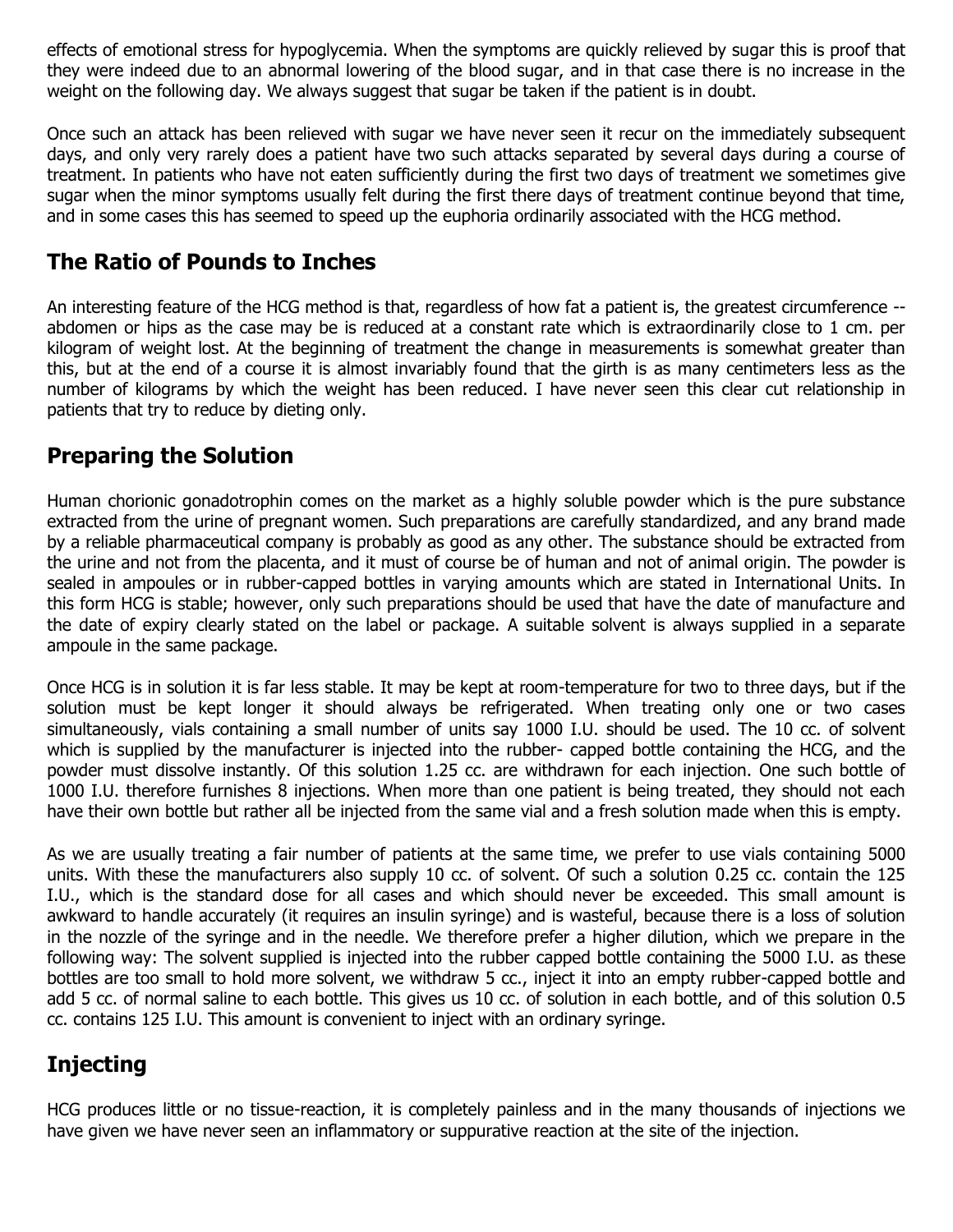One should avoid leaving a vacuum in the bottle after preparing the solution or after withdrawal of the amount required for the injections as otherwise alcohol used for sterilizing a frequently perforated rubber cap might be drawn into the solution. When sharp needles are used, it sometimes happens that a little bit of rubber is punched out of the rubber cap and can be seen as a small black speck floating in the solution. As these bits of rubber are heavier than the solution they rapidly settle out, and it is thus easy to avoid drawing them into the syringe.

We use very fine needles that are two inches long and inject deep intragluteally in the outer upper quadrant of the buttocks. The injection should if possible not be given into the superficial fat layers, which in very obese patients must be compressed so as to enable the needle to reach the muscle. It is also important that the daily injection should be given at intervals as close to 24 hours as possible. Any attempt to economize in time by giving larger doses at longer intervals is doomed to produce less satisfactory results.

There are hardly any contraindications to the HCG method. Treatment can be continued in the presence of abscesses, suppuration, large infected wounds and major fractures. Surgery and general anesthesia are no reason to stop and we have given treatment during a severe attack of malaria. Acne or boils are no contraindication, the former usually clears up, and furunculosis comes to an end. Thrombophlebitis is no contraindication, and we have treated several obese patients with HCG and the 500-calorie diet while suffering from this condition. Our impression has been that in obese patients the phlebitis does rather better and certainly no worse than under the usual treatment alone. This also applies to patients suffering from varicose ulcers which tend to heal rapidly.

# **Fibroids**

While uterine fibroids seem to be in no way affected by HCG in the doses we use, we have found that very large, externally palpable uterine myomas are apt to give trouble. We are convinced that this is entirely due to the rather sudden disappearance of fat from the pelvic bed upon which they rest and that it is the weight of the tumor pressing on the underlying tissues which accounts for the discomfort or pain which may arise during treatment. While we disregard even fair-sized or multiple myomas, we insist that very large ones be operated before treatment. We have had patients present themselves for reducing fat from their abdomen that showed no signs of obesity, but had a large abdominal tumor.

# **Gallstones**

Small stones in the gall bladder may in patients who have recently had typical colics cause more frequent colics under treatment with HCG. This may be due to the almost complete absence of fat from the diet, which prevents the normal emptying of the gall bladder. Before undertaking treatment we explain to such patients that there is a risk of more frequent and possibly severe symptoms and that it may become necessary to operate. If they are prepared to take this risk and provided they agree to undergo an operation if we consider this imperative, we proceed with treatment, as after weight reduction with HCG the operative risk is considerably reduced in an obese patient. In such cases we always give a drug which stimulates the flow of bile, and in the majority of cases nothing untoward happens. On the other hand, we have looked for and not found any evidence to suggest that the HCG treatment leads to the formation of gallstones as pregnancy sometimes does.

# **The Heart**

Disorders of the heart are not as a rule contraindications. In fact, the removal of abnormal fat - particularly from the heart-muscle and from the surrounding of the coronary arteries - can only be beneficial in cases of myocardial weakness, and many such patients are referred to us by cardiologists. Within the first week of treatment all patients - not only heart cases - remark that they have lost much of their breathlessness

# **Coronary Occlusion**

In obese patients who have recently survived a coronary occlusion, we adopt the following procedure in collaboration with the cardiologist. We wait until no further electrocardiographic changes have occurred for a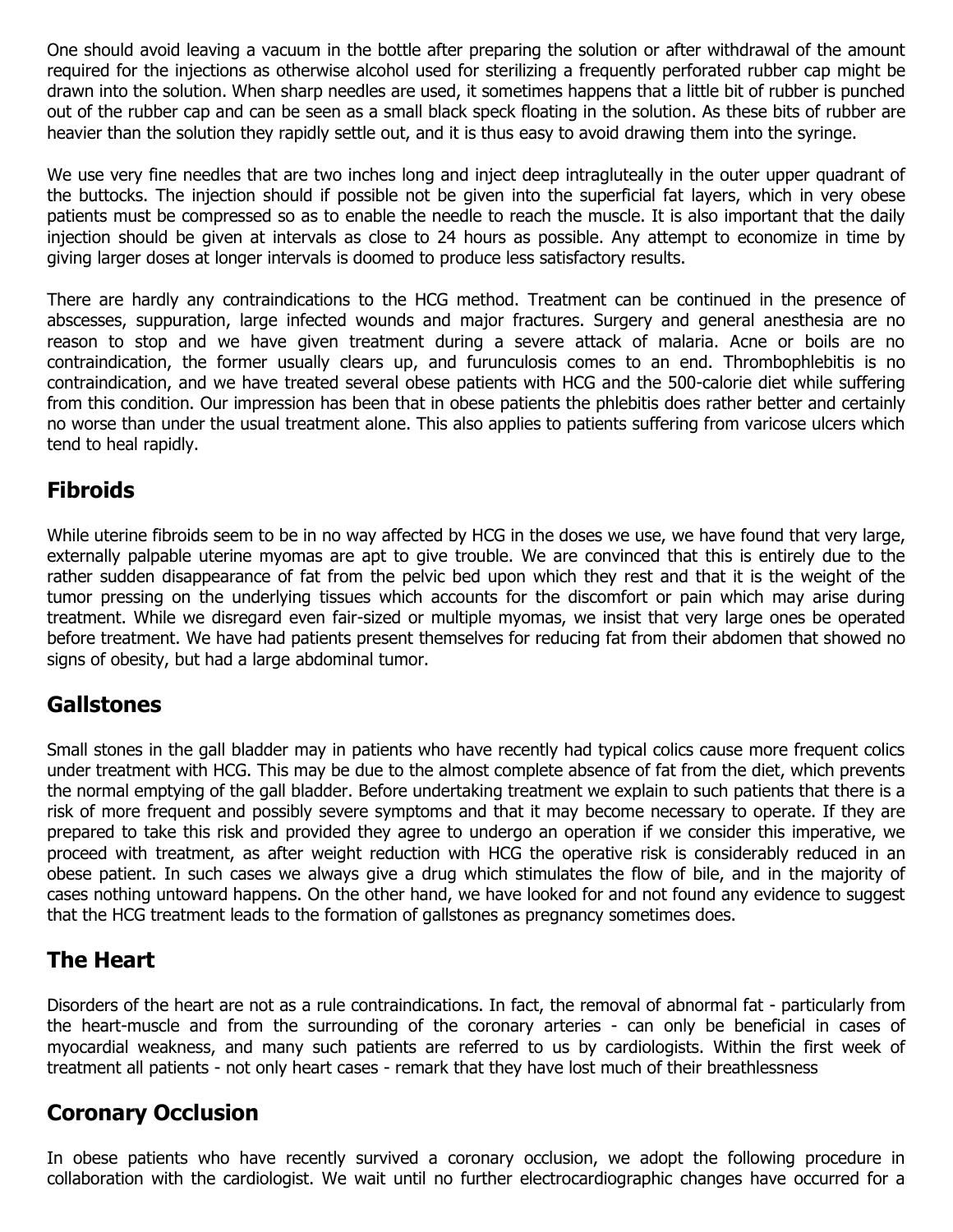period of three months. Routine treatment is then started under careful control and it is usual to find a further electrocardiographic improvement of a condition which was previously stationary.

In the thousands of cases we have treated we have not once seen any sort of coronary incident occur during or shortly after treatment. The same applies to cerebral vascular accidents. Nor have we ever seen a case of thrombosis of any sort develop during treatment, even though a high blood pressure is rapidly lowered. In this respect, too, the HCG treatment resembles pregnancy.

# **Teeth and Vitamins**

Patients whose teeth are in poor repair sometimes get more trouble under prolonged treatment, just as may occur in pregnancy. In such cases we do allow calcium and vitamin D, though not in an oily solution. The only other vitamin we permit is vitamin C, which we use in large doses combined with an antihistamine at the onset of a common cold. There is no objection to the use of an antibiotic if this is required, for instance by the dentist. In cases of bronchial asthma and hay fever we have occasionally resorted to cortisone during treatment and find that triamcinolone is the least likely to interfere with the loss of weight, but many asthmatics improve with HCG alone.

# **Alcohol**

Obese heavy drinkers, even those bordering on alcoholism, often do surprisingly well under HCG and it is exceptional for them to take a drink while under treatment. When they do, they find that a relatively small quantity of alcohol produces intoxication. Such patients say that they do not feel the need to drink. This may in part be due to the euphoria which the treatment produces and in part to the complete absence of the need for quick sustenance from which most obese patients suffer.

Though we have had a few cases that have continued abstinence long after treatment, others relapse as soon as they are back on a normal diet. We have a few "regular customers" who, having once been reduced to their normal weight, start to drink again though watching their weight. Then after some months they purposely overeat in order to gain sufficient weight for another course of HCG which temporarily gets them out of their drinking routine. We do not particularly welcome such cases, but we see no reason for refusing their request.

# **Tuberculosis**

It is interesting that obese patients suffering from inactive pulmonary tuberculosis can be safely treated. We have under very careful control treated patients as early as three months after they were pronounced inactive and have never seen a relapse occur during or shortly after treatment. In fact, we only have one case on our records in which active tuberculosis developed in a young man about one year after a treatment which had lasted three weeks. Earlier X-rays showed a calcified spot from a childhood infection which had not produced clinical symptoms. There was a family history of tuberculosis, and his illness started under adverse conditions which certainly had nothing to do with the treatment. Residual calcifications from an early infection are exceedingly common, and we never consider them a contraindication to treatment.

# **The Painful Heel**

In obese patients who have been trying desperately to keep their weight down by severe dieting, a curious symptom sometimes occurs. They complain of an unbearable pain in their heels which they feel only while standing or walking. As soon as they take the weight off their heels the pain ceases. These cases are the bane of the rheumatologists and orthopedic surgeons who have treated them before they come to us. All the usual investigations are entirely negative, and there is not the slightest response to anti-rheumatic medication or physiotherapy. The pain may be so severe that the patients are obliged to give up their occupation, and they are not infrequently labeled as a case of hysteria. When their heels are carefully examined one finds that the sole is softer than normal and that the heel bone - the calcaneus - can be distinctly felt, which is not the case in a normal foot.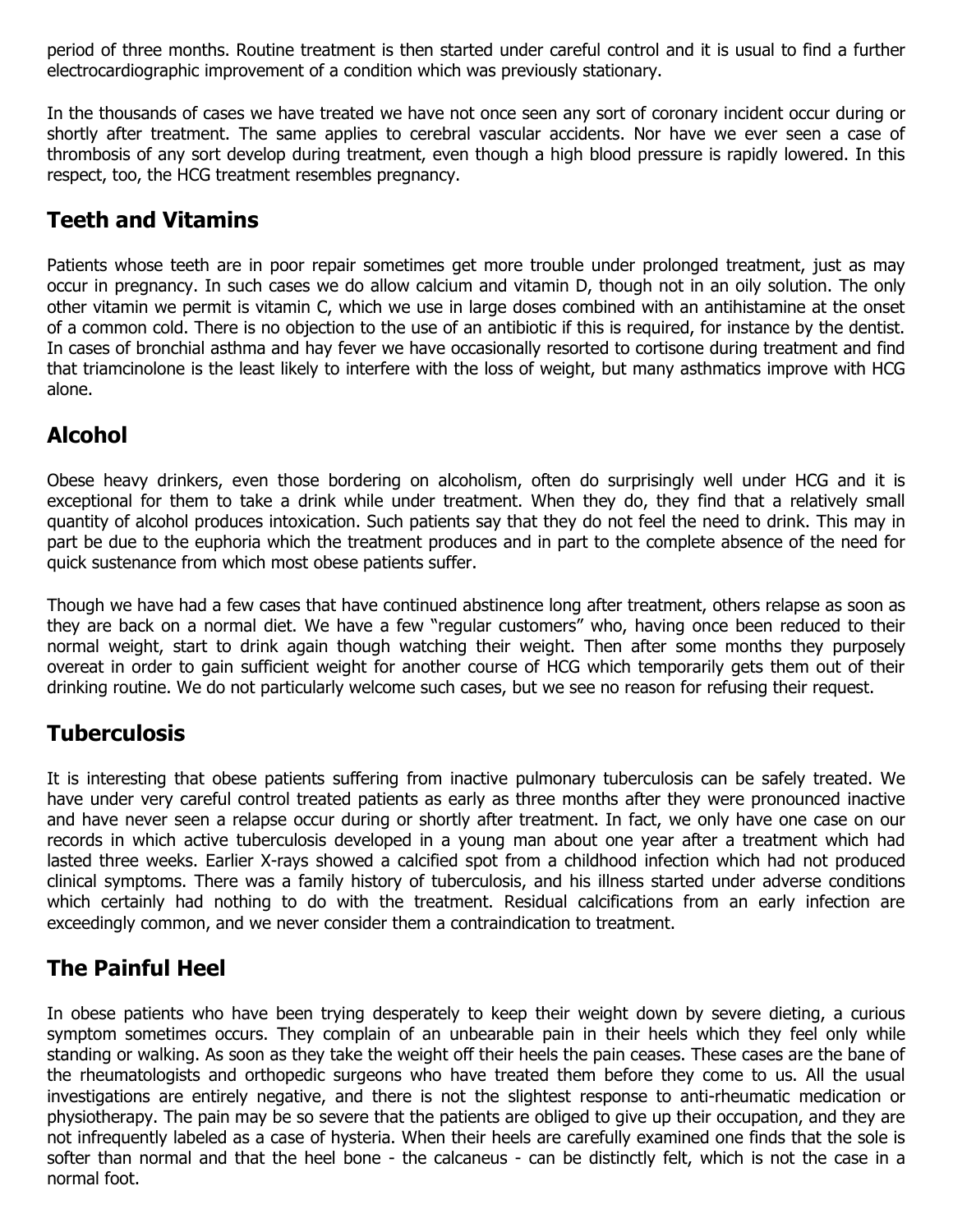We interpret the condition as a lack of the hard fatty pad on which the calcaneus rests and which protects both the bone and the skin of the sole from pressure. This fat is like a springy cushion which carries the weight of the body. Standing on a heel in which this fat is missing or reduced must obviously be very painful. In their efforts to keep their weight down these patients have consumed this normal structural fat.

Those patients who have a normal or subnormal weight while showing the typically obese fat deposits are made to eat to capacity, often much against their will, for one week. They gain weight rapidly but there is no improvement in the painful heels. They are then started on the routine HCG treatment. Overweight patients are treated immediately. In both cases the pain completely disappears in 10-20 days of dieting, usually around the 15th day of treatment, and so far no case has had a relapse. We have been able to follow up such patients for years.

We are particularly interested in these cases, as they furnish further proof of the contention that HCG  $+500$ calories not only removes abnormal fat but actually permits normal fat to be replaced, in spite of the deficient food intake. It is certainly not so that the mere loss of weight reduces the pain, because it frequently disappears before the weight the patient had prior to the period of forced feeding is reached.

# **The Skeptical Patient**

Any doctor who starts using the HCG method for the first time will have considerable difficulty, particularly if he himself is not fully convinced, in making patients believe that they will not feel hungry on 500 calories and that their face will not collapse. New patients always anticipate the phenomena they know so well from previous treatments and diets and are incredulous when told that these will not occur. We overcome all this by letting new patients spend a little time in the waiting room with older hands, who can always be relied upon to allay these fears with evangelistic zeal, often demonstrating the finer points on their own body.

A waiting-room filled with obese patients who congregate daily is a sort of group therapy. They compare notes and pop back into the waiting room after the consultation to announce the score of the last 24 hours to an enthralled audience. They cross-check on their diets and sometimes confess sins which they try to hide from us, usually with the result that the patient in whom they have confided palpitatingly tattles the whole disgraceful story to us with a "But don't let her know I told you."

# **Concluding a Course**

When the three days of dieting after the last injection are over, the patients are told that they may now eat anything they please, except sugar and starch provided they faithfully observe one simple rule. This rule is that they must have their own portable bathroom-scale always at hand, particularly while traveling. They must without fail weight themselves every morning as they get out of bed, having first emptied their bladder. If they are in the habit of having breakfast in bed, they must weigh before breakfast.

It takes about 3 weeks before the weight reached at the end of the treatment becomes stable, i.e. does not show violent fluctuations after an occasional excess. During this period patients must realize that the so-called carbohydrates, that are sugar, rice, bread, potatoes, pastries etc, are by far the most dangerous. If no carbohydrates whatsoever are eaten, fats can be indulged in somewhat more liberally and even small quantities of alcohol, such as a glass of wine with meals, does no harm, but **as soon as fats and starch are combined things are very liable to get out of hand.** This has to be observed very carefully during the first 3 weeks after the treatment is ended otherwise disappointments are almost sure to occur.

# **Skipping a Meal**

As long as their weight stays within two pounds of the weight reached on the day of the last injection, patients should take no notice of any increase but the moment the scale goes beyond two pounds, even if this is only a few ounces, they must on that same day entirely skip breakfast and lunch but take plenty to drink. In the evening they must eat a huge steak with only an apple or a raw tomato. Of course this rule applies only to the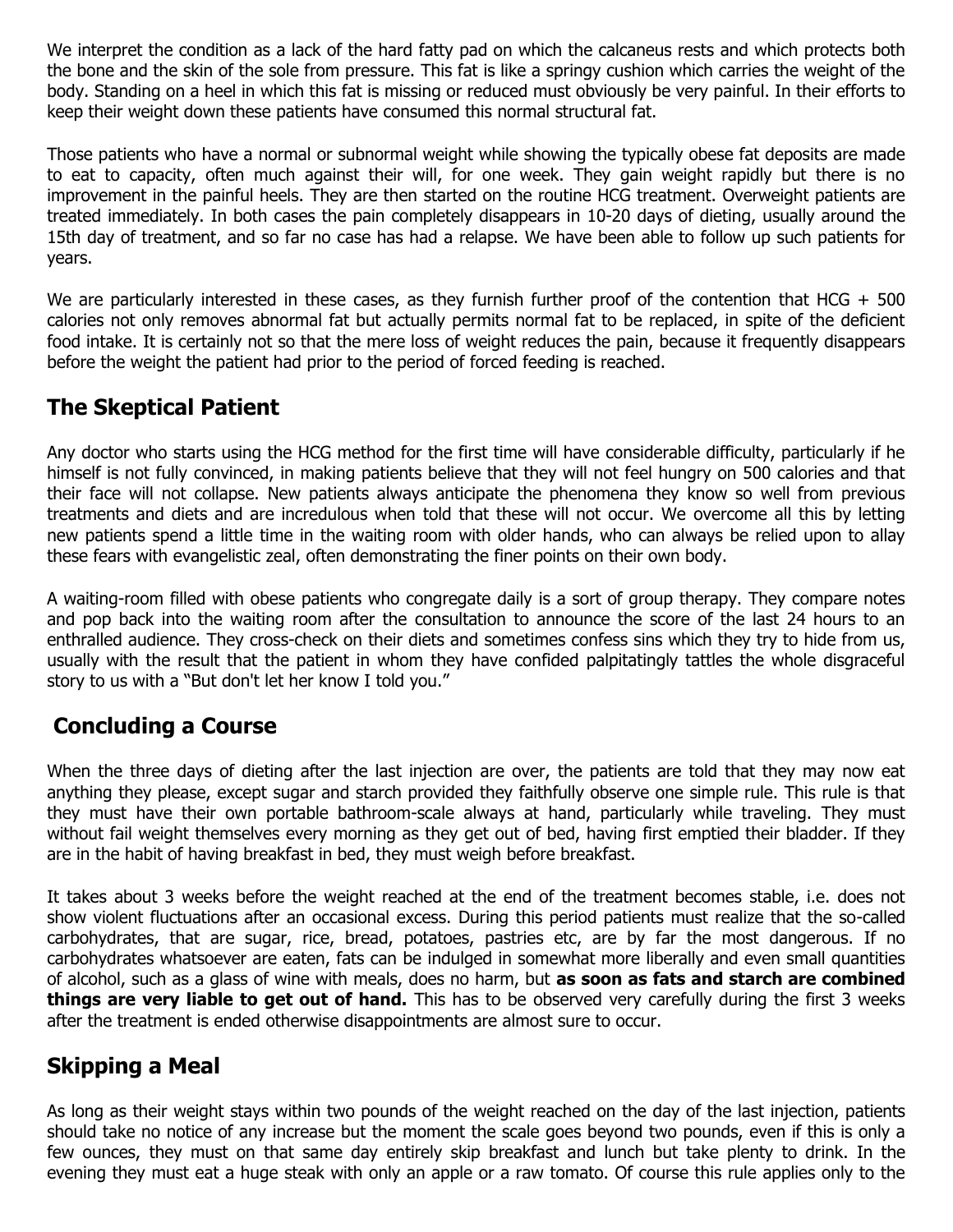morning weight. Ex-obese patients should never check their weight during the day, as there may be wide fluctuations and these are merely alarming and confusing.

**It is of utmost importance that the meal is skipped on the same day as the scale registers an increase of more than two pounds and that missing the meals is not postponed until the following day.** If a meal is skipped on the day in which a gain is registered in the morning this brings about an immediate drop of often over a pound. But if the skipping of the meal - and skipping means literally skipping, not just having a light meal - is postponed the phenomenon does not occur and several days of strict dieting may be necessary to correct the situation.

Most patients hardly ever need to skip a meal. If they have eaten a heavy lunch they feel no desire to eat their dinner, and in this case no increase takes place. If they keep their weight at the point reached at the end of the treatment, even a heavy dinner does not bring about an increase of two pounds on the next morning and does not therefore call for any special measures. Most patients are surprised how small their appetite has become and yet how much they can eat without gaining weight. They no longer suffer from an abnormal appetite and feel satisfied with much less food than before. In fact, they are usually disappointed that they cannot manage their first normal meal, which they have been planning for weeks.

# **Losing more Weight**

**An ex-patient should never gain more than two pounds without immediately correcting this, but it is equally undesirable that more than two lbs. be lost after treatment, because a greater loss is always achieved at the expense of normal fat.** Any normal fat that is lost is invariably regained as soon as more food is taken, and it often happens that this rebound overshoots the upper two lbs. limit.

# **Trouble After Treatment**

Two difficulties may be encountered in the immediate post-treatment period. When a patient has consumed all his abnormal fat or, when after a full course, the injection has temporarily lost its efficacy owing to the body having gradually evolved a counter regulation, the patient at once begins to feel much more hungry and even weak. In spite of repeated warnings, some over-enthusiastic patients do not report this. However, in about two days the fact that they are being undernourished becomes visible in their faces, and treatment is then stopped at once. In such cases - and only in such cases - we allow a very slight increase in the diet, such as an extra apple, 150 grams of meat or two or three extra breadsticks during the three days of dieting after the last injection.

When abnormal fat is no longer being put into circulation either because it has been consumed or because immunity has set in, this is always felt by the patient as sudden, intolerable and constant hunger. In this sense, the HCG method is completely self-limiting. With HCG it is impossible to reduce a patient, however enthusiastic, beyond his normal weight. As soon as no more abnormal fat is being issued, the body starts consuming normal fat, and this is always regained as soon as ordinary feeding is resumed. The patient then finds that the 2-3 lbs. he has lost during the last days of treatment are immediately regained. A meal is skipped and maybe a pound is lost. The next day this pound is regained, in spite of a careful watch over the food intake. In a few days a tearful patient is back in the consulting room, convinced that her case is a failure.

All that is happening is that the essential fat lost at the end of the treatment, owing to the patient's reluctance to report a much greater hunger, is being replaced. The weight at which such a patient must stabilize thus lies 2-3 lbs. higher than the weight reached at the end of the treatment. Once this higher basic level is established, further difficulties in controlling the weight at the new point of stabilization hardly arise.

#### **Beware of Over-enthusiasm**

The other trouble which is frequently encountered immediately after treatment is again due to over-enthusiasm. Some patients cannot believe that they can eat fairly normally without regaining weight. They disregard the advice to eat anything they please except sugar and starch and want to play safe. They try more or less to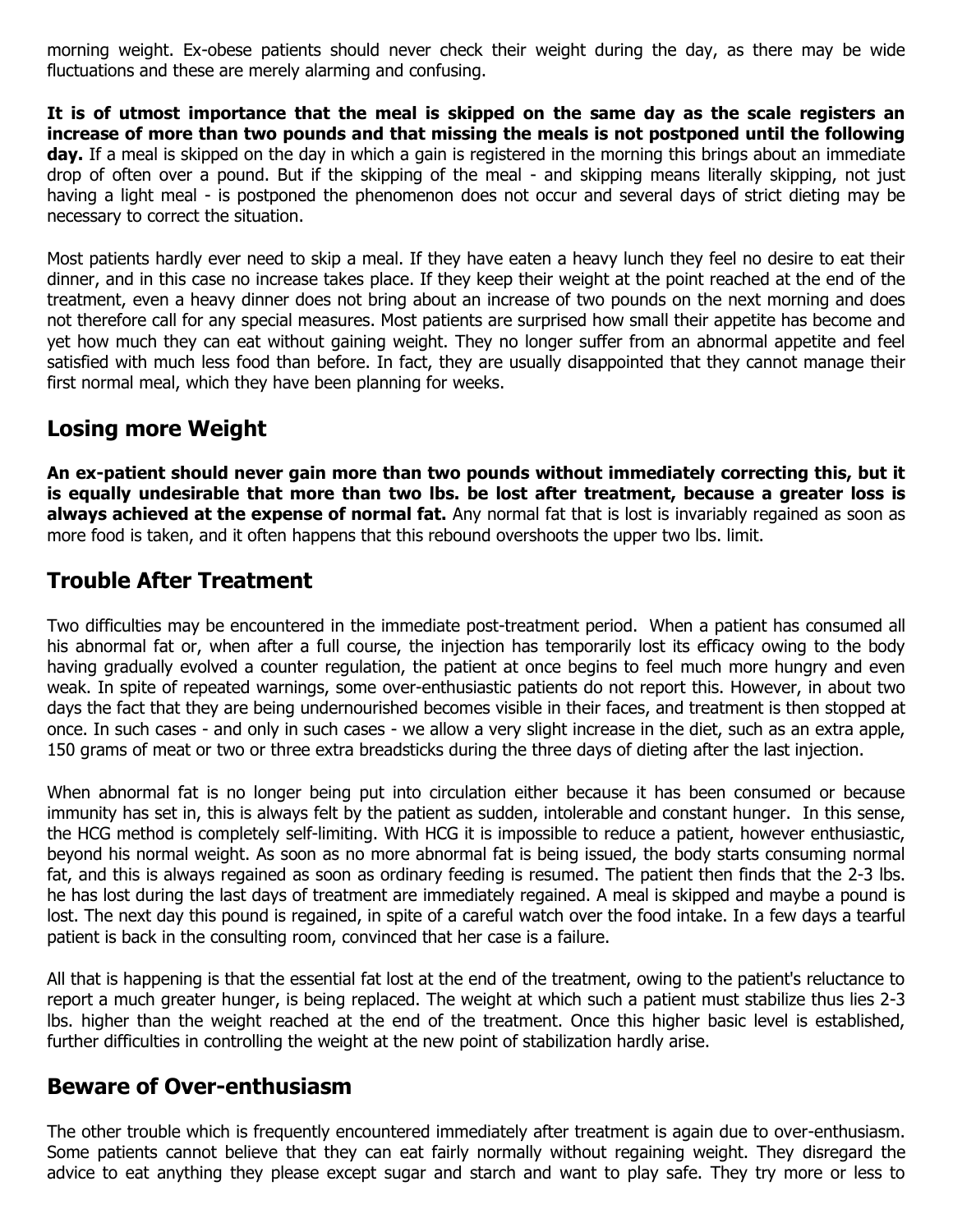continue the 500-calorie diet on which they felt so well during treatment and make only minor variations, such as replacing the meat with an egg, cheese, or a glass of milk. To their horror they find that in spite of this bravura, their weight goes up. So, following instructions, they skip one meager lunch and at night eat only a little salad and drink a pot of unsweetened tea, becoming increasingly hungry and weak. The next morning they find that they have increased yet another pound. They feel terrible, and even the dreaded swelling of their ankles is back. Normally we check our patients one week after they have been eating freely, but these cases return in a few days. Either their eyes are filled with tears or they angrily imply that when we told them to eat normally we were just fooling them.

# **Protein deficiency**

Here too, the explanation is quite simple. During treatment the patient has been only just above the verge of protein deficiency and has had the advantage of protein being fed back into his system from the breakdown of fatty tissue. Once the treatment is over there is no more HCG in the body and this process no longer takes place. Unless an adequate amount of protein is eaten as soon as the treatment is over, protein deficiency is bound to develop, and this inevitably causes the marked retention of water known as hunger-edema.

The treatment is very simple. The patient is told to eat two eggs for breakfast and a huge steak for lunch and dinner followed by a large helping of cheese and to phone through the weight the next morning. When these instructions are followed a stunned voice is heard to report that two lbs. have vanished overnight, that the ankles are normal but that sleep was disturbed, owing to an extraordinary need to pass large quantities of water. The patient having learned this lesson usually has no further trouble.

# **Relapses**

As a general rule one can say that 60%-70% of our cases experience little or no difficulty in holding their weight permanently. Relapses may be due to negligence in the basic rule of daily weighing. Many patients think that this is unnecessary and that they can judge any increase from the fit of their clothes. Some do not carry their scale with them on a journey as it is cumbersome and takes a big bite out of their luggage-allowance when flying. This is a disastrous mistake, because after a course of HCG as much as 10 lbs. can be regained without any noticeable change in the fit of the clothes. The reason for this is that after treatment newly acquired fat is at first evenly distributed and does not show the former preference for certain parts of the body.

Pregnancy or the menopause may annul the effect of a previous treatment. Women who take treatment during the one year after the last menstruation - that is at the onset of the menopause - do just as well as others, but among them the relapse rate is higher until the menopause is fully established. The period of one year after the last menstruation applies only to women who are not being treated with ovarian hormones. If these are taken, the premenopausal period may be indefinitely prolonged.

Late teenage girls who suffer from attacks of compulsive eating have by far the worst record of all as far as relapses are concerned.

Patients who have once taken the treatment never seem to hesitate to come back for another short course as soon as they notice that their weight is once again getting out of hand. They come quite cheerfully and hopefully, assured that they can be helped again. Repeat courses are often even more satisfactory than the first treatment and have the advantage, as do second courses that the patient already knows that he will feel comfortable throughout.

# **Plan of a Normal Course**

125 I.U. of HCG daily (except during menstruation) injections have been given.

Until 3rd injection forced feeding.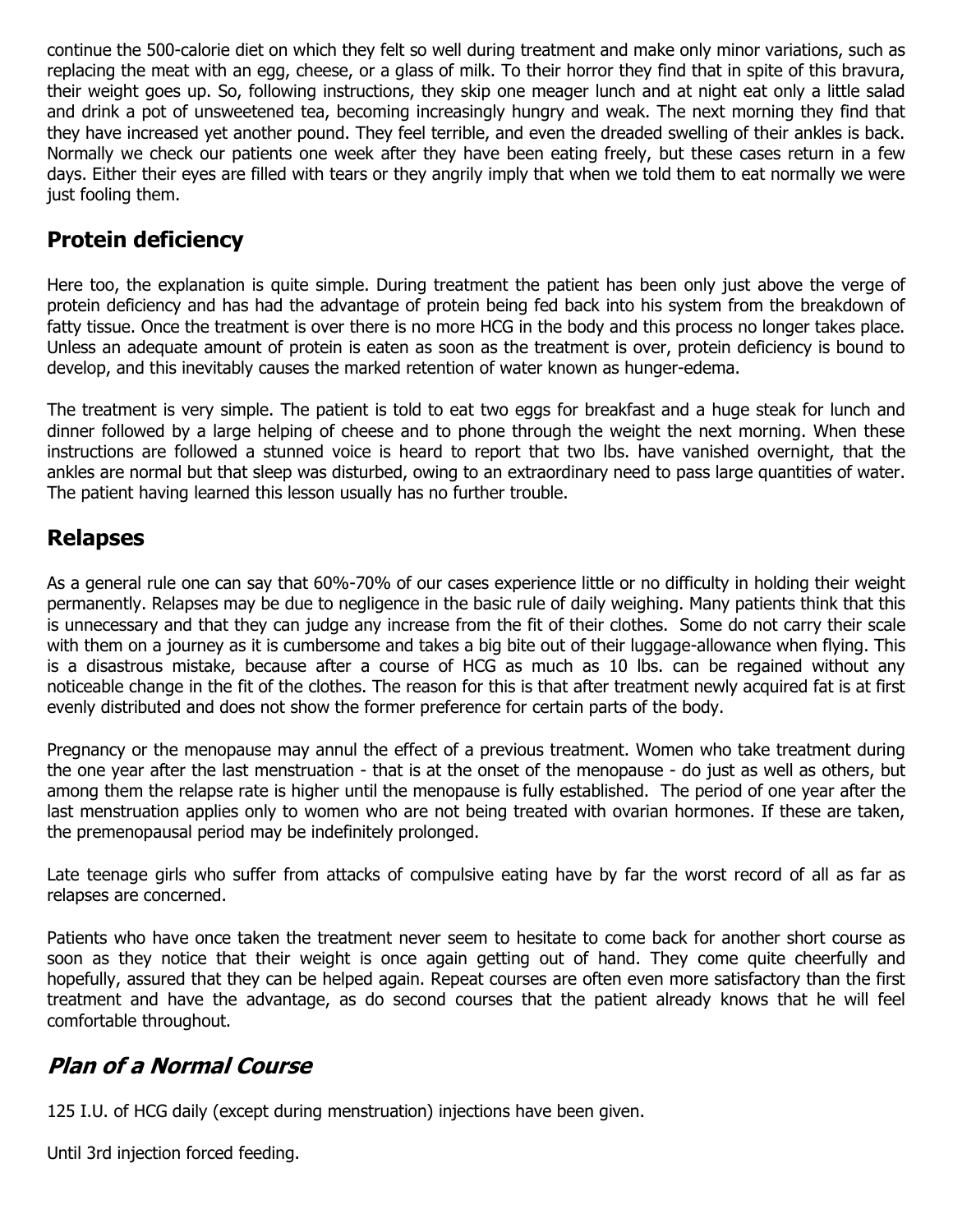After 3rd injection, 500 calorie diet to be continued until 72 hours after the last injection.

For the following 3 weeks, all foods allowed except starch and sugar in any form (careful with very sweet fruit).

After 3 weeks, very gradually add starch in small quantities, always controlled by morning weighing.

# **CONCLUSION**

The HCG + diet method can bring relief to every case of obesity, but the method is not simple. It is very time consuming and requires perfect cooperation between physician and patient. Each case must be handled individually, and the physician must have time to answer questions, allay fears and remove misunderstandings. He must also check the patient daily. When something goes wrong he must at once investigate until he finds the reason for any gain that may have occurred. In most cases it is useless to hand the patient a diet-sheet and let the nurse give him a "shot."

The method involves a highly complex bodily mechanism, and the physician must make himself some sort of picture of what is actually happening; otherwise he will not be able to deal with such difficulties as may arise during treatment.

I must beg those trying the method for the first time to adhere very strictly to the technique and the interpretations here outlined and thus treat a few hundred cases before embarking on experiments of their own, and until then refrain from introducing innovations, however thrilling they may seem. In a new method, innovations or departures from the original technique can only be usefully evaluated against a substantial background of experience with what is at the moment the orthodox procedure.

I have tried to cover all the problems that come to my mind. Yet a bewildering array of new questions keeps arising, and my interpretations are still fluid. In particular, I have never had an opportunity of conducting the laboratory investigations which are so necessary for a theoretical understanding of clinical observations, and I can only hope that those more fortunately placed will in time be able to fill this gap.

The problems of obesity are perhaps not so dramatic as the problems of cancer, but they often cause life long suffering. How many promising careers have been ruined by excessive fat; how many lives have been shortened. If some way - however cumbersome - can be found to cope effectively with this universal problem of modern civilized man, our world will be a happier place for countless fellow men and women.

# **GLOSSARY**

**ACNE . . .** Common skin disease in which pimples, often containing pus, appear on face, neck and shoulders.

**ACTH . . .** Abbreviation for adrenocorticotrophic hormone. One of the many hormones produced by the anterior lobe of the pituitary gland. ACTH controls the outer part, rind or cortex of the adrenal glands. When ACTH is injected it dramatically relieves arthritic pain, but it has many undesirable side effects, among which is a condition similar to severe obesity. ACTH is now usually replaced by cortisone.

**ADRENALIN . . .** Hormone produced by the inner part of the Adrenals. Among many other functions, adrenalin is concerned with blood pressure, emotional stress, fear and cold.

**ADRENALS . . .** Endocrine glands. Small bodies situated atop the kidneys and hence also known as suprarenal glands. The adrenals have an outer rind or cortex which produces vitally important hormones, among which are Cortisone similar substances. The adrenal cortex is controlled by ACTH. The inner part of the adrenals, the medulla, secretes adrenalin and is chiefly controlled by the autonomous nervous system.

**ADRENOCORTEX...** See adrenals.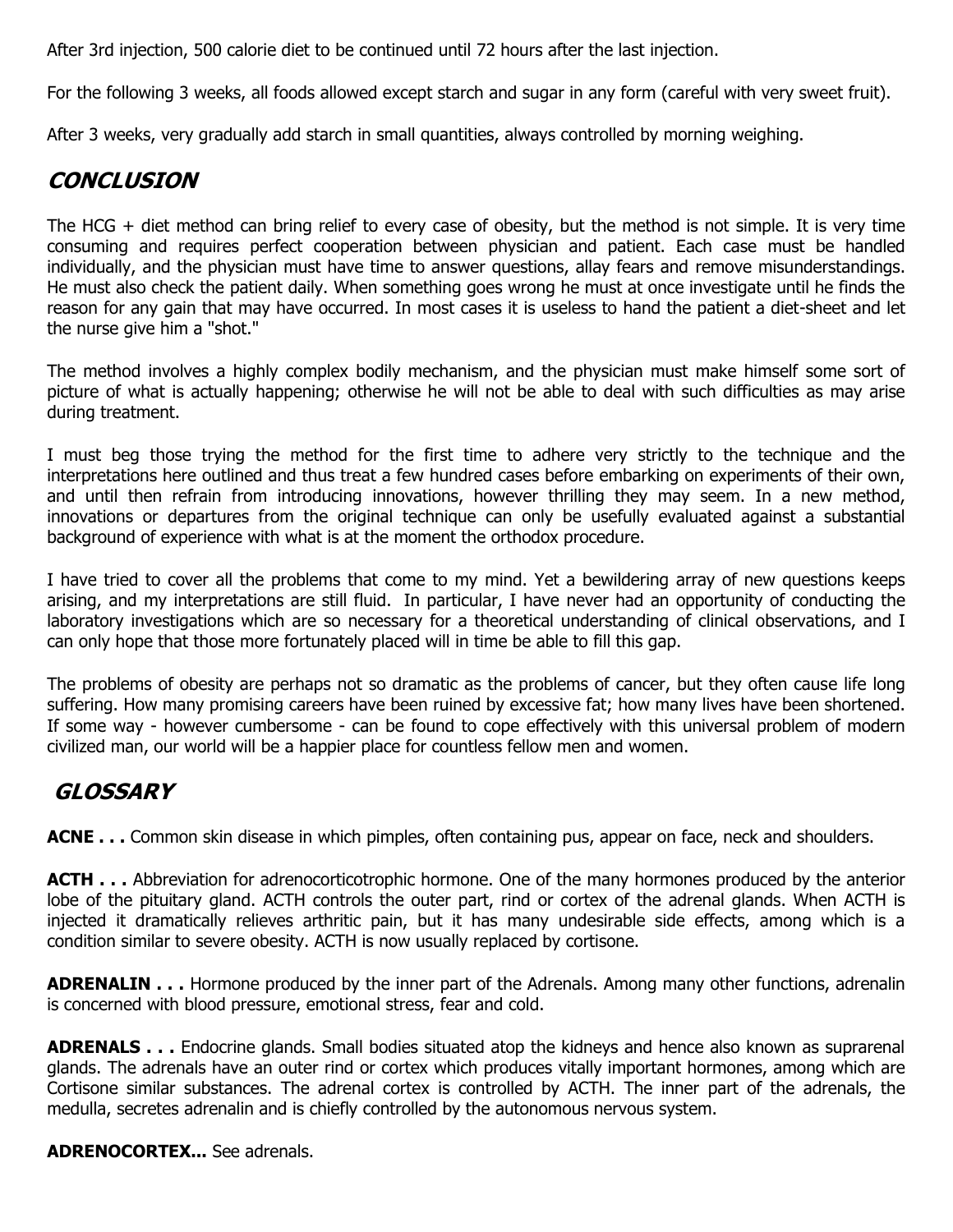**AMPHETAMINES . . .** Synthetic drugs which reduce the awareness of hunger and stimulate mental activity, rendering sleep impossible. When used for the latter two purposes they are dangerously habit-forming. They do not diminish the body's need for food, but merely suppress the perception of that need. The original drug was known as Benzedrine, from which modern variants such as Dexedrine, Dexamil, and Preludin have been derived. Amphetamines may help an obese patient to prevent a further increase in weight but are unsatisfactory for reducing, as they do not cure the underlying disorder and as their prolonged use may lead to malnutrition and addiction.

**ARTERIOSCLEROSIS . . .** Hardening of the arterial wall through the calcification of abnormal deposits of a fatlike substance known as cholesterol.

**ASCHFIEIM-ZONDEK . . .** Authors of a test by which early pregnancy can be diagnosed by injecting a woman's urine into female mice. The HCG present in pregnancy urine produces certain changes in the vagina of these animals. Many similar tests, using other animals such as rabbits, frogs, etc. have been devised.

**ASSIMILATE . . .** Absorbed digested food from the intestines.

**AUTONOMOUS . . .** Here used to describe the independent or vegetative nervous system which manages the automatic regulations of the body.

**BASAL METABOLISM . . .** The body's chemical turnover at complete rest and when fasting. The basal metabolic rate is expressed as the amount of oxygen used up in a given time. The basal metabolic rate (BMR) is controlled by the thyroid gland.

**CALORIE . . .** The physicist's calorie is the amount of heat required to raise the temperature of 1 cc. of water by 1 degree Centigrade. **The dietician's Calorie (always written with a capital C) is 1000 times greater.** Thus when we speak of a 500 Calorie diet this means that the body is being supplied with as much fuel as would be required to raise the temperature of 500 liters of water by 1 degree Centigrade or 50 liters by 10 degrees. This is quite insufficient to cover the heat and energy requirements of an adult body. In the HCG method the deficit is made up from the abnormal fat-deposits, of which **1 lb. furnishes the body with more than 2000 Calories.** As this is roughly the amount lost every day, a patient under HCG is never short of fuel.

**CEREBRAL . . .** Of the brain. Cerebral vascular disease is a disorder concerning the blood vessels of the brain, such as cerebral thrombosis or hemorrhage, known as apoplexy or stroke.

**CHOLESTEROL . . .** A fatlike substance contained in almost every cell of the body. In the blood it exists in two forms, known as free and esterified. The latter form is under certain conditions deposited in the inner lining of the arteries (see arteriosclerosis). No clear and definite relationship between fat intake and cholesterol-level in the blood has yet been established.

**CHORIONIC . . .** Of the chorion, which is part of the placenta or after-birth. The term chorionic is justly applied to HCG, as this hormone is exclusively produced in the placenta, from where it enters the human mother's blood and is later excreted in her urine.

**COMPULSIVE EATING. . .** A form of oral gratification with which a repressed sex-instinct is sometimes vicariously relieved. Compulsive eating must not be confused with the real hunger from which most obese patients suffer.

**CONGENITAL . . .** Any condition which exists at or before birth.

**CORONARY ARTERIES** . . . Two blood vessels which encircle the heart and supply all the blood required by the heart-muscle.

**CORPUS LUTEUM . . .** A yellow body which forms in the ovary at the follicle from which an egg has been detached. This body acts as an endocrine gland and plays an important role in menstruation and pregnancy. Its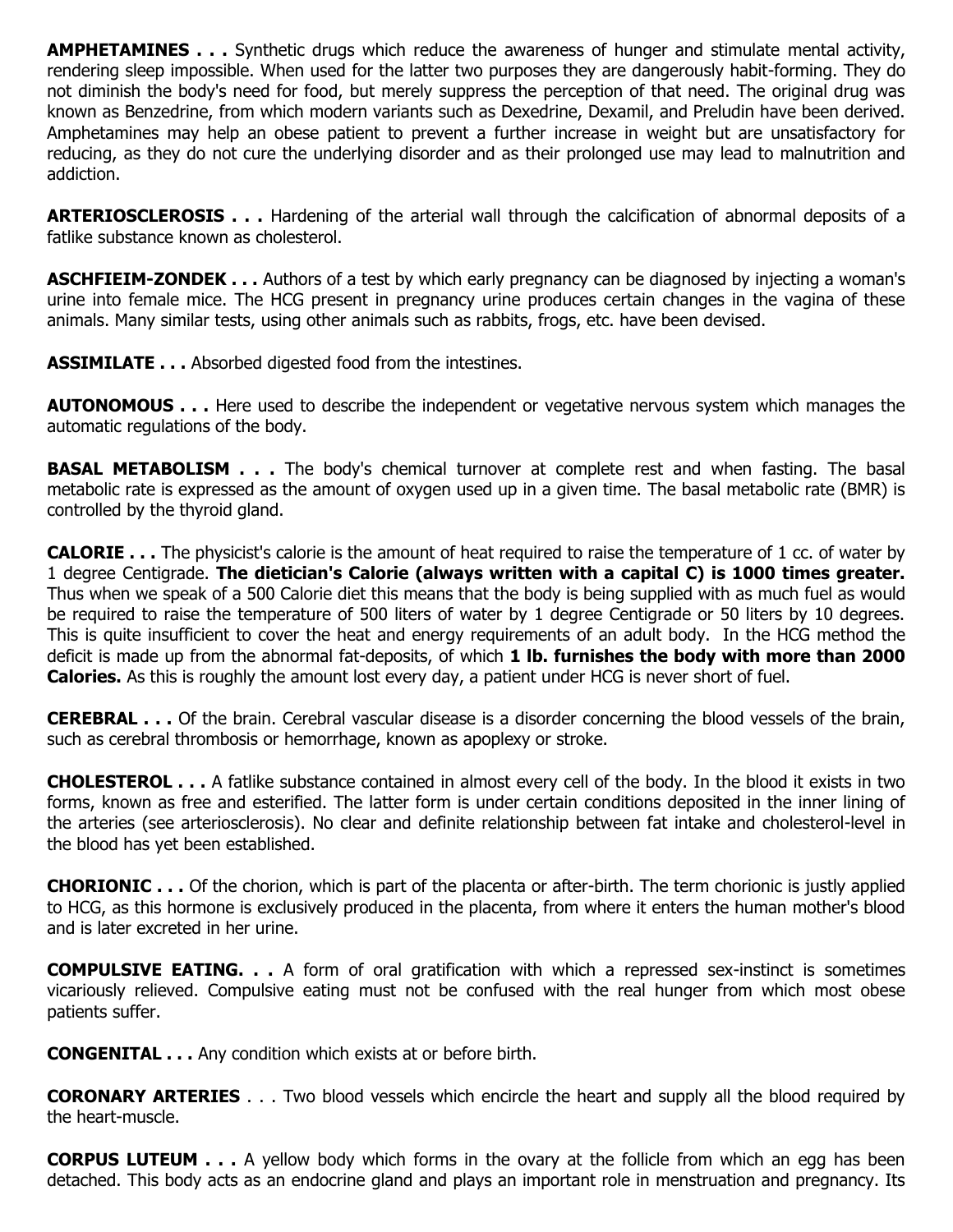secretion is one of the sex hormones, and it is stimulated by another hormone known as LSH, which stands for luteum stimulating hormones. LSH is produced in the anterior lobe of the pituitary gland. LSH is truly gonadotrophic and must never be confused with HCG, which is a totally different substance, having no direct action on the corpus luteum.

**CORTEX . . .** Outer covering or rind. The term is applied to the outer part of the adrenals but is also used to describe the gray matter which covers the white matter of the brain.

**CORTISONE . . .** A synthetic substance which acts like an adrenal hormone. It is today used in the treatment of a large number of illnesses, and several chemical variants have been produced, among which are prednisone and Triamcinolone.

**CUSHING . . .** A great American brain surgeon who described a condition of extreme obesity associated with symptoms of adrenal disorder. Cushing's Syndrome may be caused by organic disease of the pituitary or the adrenal glands but, as was later discovered, it also occurs as a result of excessive ACTH medication.

**DIENCEPHALON . . .** A primitive and hence very old part of the brain which lies between and under the two large hemispheres. In man the diencephalon (or hypothalamus) is subordinate to the higher brain or cortex, and yet it ultimately controls all that happens inside the body. It regulates all the endocrine glands, the autonomous nervous system, the turnover of fat and sugar. It seems also to be the seat of the primitive animal instincts and is the relay station at which emotions are translated into bodily reactions.

**DIURETIC...** Any substance that increases the flow of urine.

**DYSFUNCTION ...** Abnormal functioning of any organ, be this excessive, deficient or in any way altered.

**EDEMA . . .** An abnormal accumulation of water in the tissues.

**ELECTROCARDIOGRAM . . .** Tracing of electric phenomena taking place in the heart during each beat. The tracing provides information about the condition and working of the heart which is not otherwise obtainable.

**ENDOCRINE ...** We distinguish endocrine and exocrine glands. The former produce hormones, chemical regulators, which they secrete directly into the blood circulation in the gland and from where they are carried all over the body. Examples of endocrine glands are the pituitary, the thyroid and the adrenals. Exocrine glands produce a visible secretion such as saliva, sweat, urine. There are also glands which are endocrine and exocrine. Examples are the testicles, the prostate and the pancreas, which produces the hormone insulin and digestive ferments which flow from the gland into the intestinal tract. Endocrine glands are closely inter dependent of each other, they are linked to the autonomous nervous system and the diencephalon presides over this whole incredibly complex regulatory system.

**EMACIATED . . .** Grossly undernourished.

**EUPHORIA . . .** A feeling of particular physical and mental well being.

**FERAL . . .** Wild, unrestrained.

**FIBROID** . . . Any benign new growth of connective tissue. When such a tumor originates from a muscle, it is known as a myoma. The most common seat of myomas is the uterus.

**FOLLICLE ...** Any small bodily cyst or sac containing a liquid. Here the term applies to the ovarian cyst in which the egg is formed. The egg is expelled when a ripe follicle bursts and this is known as ovulation (see corpus luteum).

**FSH ...** Abbreviation for follicle-stimulating hormone. FSH is another (see corpus luteum) anterior pituitary hormone which acts directly on the ovarian follicle and is therefore correctly called a gonadotrophin.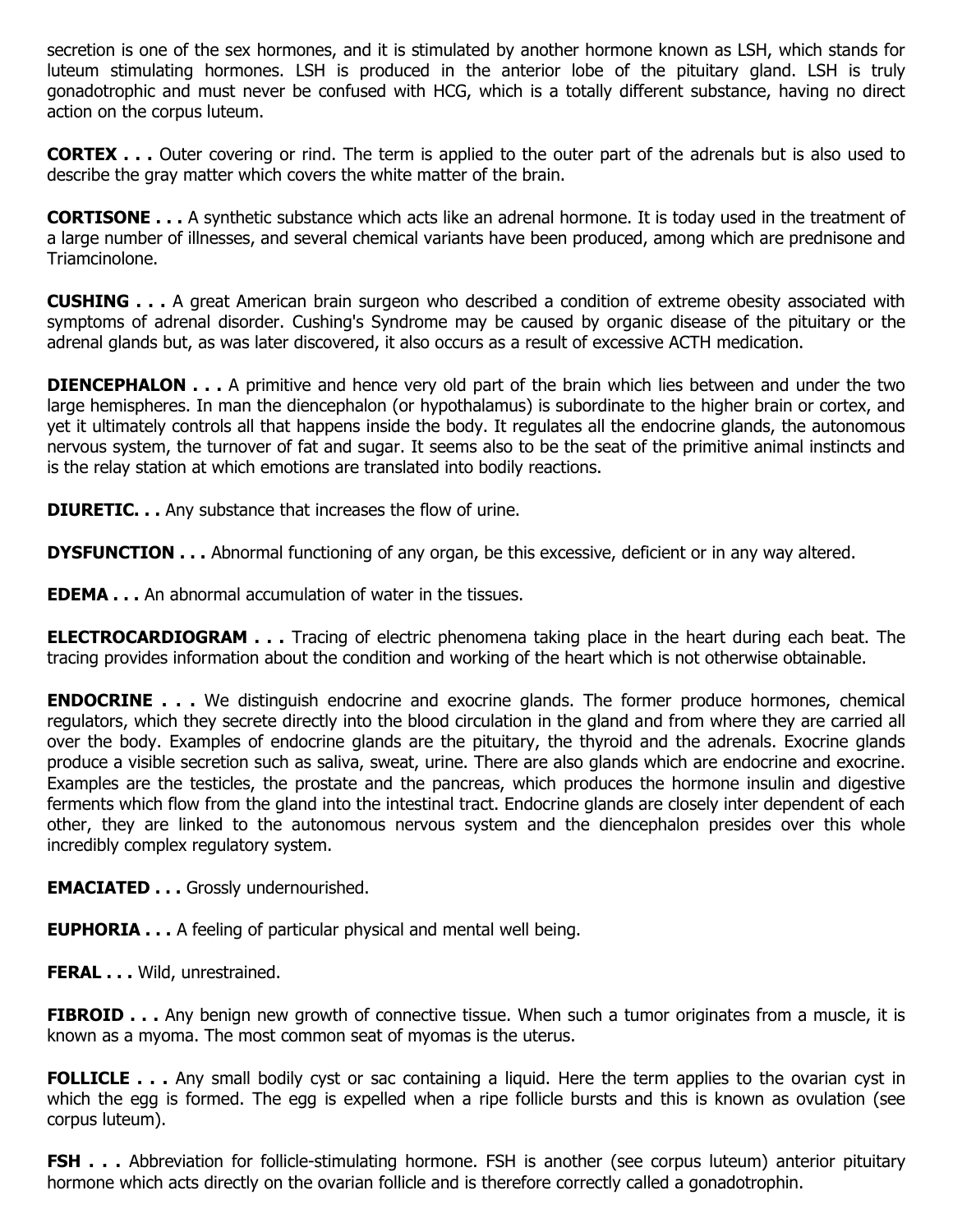#### **GLANDS . . .** See endocrine.

**GONADOTROPHIN . . .** See corpus luteum, follicle and FSH. Gonadotrophic literally means sex gland-directed. FSH, LSH and the equivalent hormones in the male, all produced in the anterior lobe of the pituitary gland, are true gonadotrophins. Unfortunately and confusingly, the term gonadotrophin has also been applied to the placental hormone of pregnancy known as human chorionic gonadotrophin (HCG). This hormone acts on the diencephalon and can only indirectly influence the sex-glands via the anterior lobe of the pituitary.

**HCG . . .** Abbreviation for human chorionic gonadotrophin

**HORMONES . . .** See endocrine.

**HYPERTENSION . . .** High blood pressure.

**HYPOGLYCEMIA . . .** A condition in which the blood sugar is below normal. It can be relieved by eating sugar.

**HYPOPHYSIS . . .** Another name for the pituitary gland.

**HYPOTHESIS . . .** A tentative explanation or speculation on how observed facts and isolated scientific data can be brought into an intellectually satisfying relationship of cause and effect. Hypotheses are useful for directing further research, but they are not necessarily an exposition of what is believed to be the truth. Before a hypothesis can advance to the dignity of a theory or a law, it must be confirmed by all future research. As soon as research turns up data which no longer fit the hypothesis, it is immediately abandoned for a better one.

**LSH . . .** See corpus luteum.

**METABOLISM . . .** See basal metabolism.

**MIGRAINE . . .** Severe half-sided headache often associated with vomiting.

**MUCOID . . .** Slime-like.

**MYOCARDIUM . . .** The heart-muscle.

**MYOMA . . .** See fibroid.

**MYXEDEMA ...** Accumulation of a mucoid substance in the tissues which occurs in cases of severe primary thyroid deficiency.

**NEOLITHIC . . .** In the history of human culture we distinguish the Early Stone Age or Paleolithic, the [Middle](http://www.amazon.com/gp/product/0387246584?ie=UTF8&tag=insipuervall-20&link_code=em1&camp=212341&creative=380429&creativeASIN=0387246584&adid=22987a72-d125-4f5a-8ee8-280a42dfa99b)  [Stone Age](http://www.amazon.com/gp/product/0387246584?ie=UTF8&tag=insipuervall-20&link_code=em1&camp=212341&creative=380429&creativeASIN=0387246584&adid=22987a72-d125-4f5a-8ee8-280a42dfa99b) or Mesolithic and the New Stone Age or Neolithic period. The Neolithic period started about 8000 years ago when the first attempts at agriculture, pottery and animal domestication made at the end of the Mesolithic period suddenly began to develop rapidly along the road that led to modern civilization.

**NORMAL SALINE . . .** A low concentration of salt in water equal to the salinity of body fluids.

**PHLEBITIS ...** An inflammation of the veins. When a blood-clot forms at the site of the inflammation, we speak of Thrombophlebitis.

**PITUITARY ...** A very complex endocrine gland which lies at the base of the skull, consisting chiefly of an anterior and a posterior lobe. The pituitary is controlled by the diencephalon, which regulates the anterior lobe by means of hormones which reach it through small blood vessels. The posterior lobe is controlled by nerves which run from the diencephalon into this part of the gland. The anterior lobe secretes many hormones, among which are those that regulate other glands such as the thyroid, the adrenals and the sex glands.